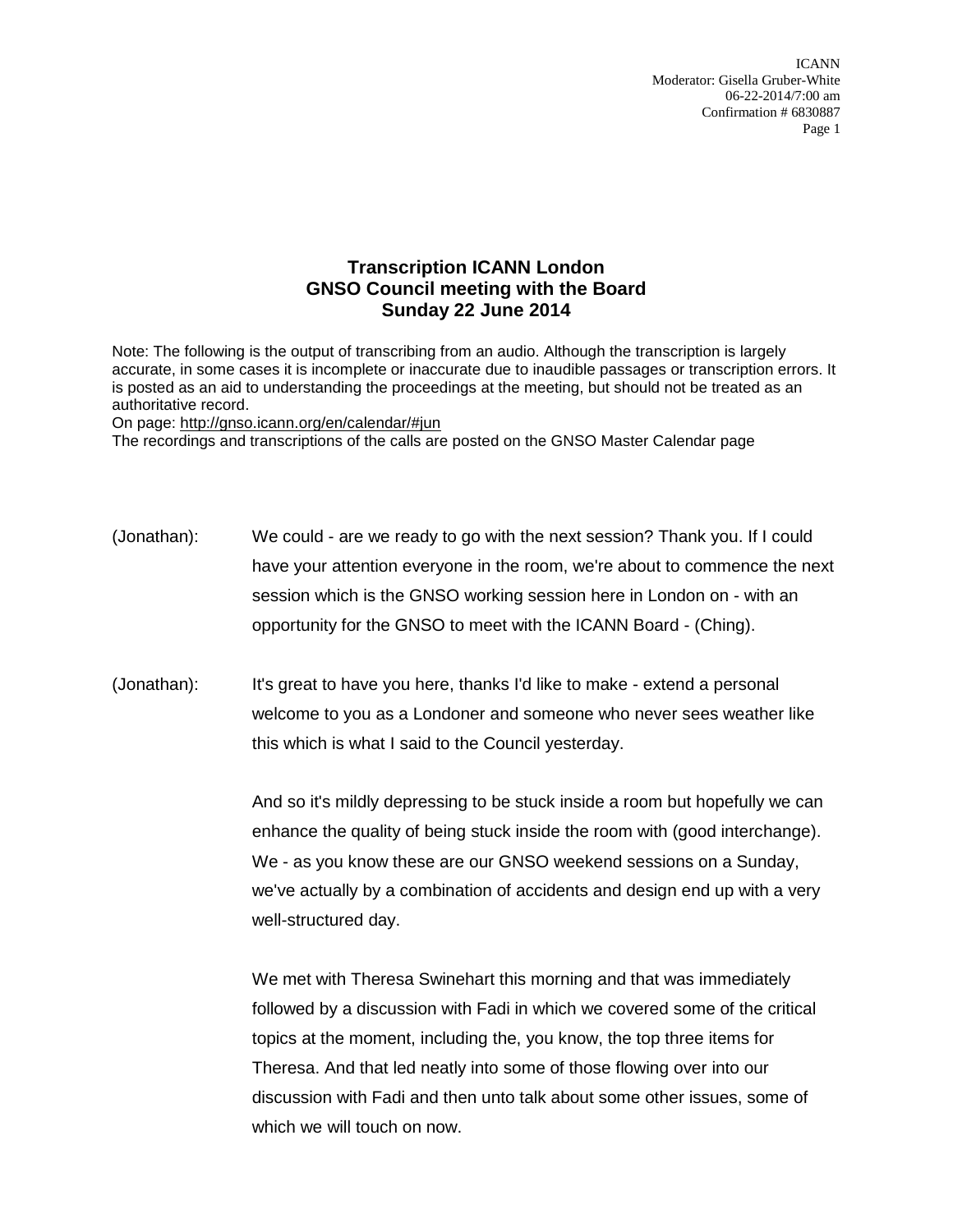We met with Global Domain Division, I want to call them the Generic Domain Division, but the Global Domain Division which (Akrum) - for the first time we met with (Oral Akrum), Cyrus, (Christine) and (Chris), so that was very useful. We then gone on to talk in some more detail about NTIA stewardship transition and accountability issues. So I think we've had - and now we finally had the expert working group on Whois in a session just prior to this.

So it feels like we've had a very good warm up to meeting with you and on that note I apologize that the room is a little warm. Yesterday in true style it was a little too cold, we were all frozen and so now it's a little too warm maybe tomorrow it will be all right. So welcome all of you.

- Man: And (Jonathan) the statistician will tell you the one (leg) is too cold and the other one's too warm and then on average you're comfortable.
- (Jonathan): Maybe it is all right then. On that positive note I wanted to start with a couple slides at talking about recent achievements and so on before we went - we dive into the detail of some issues which you - we were flagged with you over the last 24 hours. Before I do so (Steve) is there anything you would like to say in the (need) to sort of opening remarks or any comments?
- (Steve): Thank you very much (Jonathan), the usual. It's a pleasure for us to be here. We take these interactions quite seriously.

We want them to be substantive; we want to get to the heart of whatever is on your minds as well as on our minds. The temperature is already warm and I'm expecting it will be perhaps yet warmer by the time we're done. So let's just plunge right in, there's much - there's a lot of content and it's a mix successes and some things that are perhaps less so. And of course we're meeting with you today as the Council and on Tuesday we're meeting with the various different parts of the GNSO.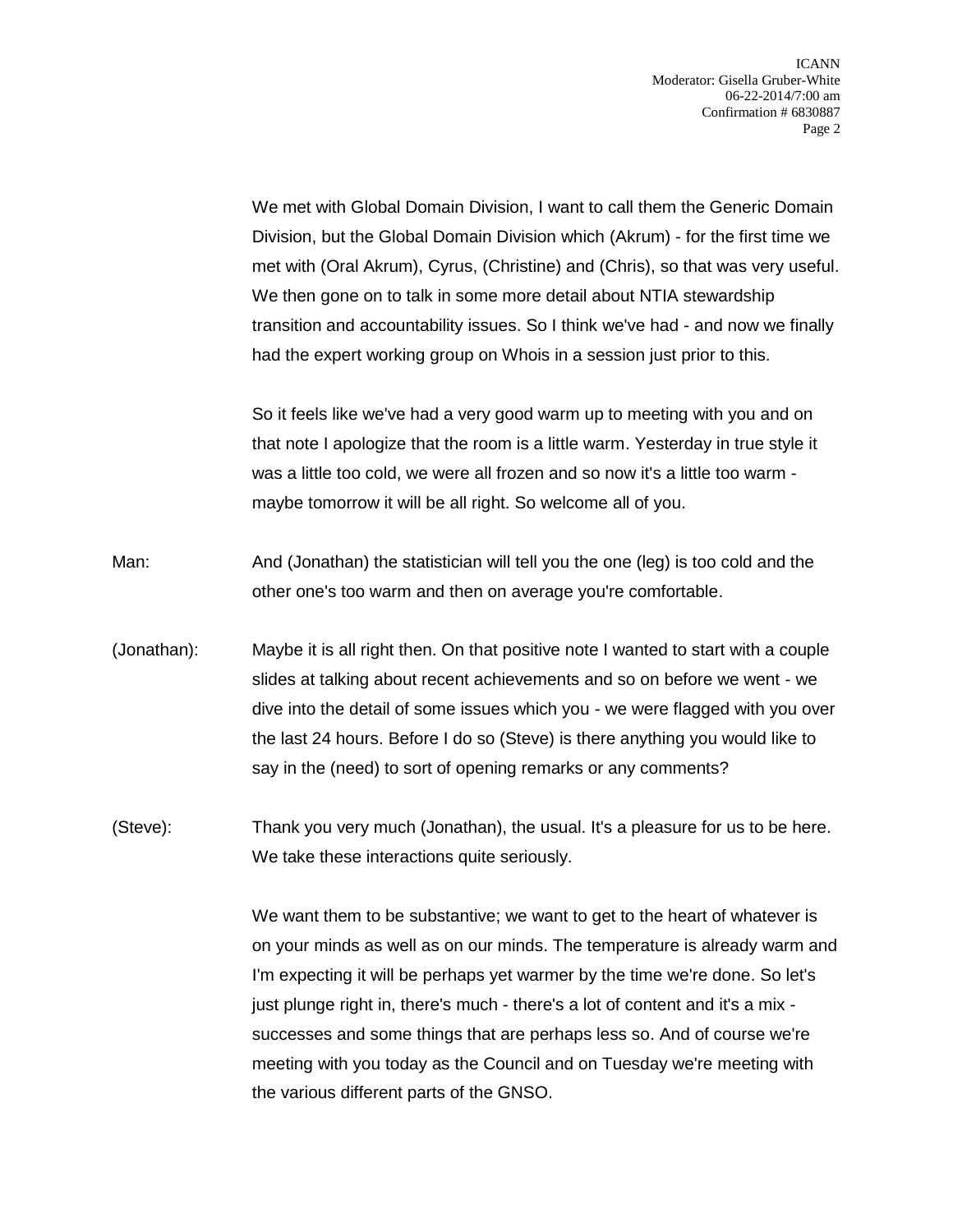So it's a sort of combination process that - so we get a lot of different facets of interaction with the GNSO. I know looking around the room that the ICANN Board is inter-dispersed almost perfectly with other people, it must be you guys and so this is good. So we can all talk to our neighbors and increase the bandwidth here - take it away.

(Jonathan): Thanks (Steve), so I wanted to - I've got two slides here, I'm not going to take a long time. I want to say this for a couple of reasons, one because I think it's useful you hear it directly from us what we've been up to but we don't want to spend a lot of time on that.

> Second, we have a culture here and it came up to some extent this morning that we have a culture of kind of - of criticism - at times very constructive criticism, but often criticism for return sake. My suspicion is we hear a lot of criticism about you, the Board and the senior staff and various things. I suspect you hear criticism about us the GNSO Council and the GNSO. I don't think everything's perfect within the GNSO by a long way.

> I don't think the Council functions like a perfectly well-oiled machine. But I think we do a lot of things well and we spend a lot of time working on thorny issues and trying to make good progress. And I'd kind of like you to know that so you hear that element as well as the criticism and so there's some sort of balance perspective. So in a sense it's in that spirit that I've prepared these two slides.

And so the first one talks about some strategic objectives and these are worded as they were conceived back in Buenos Aires when we had what we called a Council Development Day, it was the first time as I said to you on a previous occasion, it was the first time we had got together as a Council and had an induction and development session. The kind of thing you would naturally do in most team type situations and something which we had never done, at least as comprehensively as that.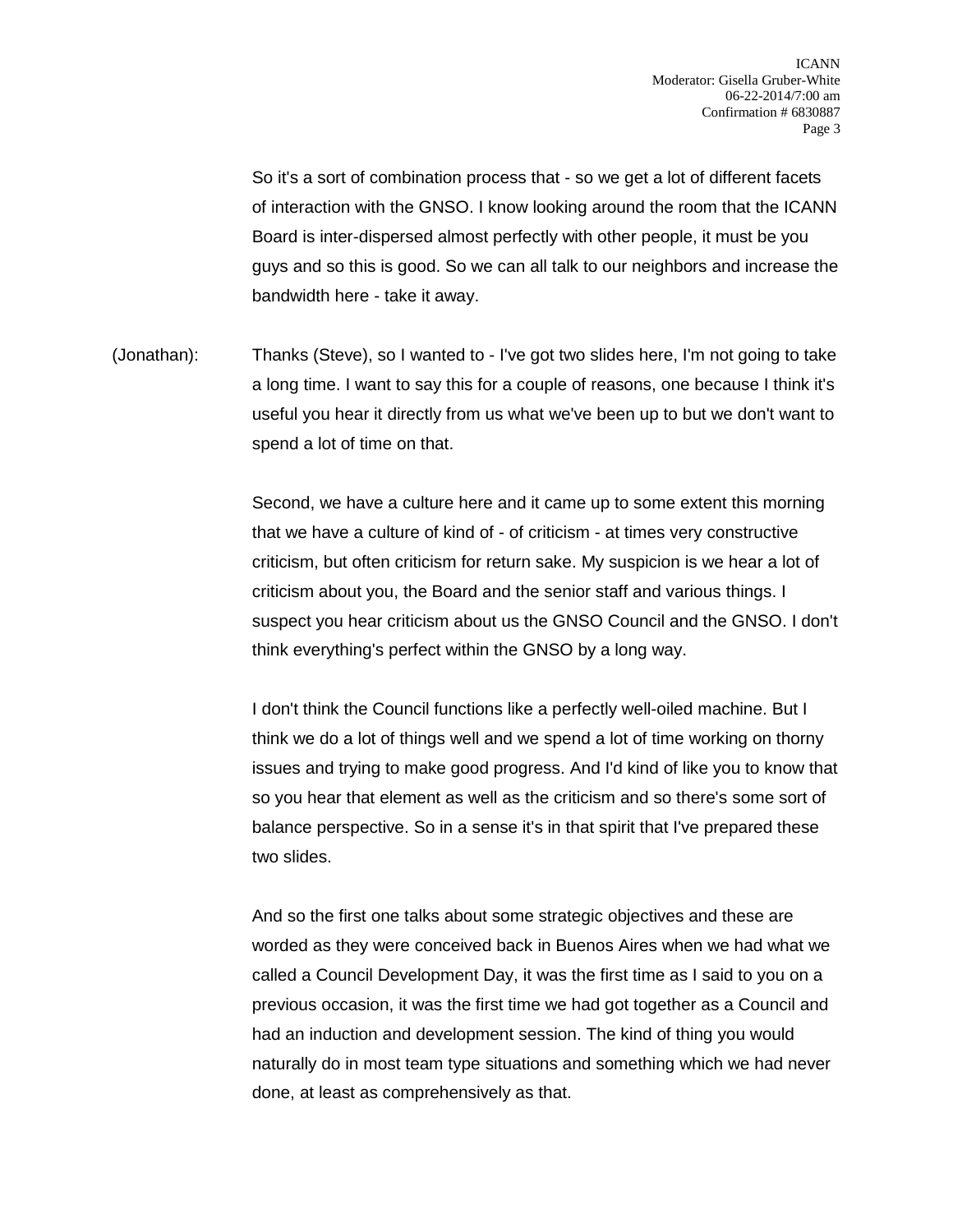What we came up with was some core objectives which we will reevaluate in full at the end of the year when we meeting again for a similar session in - at that the LA, at the annual meeting and we hope and believe it will be a useful meeting to do on an annual basis both for checking strategic objectives, but also for naturally inducting new Council because that's when the changeover in the Council takes place.

So we targeted an effective working relationship with the GAC, a demonstrable efficiencies and effectiveness of the Council. An ability to attract new volunteers to the GNSO working groups to have your acknowledgements respectful in appreciation of the work that is done in the GNSO, which was a very sensitive subject and I personally feel we've made some progress in that respect.

And to - for us to have more substantive discussion in-between our meetings - don't forget we meet every three to four weeks on a regular basis dealing with substantive work and making a decent throughput through the work of the Council. I'm not going to go into any kind of deep dive on any of these topics, for me it's important to highlight to you that we are thinking strategically, we are trying to develop the way in which we work and that's really to record that.

And I'm happy to have any discussion on it but that's really the purpose of this slide - next slide please. The second is to give you a little highlight of what's been going on since Singapore and this is - I know you get briefings, you've probably had briefings on policy and certainly some of you will be very close to one or more of these issues, but it's no bad thing that you hear it in a little composite from us.

So really what - one of the critical issues in this whole organic structure that is the multi-stakeholder model is effective into working between some of the silos, whether those are within the GNSO or within - or cross community. And as you well know that one critical area is ensuring that the GAC is properly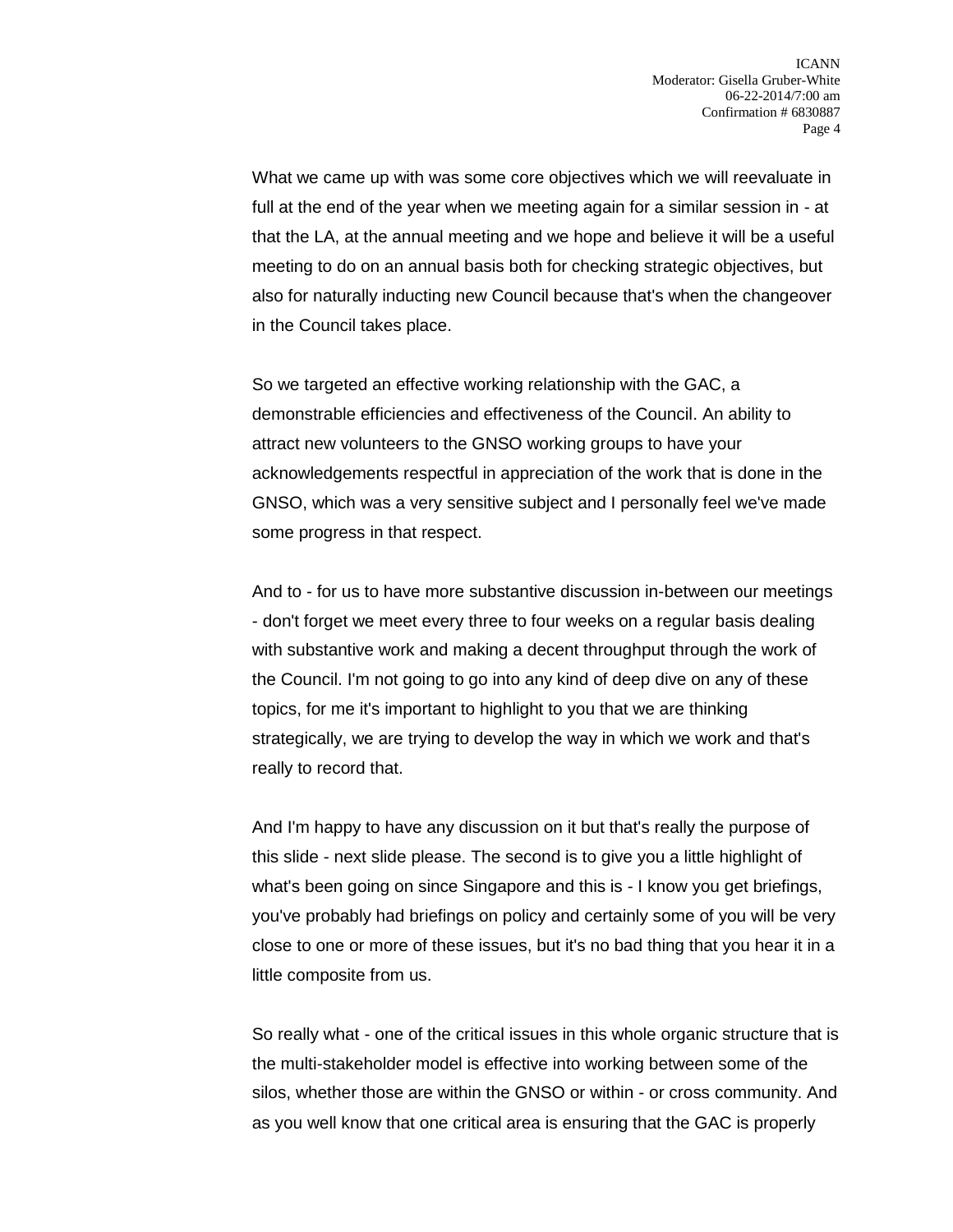engaged with GNSO policy. We've made tremendous strides in the work that we've done through what we call a consultative group.

We deliberately didn't call it a work group; it's a consultative group between the GAC and the GNSO. And one of the outcomes of that - there are others, but is a proposal to produce a liaison from the GNSO to the GAC so that the GAC is regularly and frequently informed on work going on in the GNSO, in particular that might have public policy implications. And so we have on the table for the GNSO and for the GAC a proposal to institutionalize at least on a trial basis for a year a liaison to the GAC - at first - a step - a first step in that direction.

You know, we had a thorny decision which I neglected to tell you in my communications -- although I am sure you are well -- came out on a (knife edge) decision on the Spec 13. But we got through it and we navigated our way through it in a constructive and in a way that we didn't tear each other's eyes out and we didn't fall apart at the seams. We managed to navigate a genuinely challenging issue for the GNSO for all sorts of reasons I won't go into now, but we produced a constructive output.

We put input into the meeting strategy group, the work of the multistakeholder innovation panel for which again we have some challenging thoughts, so there's a number of things that's clearly the initiation of the (curative) rights PDP and work going on on cross-community working groups. There's also a particularly important initiative which is being well supported staff on the progress of PDP improvements.

We're well aware that one of the criticisms I referred to earlier was the speed and effectiveness of the PDP. There's a very natural tension between feed and effectiveness and efficiency versus due process. We've got to navigate that but we're making progress and have a number of improvements that are on the way. So that's my sort of little positive entrance into our discussion.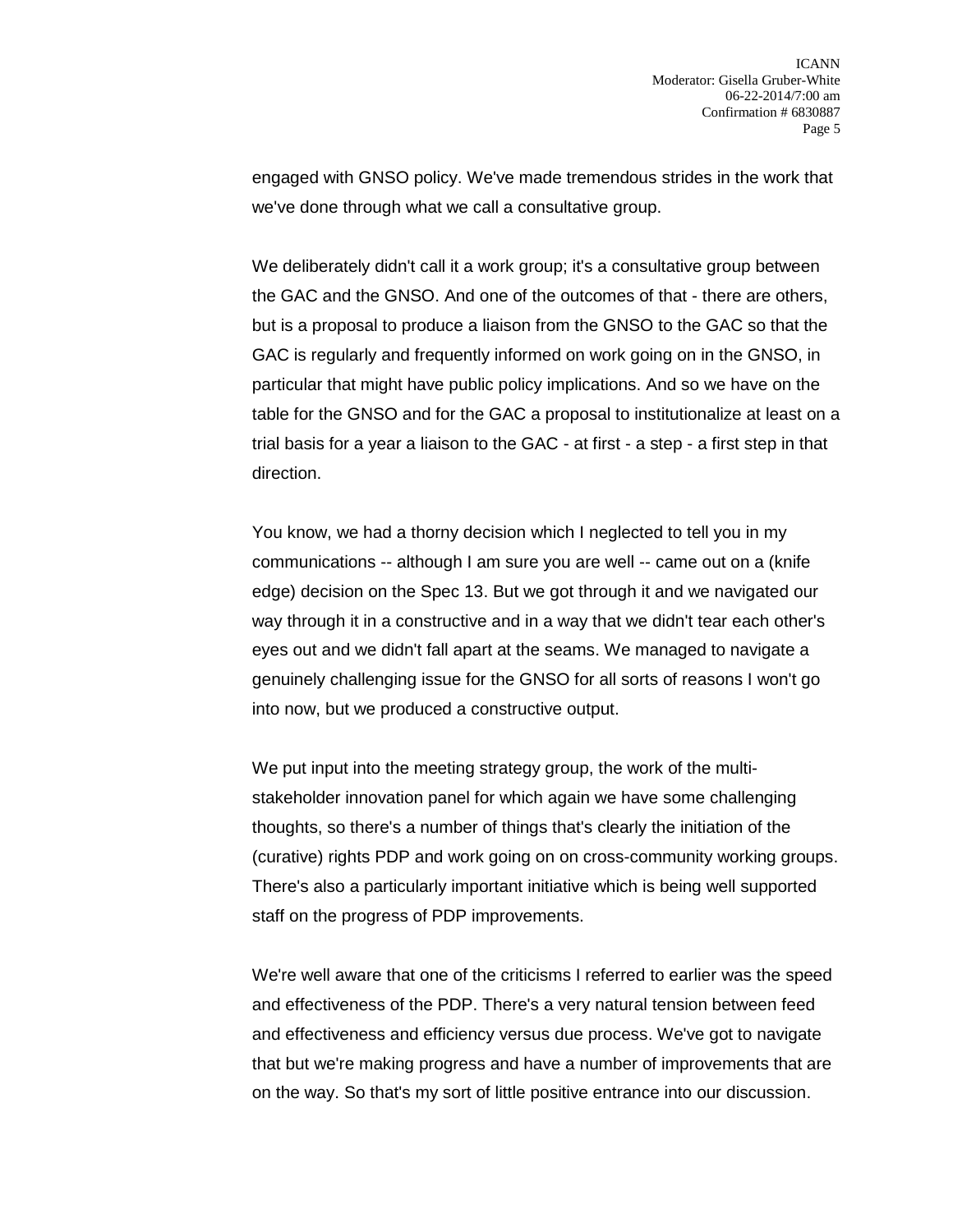We can dig down into some of the points that we (talked again now), I want to do that.

But there's one other thing I'd like to do and I think it's very important in front of you the Board. Because again and in this climate of regular criticism we fail to acknowledge things and all that we perhaps we should have (at times). And I'd like to acknowledge the tremendous support we - and this came out this morning but I think it's important that you hear it as well - the support we receive from the policy staff that support the work of the GNSO in a spirit that is both - is well beyond the regular work of an employee.

It's very positive, hardworking and very, very helpful to us, so I think it is important that you know that and we publicly acknowledge that. So that's my sort of introduction, thank you for hearing me out briefly and now (Steve) we can pick up on some of the other points that we shared with you by email.

(Steve): Do you have that list in slide form at all, or you've got it on your screen?

(Jonathan): I certainly have it on my screen, I don't know that it's available in slide form so I was hoping it's been shared with you by email and I'm happy to lead us...

Man: (Unintelligible).

(Jonathan): Yes?

(Bruce): (I'd like) to ask a question just on what you just said. If - (let me speak into the mic) a little more closely - can you give a bit of insight into how you prioritize work at the moment within the Council?

> Because I'm certainly hearing - I heard from the Commercial Stakeholder Group this morning that, you know, they're struggling with just the huge workload, lots and lots of comment periods and things to respond to and (evidently) the Council has similar concerns. I just need you to understand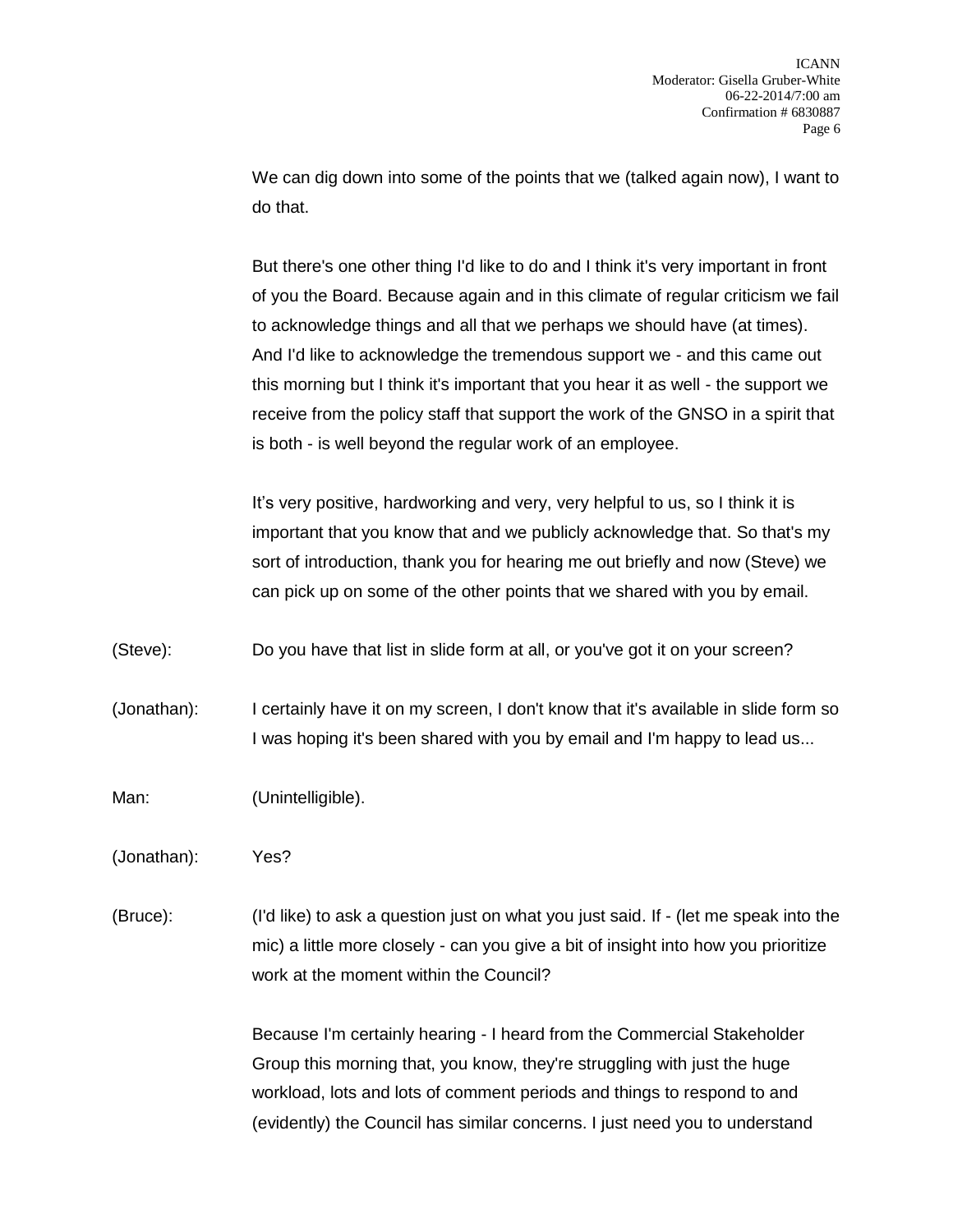what prioritization process you ran through to work at, which topics to focus on?

(Jonathan): In some ways I wish you didn't ask that question (Bruce). When I came into the Council there was a (pride) to even taking on a chair.

> There was a sense of - there was - and what some people talk about, there was a seriousness - there's a perception of too much work, too much work, too much work. I then said, well let's develop a mechanism for prioritization and people said to me you're crazy, we've been there before - it's a problem, you'll never agree, you'll just go down. And so I took a different approach at first and said actually let's just try and do things effectively - well and in an organized way and focused on organization rather than prioritization.

And for the most part that's worked actually, that's been very effective. I - we - I don't think we felt in terms of what you might call our bread and butter work, our regular GNSO policy work we have been overwhelmed. Now a part of that I think is because the new gTLD program has been executed on the side and that's taken a lot of attention away from the need to develop what I might call run of the mill policy work.

So I don't think our workload has been - and I think others may disagree with me - but I haven't felt our bread and butter workload to be overwhelming and therefor for a need to do that. What's changed probably over the last 6 to 12 months - I want to express this carefully because I don't want to - but it's a kind of wave after wave of apparent initiative.

And that some of the - of various more broader issues, whether it's the - a number of different issues that have appeared to overlay on top of that and have almost been a distraction from the other work and that's what's made what's changed the dynamic from what it was. And some of those are ad hoc, small initiative; some of them have created a bigger picture stuff. But it almost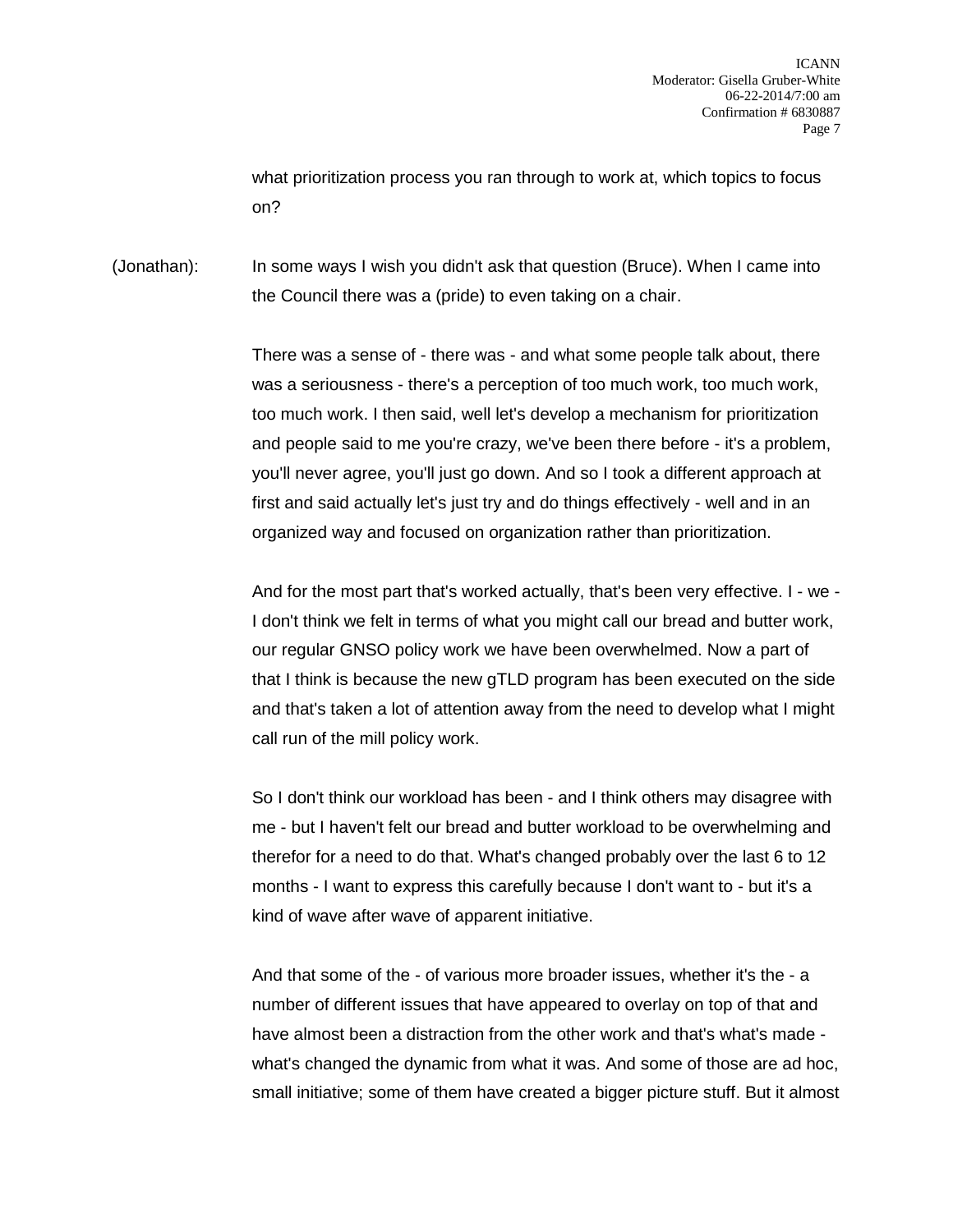doesn't matter whether it's expert working group, (structure) panels, IANA stewardship transition.

And when you lay all of those on top that's what moved it from a tolerable steady state I think, but let's hear from others.

John Berard: I think one of - this is John Berard with the Business Constituency - one of the things that help the Council get more done is that we're not involved in the public comment period.

> I mean that's the purview of the constancies and the stakeholder groups. And so that is a fair share of what takes up the time at the constituency and stakeholder group level. We have in recent past written short letters on specific com- on specific subjects but we have generally, you know, we benefit from not being pulled into what is an ever expanding - an increasingly accelerated public comment trade.

(Steve): I'll try to use this one - the message that (Jonathan) sent out listed five big items, recent developments which I think we've covered, Board engagement and involvement with the Community, GNSO Board seats - an estimate of 25 minutes.

> Another 25 minutes on expert working group on Whois and another 25 minutes on issues recent developments were relevant with the ICANN model and 10 minutes on (IVN) development and adoption. I would like to start if I might with the Expert Working Group for a couple of reasons. One of which is you just finished meeting with them and they're delivery of their report basically puts the ball back into our court - the Board's court of figuring out what to do next.

> So just a moment's recap of the sequence of events - we've known for a very, very long time that there was some deep issues with respect to the way Whois is structured. We took the opportunity in tandem with the receipt of the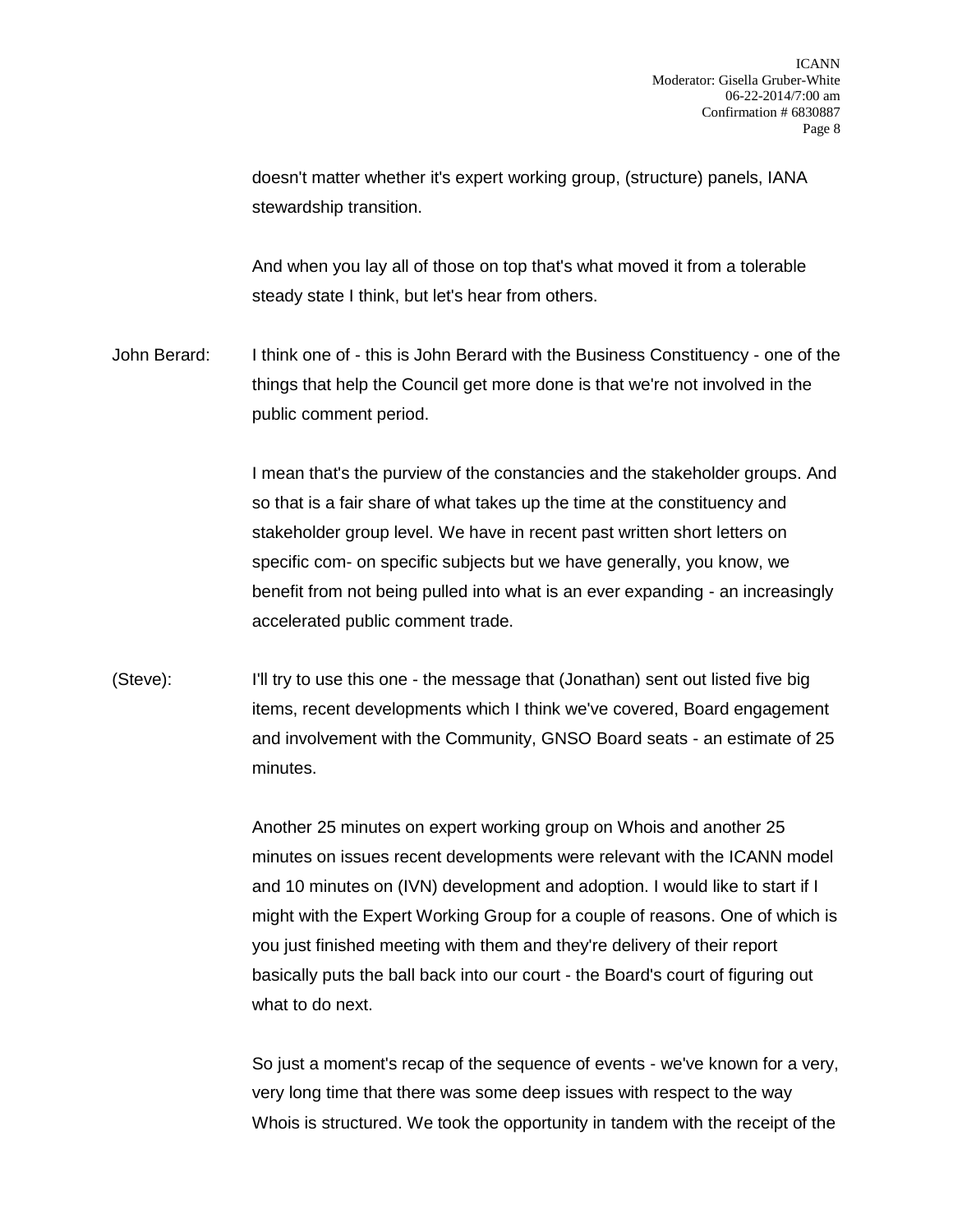Whois review team's report in 2012 to pursue a dual track of fully supporting the Whois Review Team's recommendations and adopting those and directing that those be implemented. And at the same time opening up a fuller dialog about is it time to go back to first principles and if we did what result that would have.

The Expert Working Group was chartered - redirected from a formality point of view the Board directed management to pursue this. This came out of a Board meeting in November 2012 and in rapid order the Expert Working Group was convened and Chris DeSpain and I participated on behalf of the Board. I can tell you that it was an extraordinary effort - very, very intense, vigorous. An enormously talented set of people and you met them, they were just here.

The output of that is now the beginning of a dialog, not the end. There may be people who expected that the natural sequence would be that that report would be hardwired into GNSO for a policy development process. That strikes me as premature but the big question that we need to ask is where are we? What are our next steps? And one important input to that is what is the GNSO's perspective?

What - not only what do you think of that report but what do you need before you feel ready to tackle this? And any input that you have available, any guidance - and it doesn't - we can have some discussion now, but it also can be a thoughtful and more indebt process. And we do not at this instance have a forced timescale, we don't have a forced procedure. We're back in sort of open field if you want, looking for how to think about it.

And relatively quickly we will pick a path, but I want to emphasize that our ears are wide open and we're keenly interested in what your reactions are without any sense of commitment. So that's a substantive discussion which I and others are very keen to hear.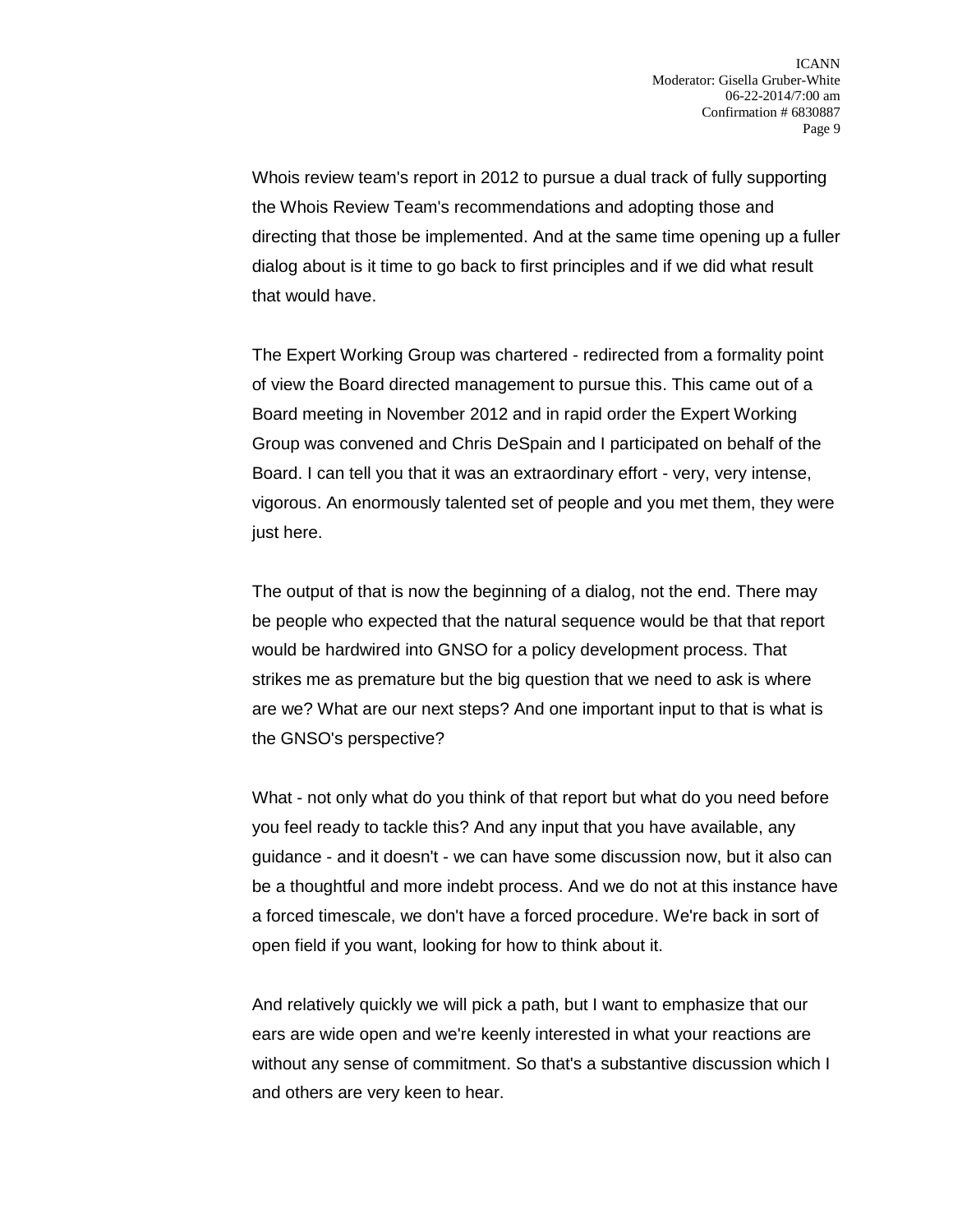- (Jonathan): Thanks (Steve), any comments, questions or input on this? And just to remind you to please state your name before speaking at the mic.
- Chuck Gomes: Chuck Gomes, well like everybody else I compliment the Expert Working Group for an incredible amount of work and very constructive work in my opinion.

It seems to me that the next step is policy development but that's a little bit of a trivial thing to say. Because I think we're going to - there's a lot of policy development that's going to have to happen with regard to the many things that are proposed there. And I suspect this is a case where it will be really smart for us in the GNSO to divide it up into some sort of meaningful segments to make it realistically that hopefully could happen in parallel.

I don't know if we have enough resources to do it all in parallel or not, that would be more ideal. But I think a next task if and when the Board passes this on to the GNSO is for us to put our heads together and figure out how can we design maybe multiple parallel working groups that maybe all come together at the end or something - I'm kind of thinking live right there. But this - I think in my personal opinion the work that the Working Group did will greatly facilitate policy work going forward and complimenting that.

That doesn't mean it's going to be easy or short because it's significant change but I think breaking it up into parts will help make it more realistic.

- (Jonathan): Thanks Chuck, I've got Avri next and then James.
- Avri Doria: Thank you, Avri Doria speaking in CSG/GNSO Council. One of the things that I - in reading that and I must admit I've only read it once and read it quickly and not necessarily clever enough to have absorbed it all.

But one of the things that people in the IETF for example have started working on is doing a privacy analysis, a privacy threats analysis from a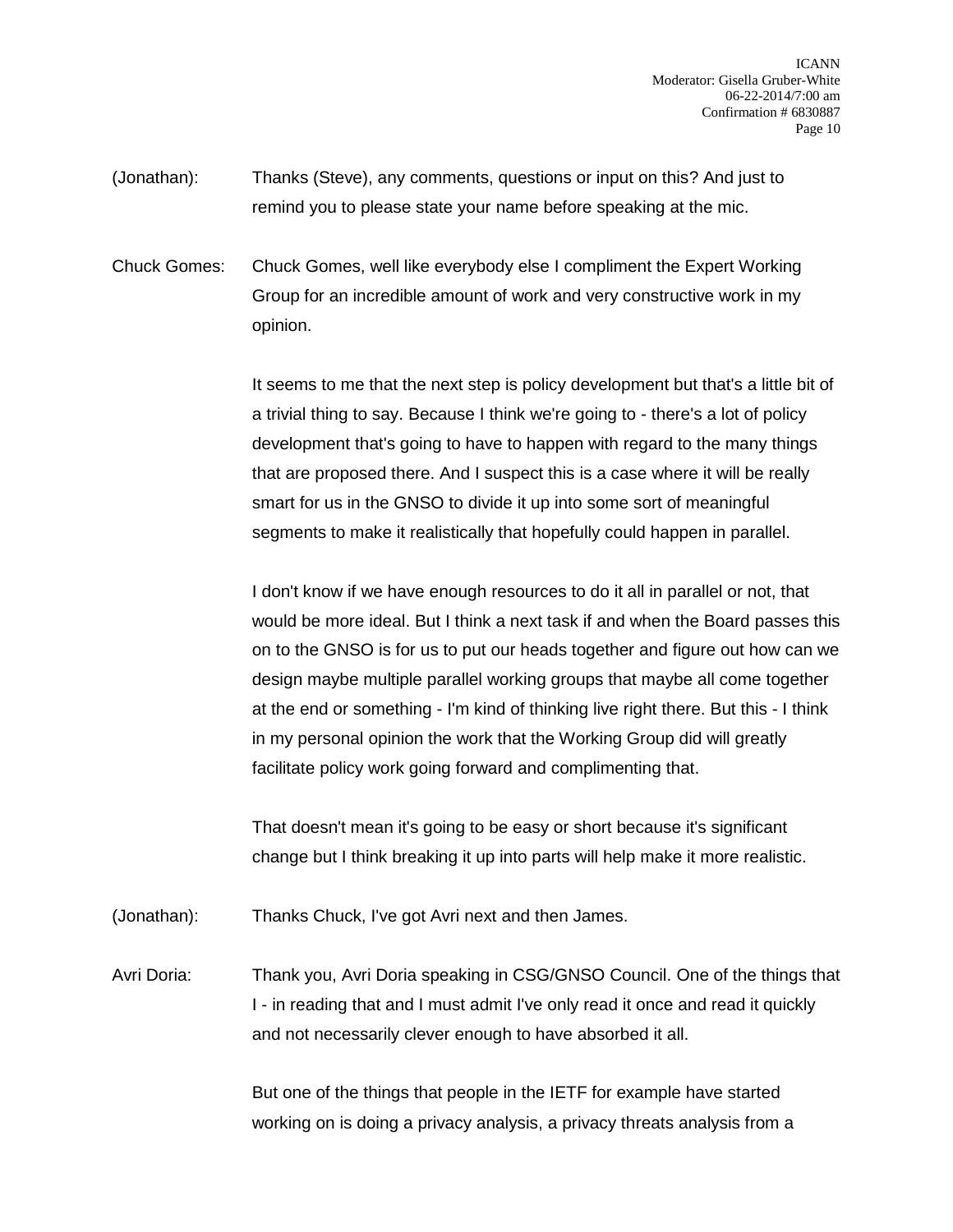protocol and technical point of view. You know, certain of the obvious things that is our big data stores, our nice juicy threat - privacy threat for pervasive monitoring and such as that.

So one of the things I wanted to look at -- and of course I'm sitting next to a person that could probably take this further within the Board -- is is there any interest request -- however - whatever -- to have an RFC 69 73 - a privacy analysis of the privacy threats that this EWT type of protocol, type of behavior, type of data collection might actually cause.

And I'm not talking about policy - I'm not talking about privacy as policy, I'm talking about the protocol and data threats that this solution might engender. So that's just something I wanted to put on the table, thank you.

- (Steve): And let me thank you for the very specific clarity about distinguishing the privacy policy from the privacy threats due to the structure and operation of the data store. I think that is a very, very key distinction and both are very important but they're separate.
- (Jonathan): Thanks (Steve), so we have a queue of questions and comments but as you just did now, if there is an appropriate response by all means come back, I don't want to just force us through a series of queues.

And including elsewhere in the room, so if someone wants to make a direct and specific response by all means do come in with that. I've got James next followed by Kristina, (Brian) and (Elliott).

James Bladel: Thanks James Bladel speaking, North American Registrars. So I agree the next step - the next big milestone for this body of work will be to feed this into the GNSO policy development process.

> But I think that there are a number of preliminary tasks that need to be complete before that can - before that jump can happen. I think first the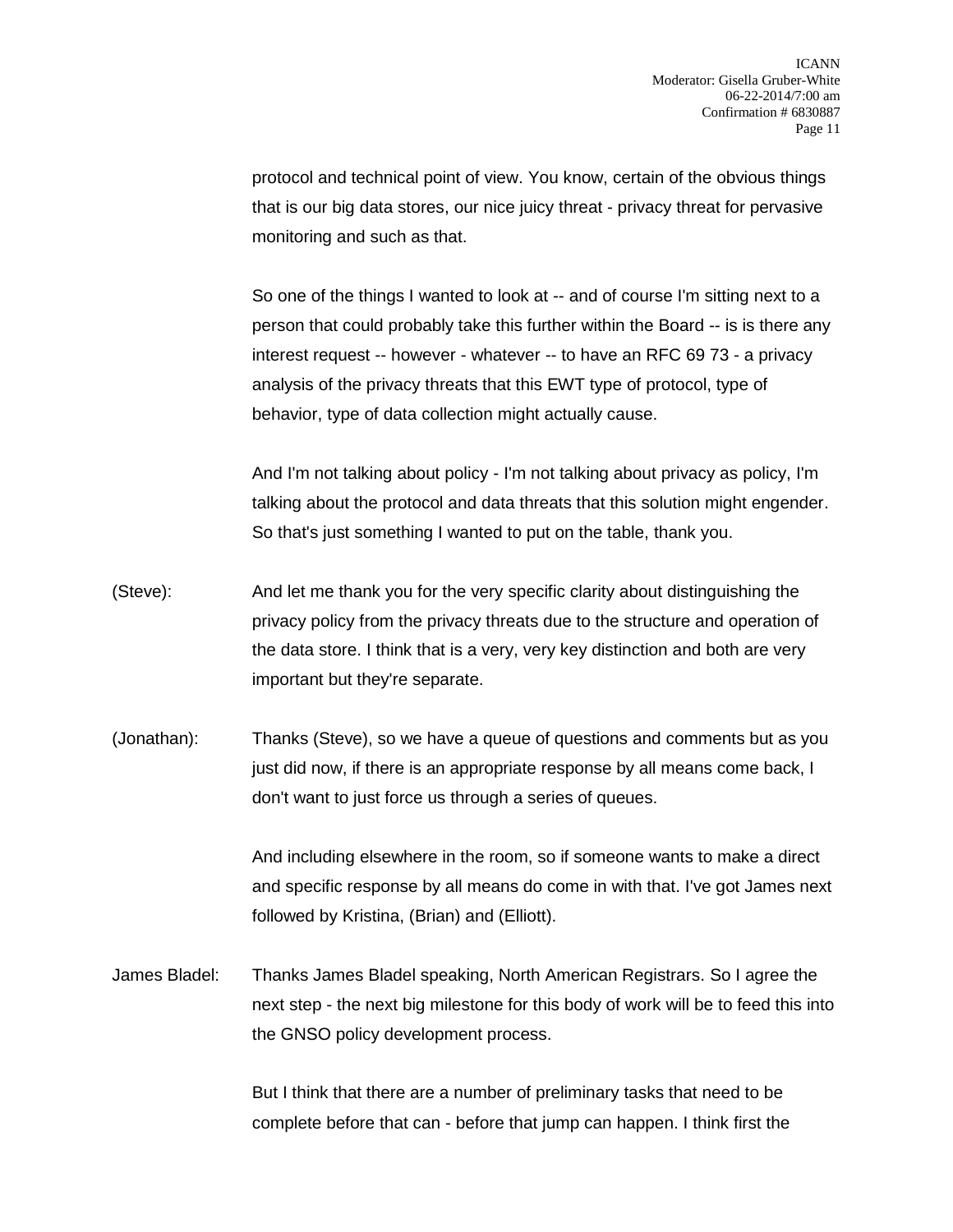assessment that Avri mentioned I think should be done. But also coupled with perhaps some other feasibility studies and even a legal analysis so we don't get into trouble like we did with Whois and all the different jurisdictions that are now tugging at that issue.

It sounds like - and without going too deeply into this issue, it sounds like there's still a loose thread of the potential dissenting opinion from one of the working group members who would love to figure out what - if that's going to be published or bolted into this final report. And then anything that's revealed through the public comment also I think needs to be merged into that.

So I think there's a number of - there's probably a big chunk of work that still needs to happen in front of this report before it can even be considered fully baked and ready for a PDP.

(Chris): (Jonathan), it's (Chris), can I just break your response (chap) if that's okay. So James thank you, I just want to pick up on your point about, you know, there's stuff to be done beforehand.

> This is very, very useful feedback because one of the things that we need to decide is what stuff should we do before we roll it into a PDF and what stuff should we leave to be done with the PDP? And one of the examples I've been using is legal advice. Should we say you guys do that when you're when you're doing a PDP or should we give you that to start with? So that sort of discussion in the GNSO to come back to us with feedback would be incredibly helpful to workout.

> So stuff you think we should get done before we give you the thing to do the policy on would be incredibly helpful.

(Ray): (Jonathan) can I...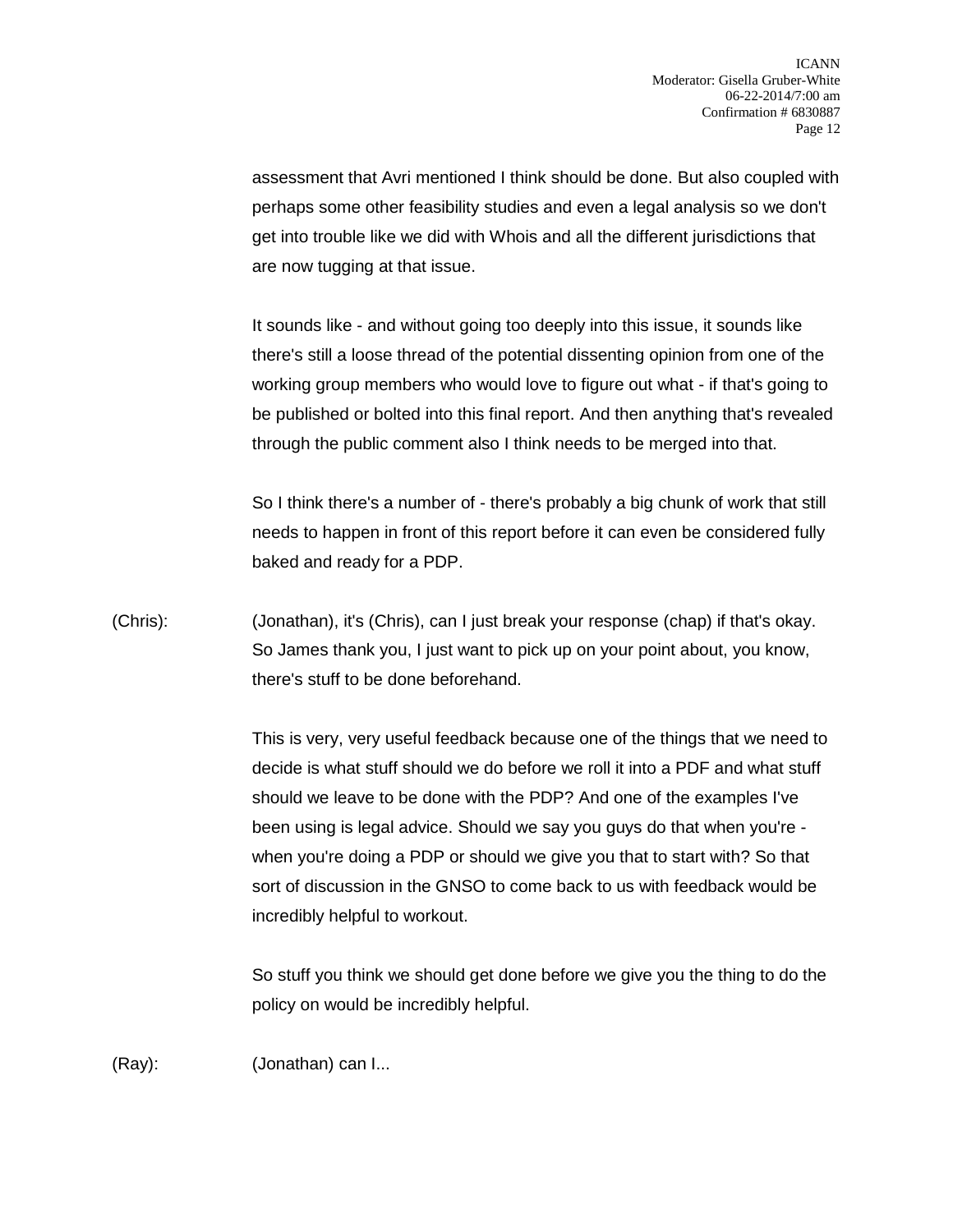- (Jonathan): Yes just try and (unintelligible) come back on that and I know (Ray) you'll be (unintelligible).
- (Ray): Yes I'm sorry I don't mean to preempt the queue I just that's an excellent point (Chris).

My concern is that if something does go into a PDP and runs into those roadblocks along the way that there's a presumption that the PDP itself is somehow failed or was premature or something like that. So, you know, we can do it that way, it's just we need to be aware that's one possible outcome and we don't want to presume the (outcome).

(Steve): And I think (Chris) was saying tell us in advance all the things that you would like done to make the PDP process more likely to succeed rather than to run into roadblocks.

> So that's exactly - in fact that's exactly what this dialog is focused on and this isn't the only opportunity but it's the first opportunity to engage in that. And we're very, very strongly oriented toward listening to that because we understand - in fact the whole purpose of the Expert Working Group if you like was to begin that process in a way where from prior experience we know if we just sent over to GNSO saying Whois is broken, please fix it, start a PDP. Well we've been there, done that multiple times so that's why we chose a strategically different approach. And this is more of that that we're continuing to execute on.

- (Jonathan): Thanks (Steve), we've got a queue and I'm just going to make it clear who that is. And if someone has to come in immediately through a sponsor (without loose a threat) let me know, but otherwise we've got Kristina, (Brian), (Elliott), (David) and then (Ray) - Fadi please.
- Fadi Chehadé: To be very clear, especially after our discussion this morning we're not going to do anything until we hear from you - nothing, I'm not moving. Nothing top-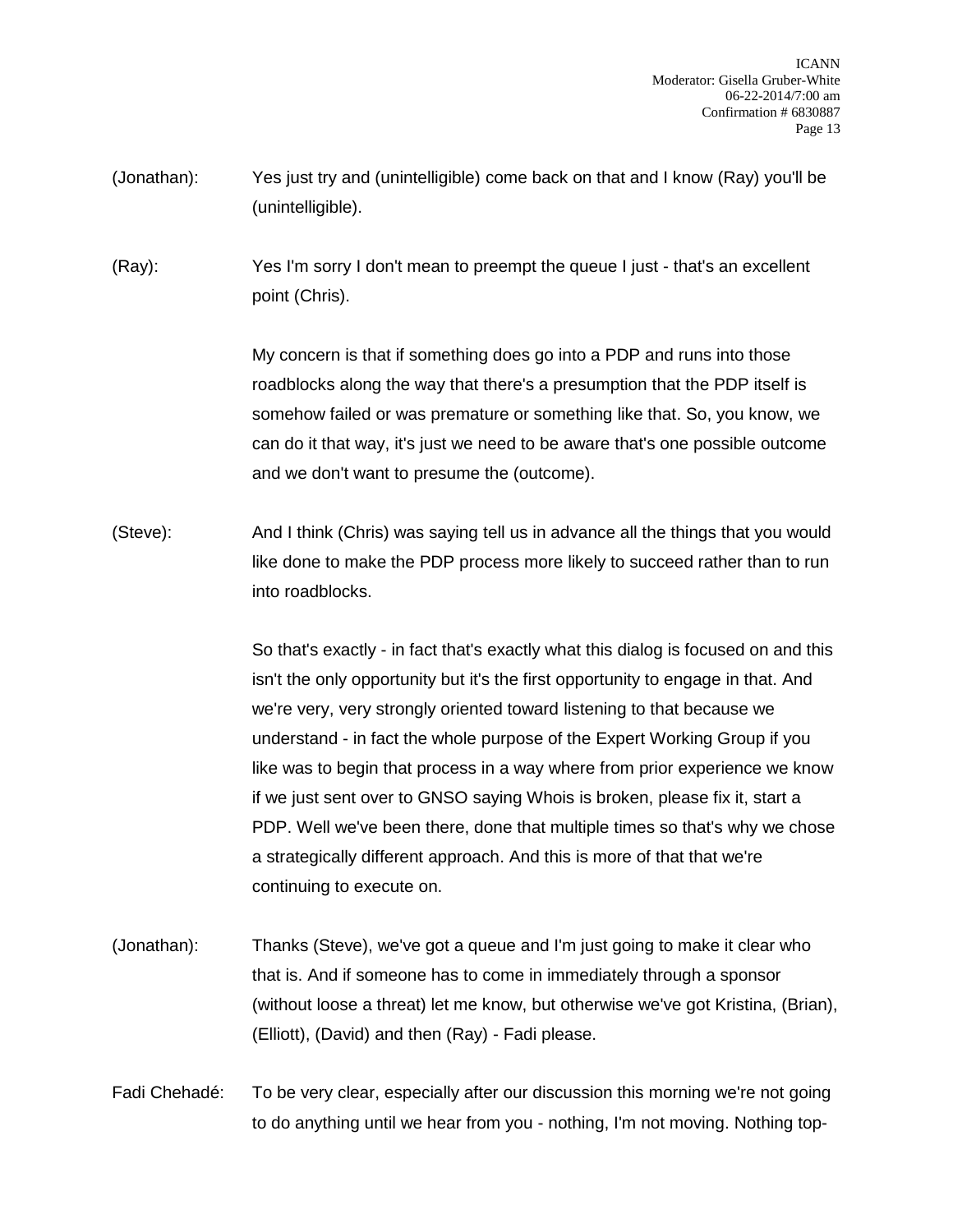down, we're going to wait to hear from you. We want to be responsive to how we can make you successful but we're not doing any feasibility studies, we're not doing anything until we hear from you.

(Jonathan): Thanks Fadi, Kristina.

Kristina Rosette: Kristina Rosette, IPC - I would just add a step before the steps that James articulated, namely for the constituencies in the stakeholder groups to have enough time frankly to read and understand this really tremendous piece of work.

> I haven't read it, I've made it to Page 10 but I think that's in large part because it was released, you know, not barely 10 days before the, you know, we all started traveling. So I think - it's important I think for the Board to understand that that process for the constituencies and stakeholder groups to read it, to understand it, to have the opportunity to take advantage of the sessions this week to listen to how the - what the EWG is saying.

> Listen to the questions and answers that are being presented and then formulate their views as to what they believe should be the next steps in terms of PDP which then will feed into the Council. My point is I just - at least from the IPC perspective this is obviously an issue that is of significant importance to us, but don't expect to hear from us this week.

(Jonathan): (Okay) it's worth making one brief comment on that, that there used to be some form of moratorium on new information coming out ahead of an ICANN meeting. And if someone has experienced it Elliott would be able to tell me exactly what that was - I think it was three weeks.

Man: (Unintelligible).

(Jonathan): Fifteen working days which is of three weeks.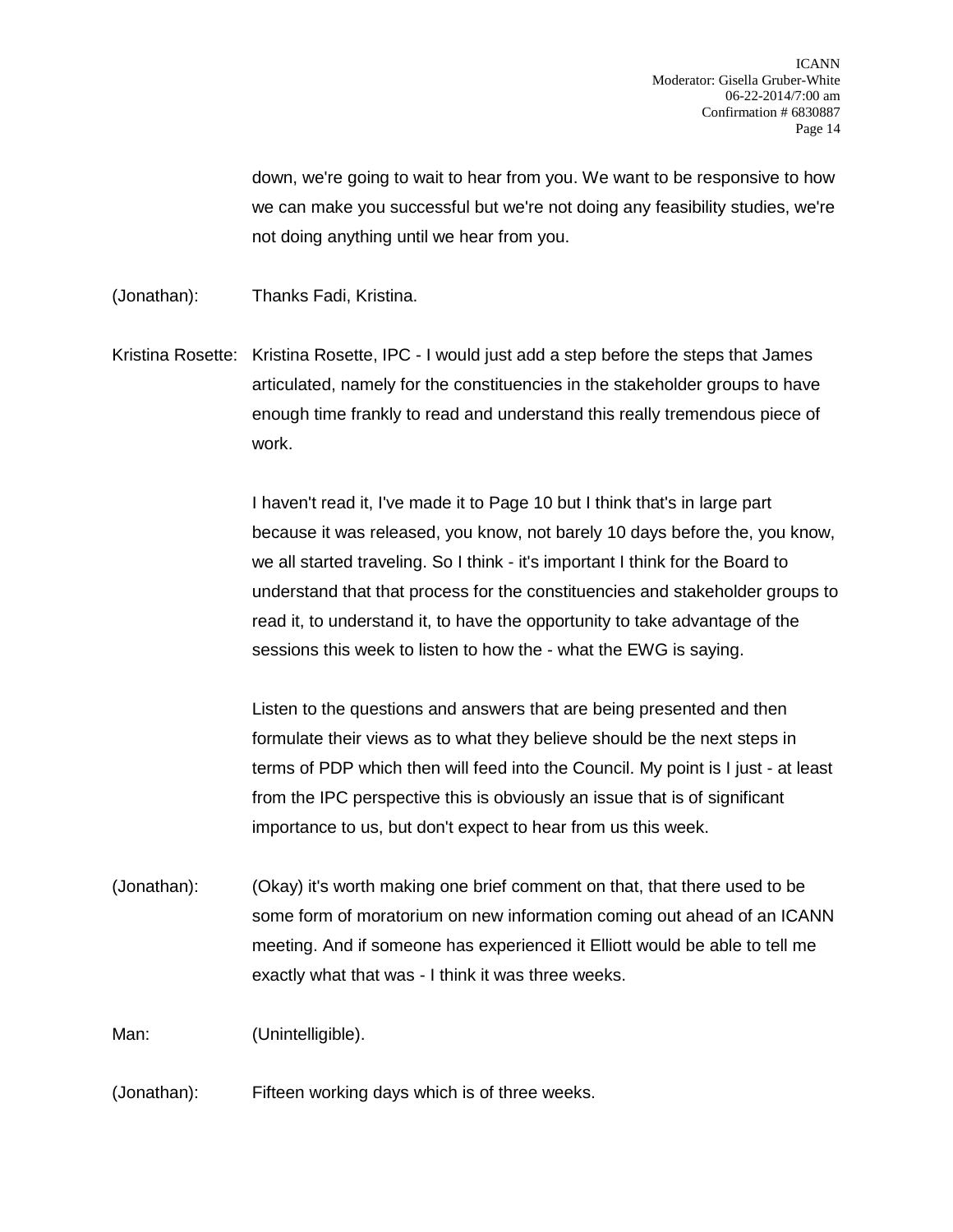Fadi Chehadé: This report carefully observed all that, this report was delivered three months before or four months before the ICANN 51 meeting in October somewhere.

(Chris): (Jonathan) can I just - (Jonathan) just to take the heat out of all of this (I need to just) - just reinforce it, we're not - this is the first of a discussion. The fact that the report has been tabled, it's been tabled, you're going to have meetings with the EWG to discuss it, nothing will happen until we've talked.

> You've been through it, you've come back say (Kristina) of course the, you know, the constituencies and the GNSO will need to do their work to come back to the Council, etc. so there is not pressure.

(Jonathan): Thanks (Chris) and Fadi, no heat implied. Really the issue here for me is actually it almost goes to the trusting, it's what should we expect of one another.

> Because if our expectation is three weeks then it shouldn't happen, if we're no longer operating on that well then it could happen. I sort of don't mind really, I'll probably get crucified for not minding but, you know, it's up to others to decide if we observe it. I'm just noting that there was a - and maybe we did it in this instance but I'm not sure we always do, so let me (not hog the mic) - (Brian) is next.

- (Brian): Kristina actually made that point so we can go to the next person in the queue, thank you.
- (Jonathan): (Elliott).
- (Elliott Knots): Thank you (Jonathan), (Elliott Knots), (two counts). I think we all need to remember that there is in this room and at ICANN meetings an overrepresentation of commercial interests and (nation stayed) interests and law enforcement interests and businesses on all sides of the issuance and an under-representation of non-commercial interests, privacy interests.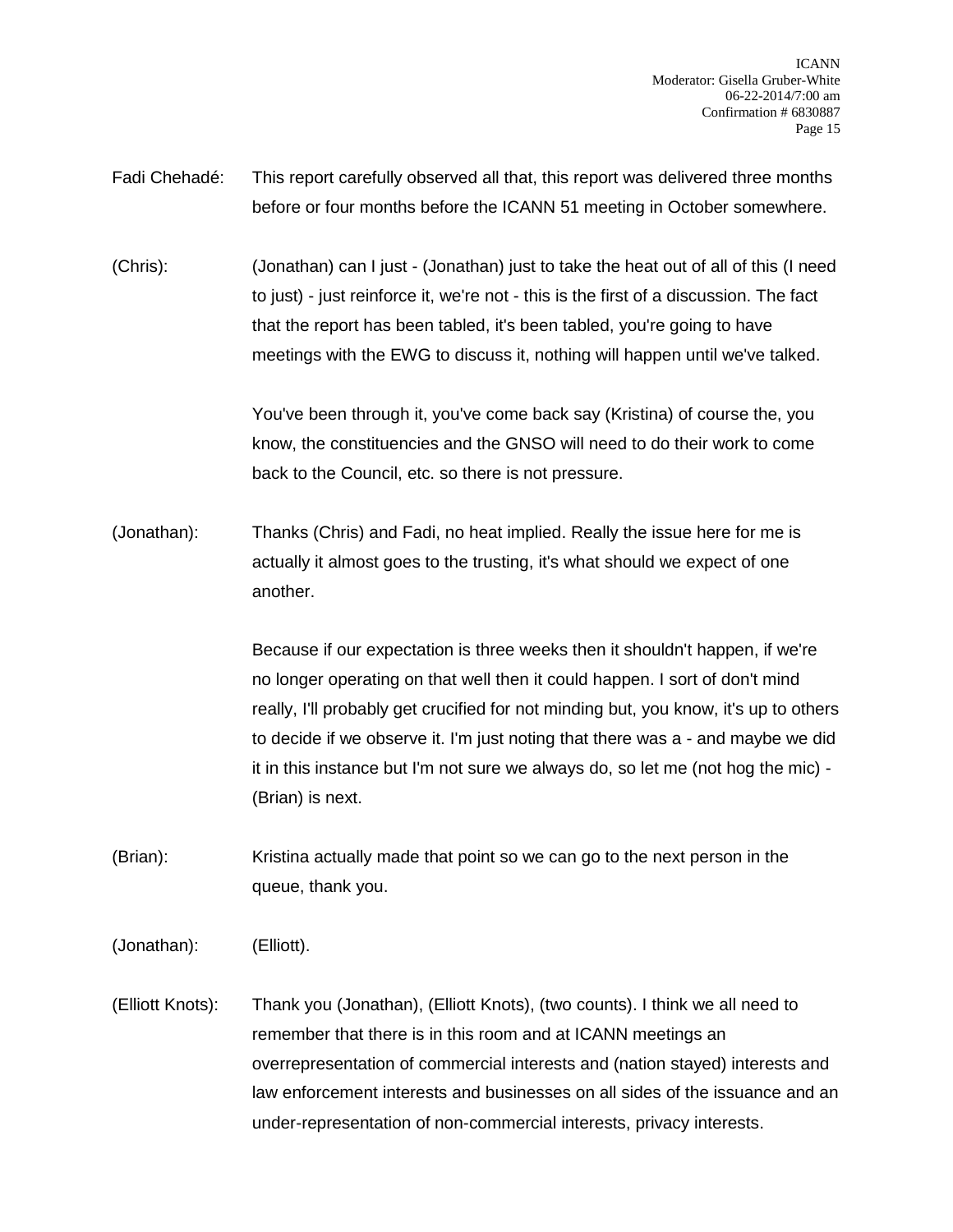This report was a strong piece of work, I think the process was a good one. But from the formation of the working group there were serious concerns raised that there was a significant under-representation of privacy and noncommercial interests. And I think because of that that the dissent that James referred to earlier that Stephanie Perrin put out need be paid special attention to and extra attention to.

And anything that happens going forward from here need explicitly call that out. I have no problem with the process and whether that was included or not, I'm not complaining about that at all. But going forward we really need to pay attention not only to that but to pulling in more information on the other side of this story, thank you.

(Steve): Let me just pick up on that, (Elliott) thank you very much for that. I think you raised a very important point and my mind goes immediately to and how can we make sure that we're going to get the input that we need there?

> We had trouble finding people who were willing to participate originally and Stephanie I have to give her enormous credit. She was very earnest and she brought a lot of expertise into the group and personally I found it a real joy to have her there. But as noted she was in the minority and so the other question was how do we flesh that out? Do we do it through the organs that we have here and going particularly to the non-commercial user constituency or the NPOC or to ALAC?

Or do we in addition - we'd certainly have to do all that but in addition do we reach out to organizations that specialize in that (FAPFF), I'm sure there's others around the world. Specific suggestions would be very welcome from you or from others.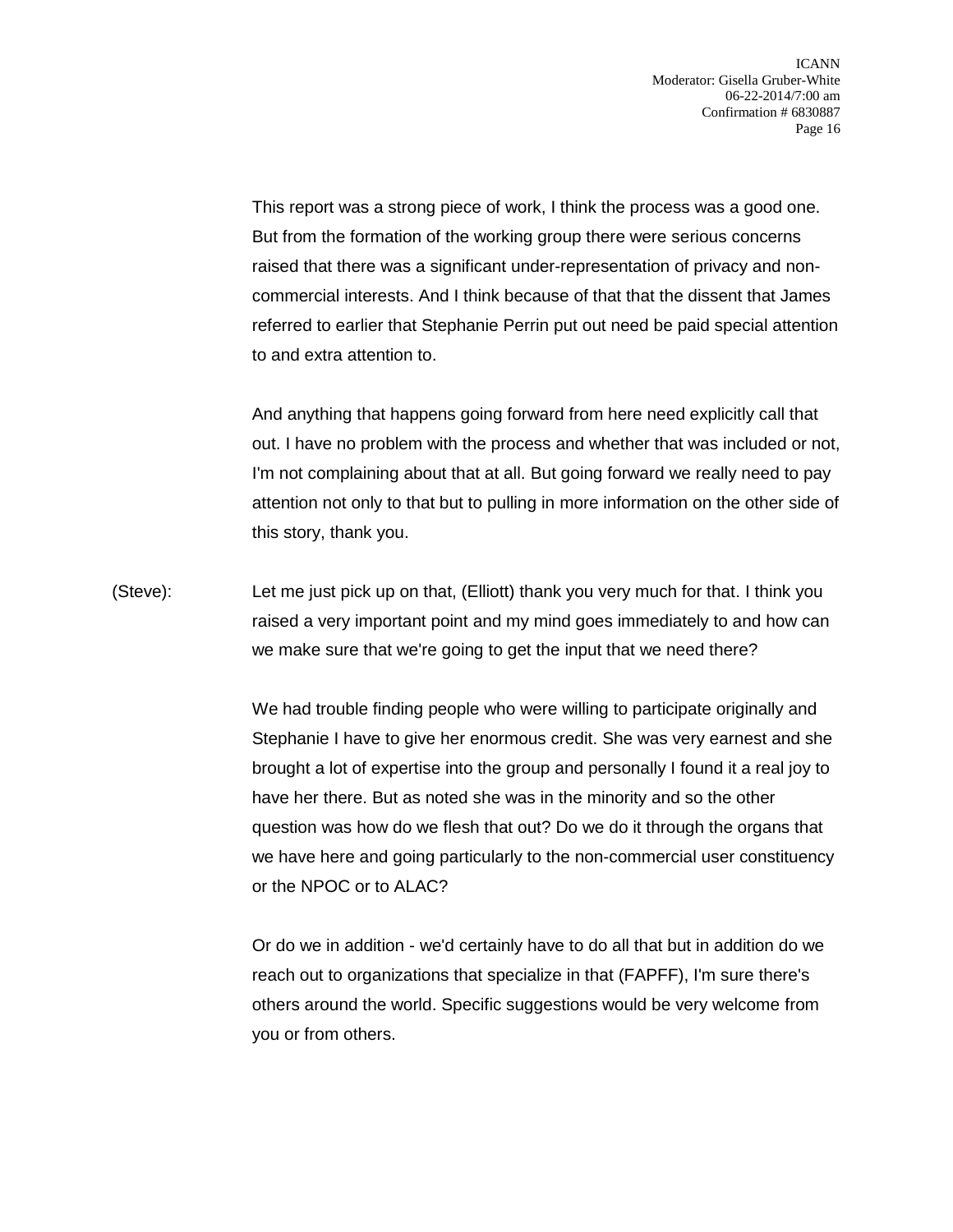ICANN Moderator: Gisella Gruber-White 06-22-2014/7:00 am Confirmation # 6830887 Page 17

(Elliott): Okay that's great, so let me make a couple because first you could have - the day that the working group was constituted said that Stephanie was going to be in the minority simply by looking at the members of the group.

> You know, that's not a non, you know, everybody should bring their stuff to the table and everybody did. And so of course given the constitution of the group she's in the minority. What I'm calling out is, you know, very much, you know, what you have said and more. That makes it incumbent upon the process, however it's going to be carried. You know, Fadi said they're waiting for direction from the GNSO, then that exact type of reaching out need be done.

> That's great so let me speak to the Council, speak to the EFF, speak to (EPIC). Go out and cultivate that information, go out and bring that information into the process because it was underrepresented in the working group and it was a lone voice in the wilderness. So I think that's right (Steve), I mean you came up with two great ones there right off the (cuff). I mean I'm happy to take away and think of a number more but that's exactly what needs to be done.

(Chris): Sorry I'm going to respond to this, I just want to - (Elliott) I appreciate what you said, but I think it's a little unfair to characterize it that way.

> Because what it does is it undermines the willingness of everybody else on the (EFF) Working Group to listen to the input from those who come from a privacy background and to make extreme - real compromises in order to get everybody across the line. To suggest that, you know, a person (regularly) is always going to be in a minority is an unfair characterization on the efforts put in by others to actually come to the center, to the party and to reach compromise.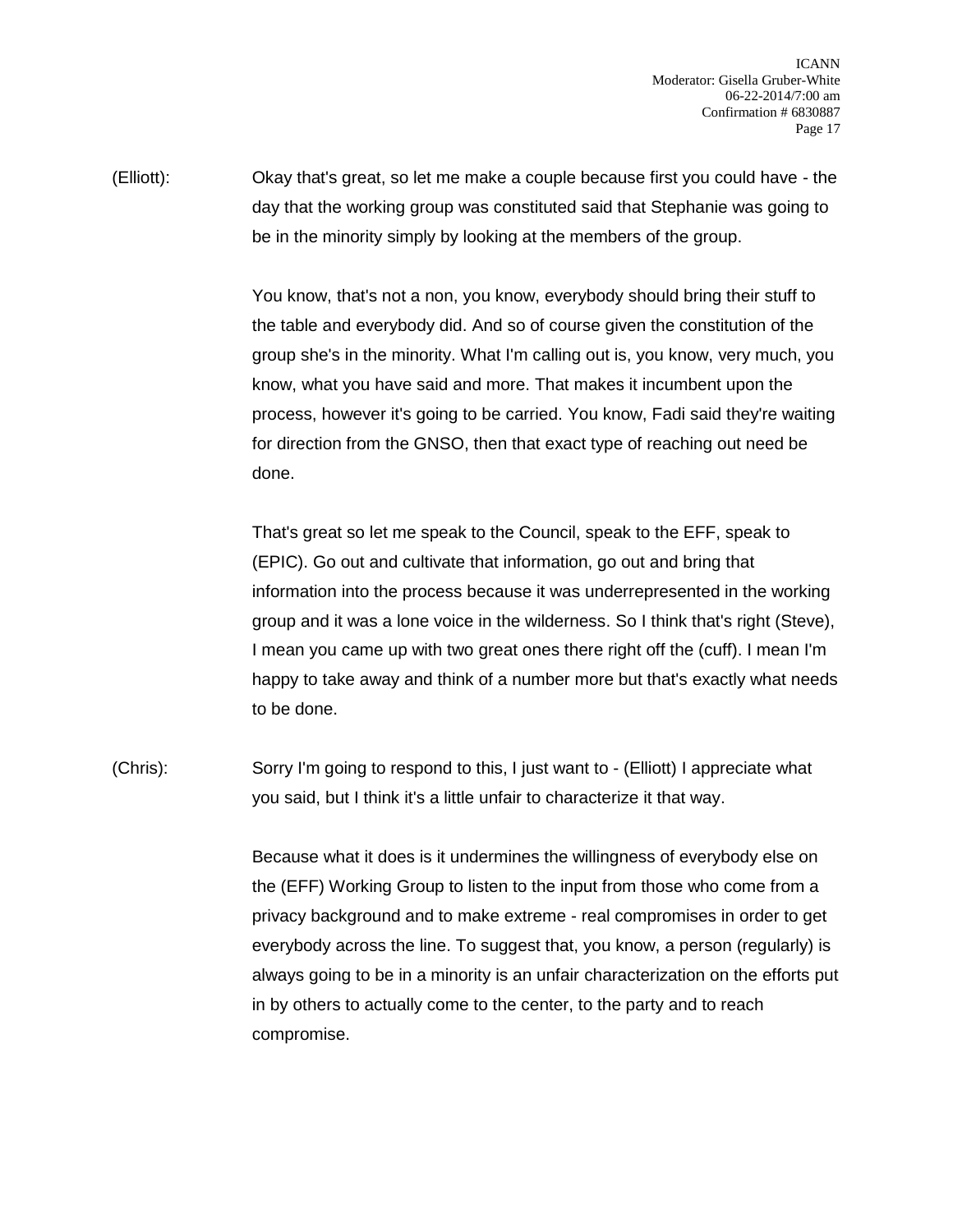(Elliott): Then (Chris) you didn't hear me, what I said was looking at the specific constitution of this specific group that was an easy conclusion to come to. You generalized it and I agree with what you said there, that's right.

> So again I'm not - I don't want that to be a, you know, well that was poorly constituted. It was what it was and I think everybody did do good work, everybody brought themselves to the process. But here we are and it was as it, you know, many feared it would be.

Man: So taking the point that (Chris) is making and the point that you're making, one of the things that I think is absolutely incumbent on all of us is to look at the substance of what's said as opposed to simply looking at the list of people who were there and saying, well that's a political process and we weren't represented therefore we don't subscribe to the result.

> That's not acceptable, this was a serious piece of technical work looking at a hard set of issues and the work should stand on its own authorship irrespective. And I would counsel everybody involved because as (Chris) said a bunch of very smart and capable and determined to be objective people looking at a full range of issues there and as much sensitivity and privacy and everything across the board.

> Stephanie brought particular expertise but that was listened to and did not run counter to the ethic and instincts of everybody, it was simply in addition to that - I thought (Shareen) you had your hand up?

(Jonathan): Well there's quite - there's a queue know, (unintelligible) I've got we've got a good point I think (unintelligible)...

Man: But (Shareen) on this one...

(Jonathan): Yes so there' questions (auto dialed in), I've got in the queue - I've got (David), (Ray), (Sheri) and (John) and I've got (Faulkner) asking for a direct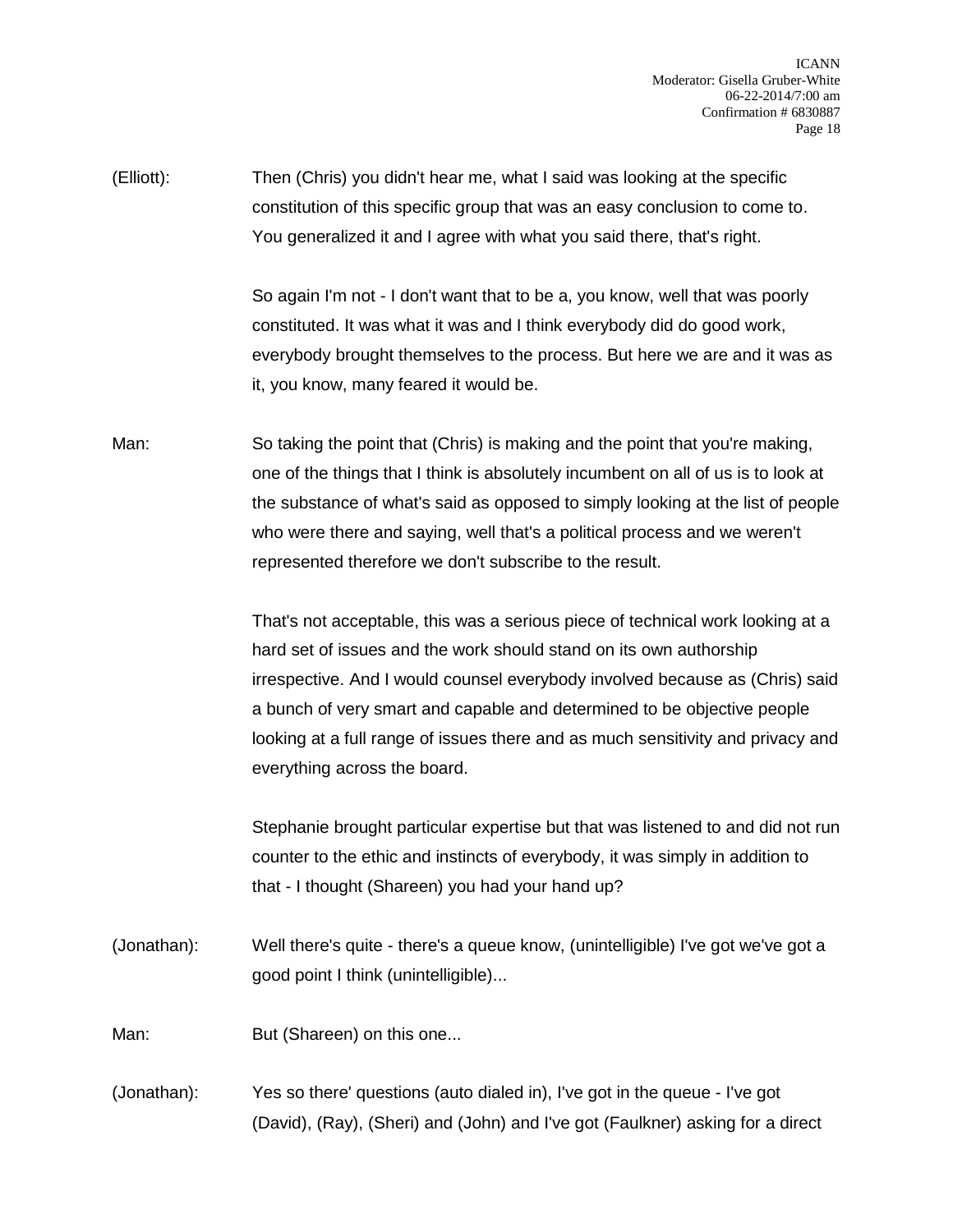response on this and (John). So we'll have (Faulkner) and then John and then we'll get back to the queue which is (David), (Ray) and (Sheri).

(Faulkner): Thank you (Jonathan), (Faulkner) speaking, I've raised this point before and I will chime in with what (Elliott) said.

> ICANN in my view needs to do a better job reaching out to those constituencies, interests - whatever you may call them that are currently not represented or not coming to ICANN for whatever reasons there are and to try to activate those interests, be it privacy officials, contact them through the GAC, ask the GAC member to provide contacts to the direct data privacy officials so that you or whenever a working group's constituted may reach out to them and sort of tell them this is going on, this may affect your interests.

> Inform them better involvement earlier and reach out to these parties because they have a lot on their plate (though as this) and they might not see that something is going on which might be relevant to their interest. So outreach to parties not represented currently might be a solution here as well.

Man: Thank you (Jonathan), if this were 2004 I would be very receptive to (Elliott)'s point.

> But at 2014 and many of the companies that were represented on - who had members on the Expert Working Group have had a history of dealing with responding to modifying their policies on the basis of government intervention, NGO intervention, lawsuits and otherwise. I believe that companies are far more - incorporate far more the care of data protection privacy in their practices and I wouldn't want to suggest that the lessons of the last ten years were somehow thrown out once they went into the room to discuss the RDS.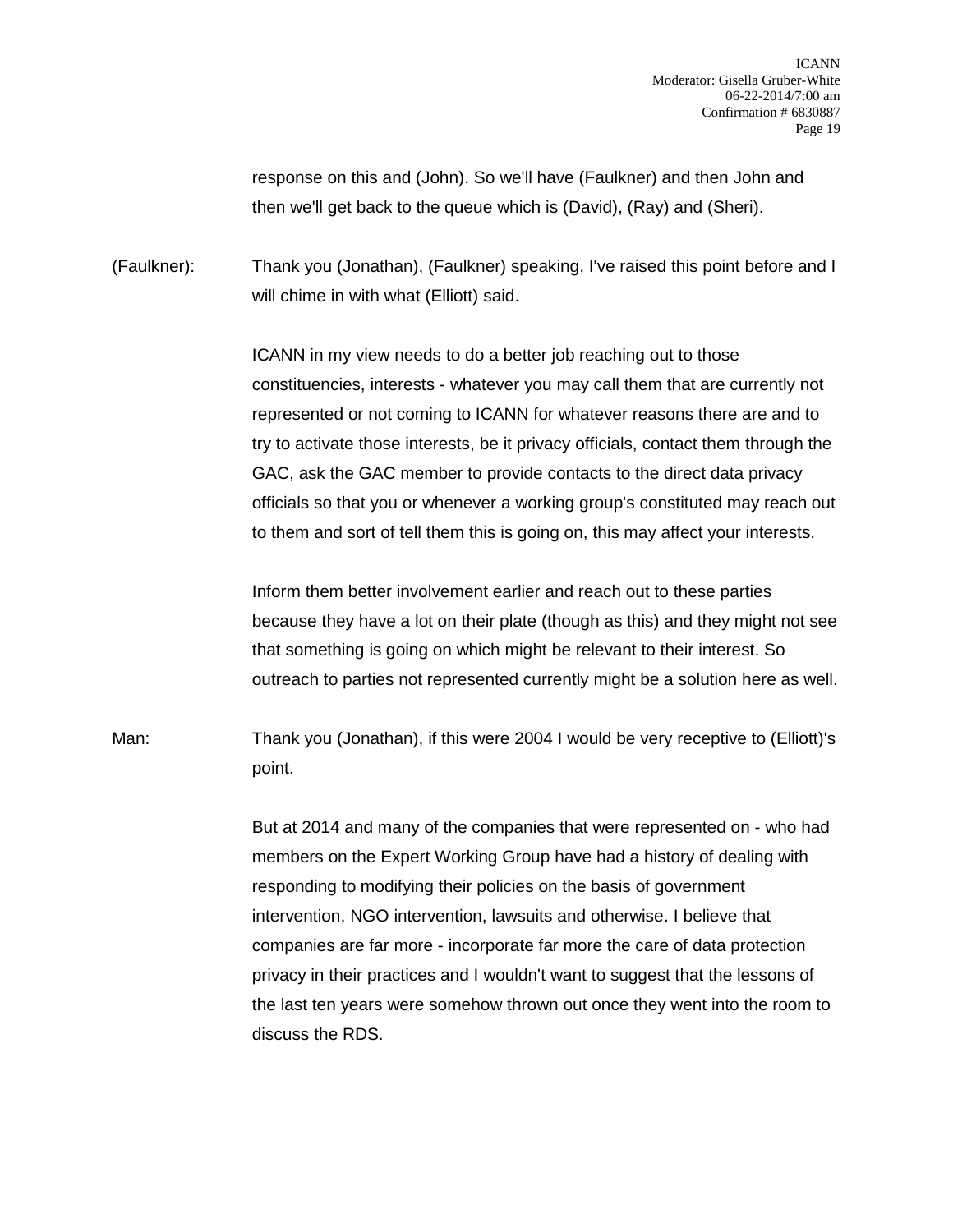(Jonathan): Just to remind you of the queue, we've got - we're going back into the queue now. We've got (David), (Ray), (Sheri) and then back to the microphone - (David).

(David): (Thank you), so when we look on ICANN often we have a great tendency to focus on the issue - this big issue at hand.

> I think this is one example and other examples would be the, you know, to do with the RAA and other things that really demonstrate that ICANN both as an organization and as a community could really do - benefit a great deal from serious capacity building in its ability to deal with the ever growing complexities of international privacy policy. It is a very specialist, complicated area - people who like Stephanie who I think literally (dictated) experience dealing with it are wonderful but there are very few of them around.

> And that is - so I think - and I'm glad to hear from sort of what (Steve) said it appears that is a message the Board understands, that we need to do some capacity building on privacy. I know that as a stakeholder group we are - we realize that we have particular expertise in this area and we are trying to do it. We have a privacy discussion hosted by the NCSG from 3:00 to 6:00 in this room I think on Wednesday - 3:00 to 6:00 on Wednesday, but that is only part of it.

We - as (Faulkner) said we need to also look at national privacy organ- data protection and privacy agencies through the GAC. We need to possibly, you know, as an organization think about when we are looking for policy stuff this is something we need to - an area we need to feel this capacity building on privacy law is something we should be - we should definitely think about how we can best do it within this process- this crucial process of replacing Whois.

And of course we all know Whois was made with some quite - has a (unintelligible) that she made with some quite perhaps naïve - in retrospect naïve assumptions about privacy, but in practice at the time they were fine -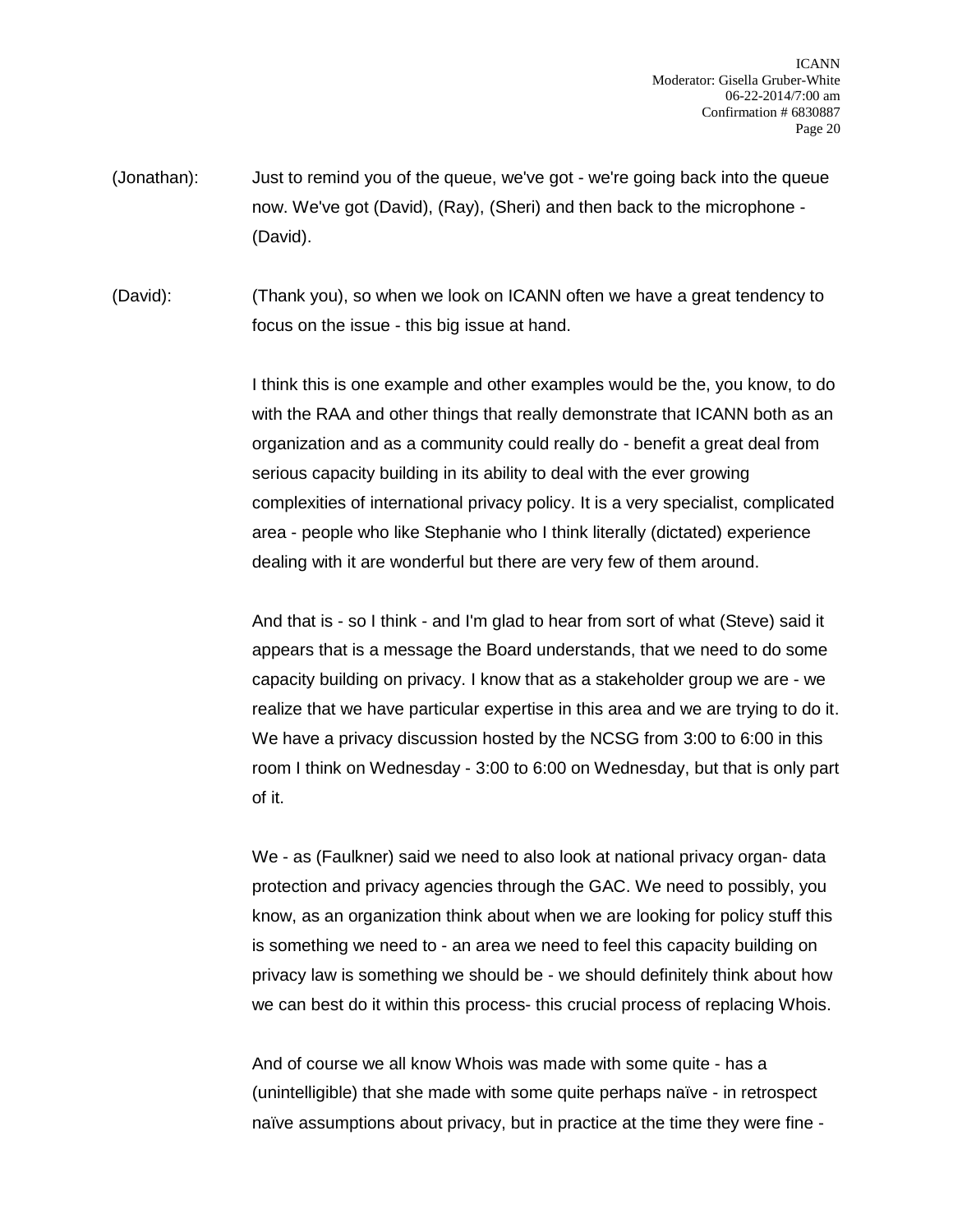they seemed quite reasonable. It's only that we are still sort of stuck with them so long after this is really the problem. And yes we need to step up all over and I encourage everyone to sort of participate, reach out to anyone you know. And absolutely that includes people from companies like, you know, Facebook and Google who have a huge expertise in dealing with modern privacy things as well. All of us we need to reach out and get privacy people involved, please.

(Jonathan): Thanks (David) - (Ray).

(Ray): Thank you (Jonathan), I'd like to bring this topic back to what's presented to us to discuss.

> First of all Chuck you were right on, it can't be a (omniverse) policy, it's got to be a group of them. And (Ira) thank you very much for your intervention with regards to what's going on in the ITF and if there's more work that needs to be done then certainly it should be. As far as next steps along the line this is an effort that requires first of all an understanding of the report. And so Kristina I emphasize with you with regard to that, I would expect to hear from you this week but not about this.

> So yes it has to be understood by everyone that's going to be involved in discussing the policies around this report. So that's going to require probably a little extraordinary effort in the fact that you may want to sit down and construct a policy development plan - in other words what kinds of data you need to gather, what kinds of policies could be extracted from this report as far as policy development work.

> Come up with the policies that will be as part of an overall collection of policies that will implement as appropriate and as the community desires this report. Now you don't have to accept everything that's in the report, you can reject it - there's nothing that says that this is the solution. There may be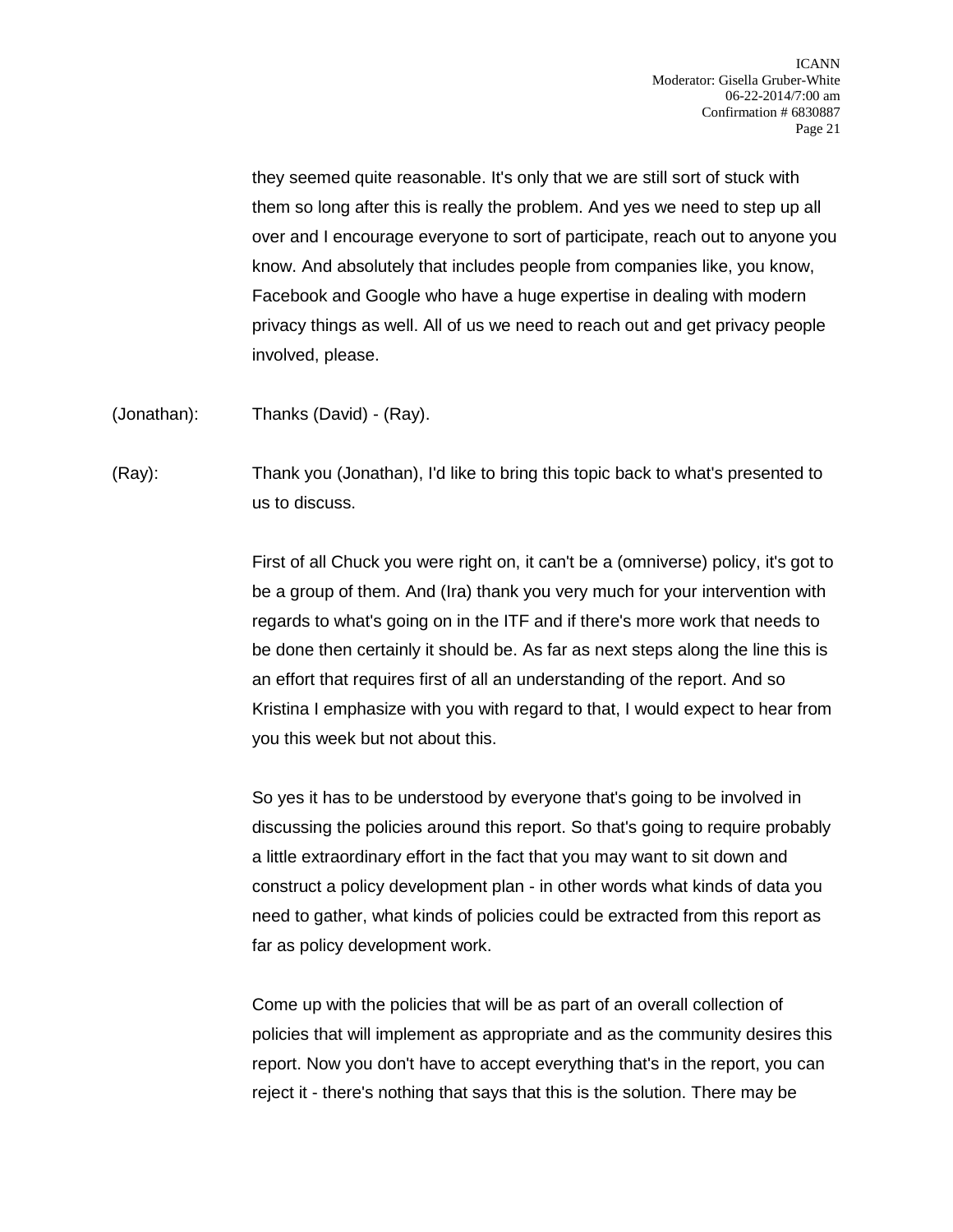something's where the GNSO might want to work through getting some more technical work done inside the ITF.

There may be things that are implied tasks that would come out of analyzing this report in terms of polices that are not immediately apparent. So a lot of hard work upfront analysis and description, putting together a framework as far as what types of policies are going to be appropriate is probably the best way to go. And the best people to do that are the members of the GNSO. If there's some things in there where you think that there might be a need for some additional guidance certainly frame the question and send it to the Board.

But for the most part at this point the Board should actually not be involved in your policy development process, it's yours. And so the final outcome of this will be dependent upon how well everyone amongst the entire GNSO can work together to develop a cohesive set of policies. If you need to bring in more voices, if you need to do that fine, do it. But the Board is not going to try and solve these kinds of problems for you. So in the end we're leaving it up to you to decide what you want to do.

You know, as far as I'm concerned if you don't like the report at all, reject the entire thing - do something else. But the point is you need to come up with a policy, thank you.

- (Jonathan): Thanks (Ray), we'll take two more contributions from people who have patiently waited and then we'll probably close this topic and move onto one of the others - (Sheri).
- (Sheri): I have a concern that this which I consider as (surely you're) looking at the computer based project eventually are going to hate the policy versus implementation issue big time.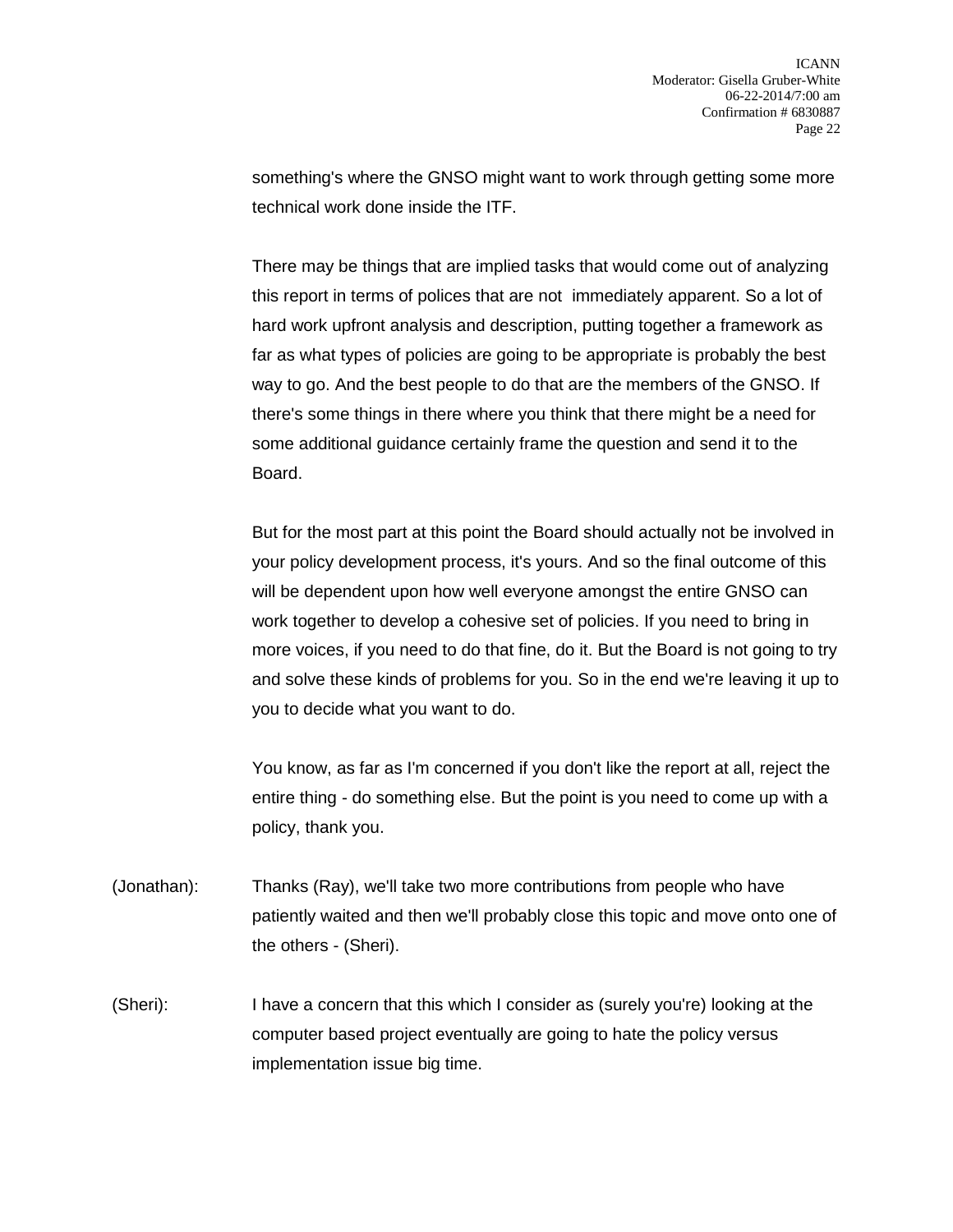Unless someone, I don't know who at this stage lay the various steps towards what I call now the working part - the working group is doing a user requirement, right and then it's going to be handed over for the GNSO to do a policy and then somebody's going to jump to implementation. And I said this before, there is a stage missing in the middle from user requirement implementation called design. Who's going to do the design and who more importantly is going to sign off on the design?

And the signoff is a step missing in our culture generally on the design stage. And what will typically happen here is that the PDP will be done, it will be handed over but it will not be at a level that you can go and build your database. It has to be a design in-between, so who's going to do the design and who's going to sign off on the design? Usually the users who are on the system are the people who sign off on the design, all right.

So you need to think about that, that's just a suggestion, you don't need to answer it now but it's something that is missing from our cycle as a group.

(Jonathan): (Sheri) thanks, it's something you and I have discussed one to one, I've heard you talk about it publicly. I feel strongly about this specification design implementation issue.

> Clearly one of the other sort of identical parallel themes is the iterative nature of those in modern development work. I mean I do think that you raise a point here that's the reason I want to just make sure we capture it is it's not only relevant to the expert working group, it's relevant as you said to policy implementation work. I know Chuck is here, I wouldn't be surprised if J. Scott was here as well, the co-chairs of the Policy and Implementation Working Group.

So I just want to get it on record that this is a challenge for all of us as a community rather than only specially in relation to this work. Just a reminder to - you want to respond (Bruce)?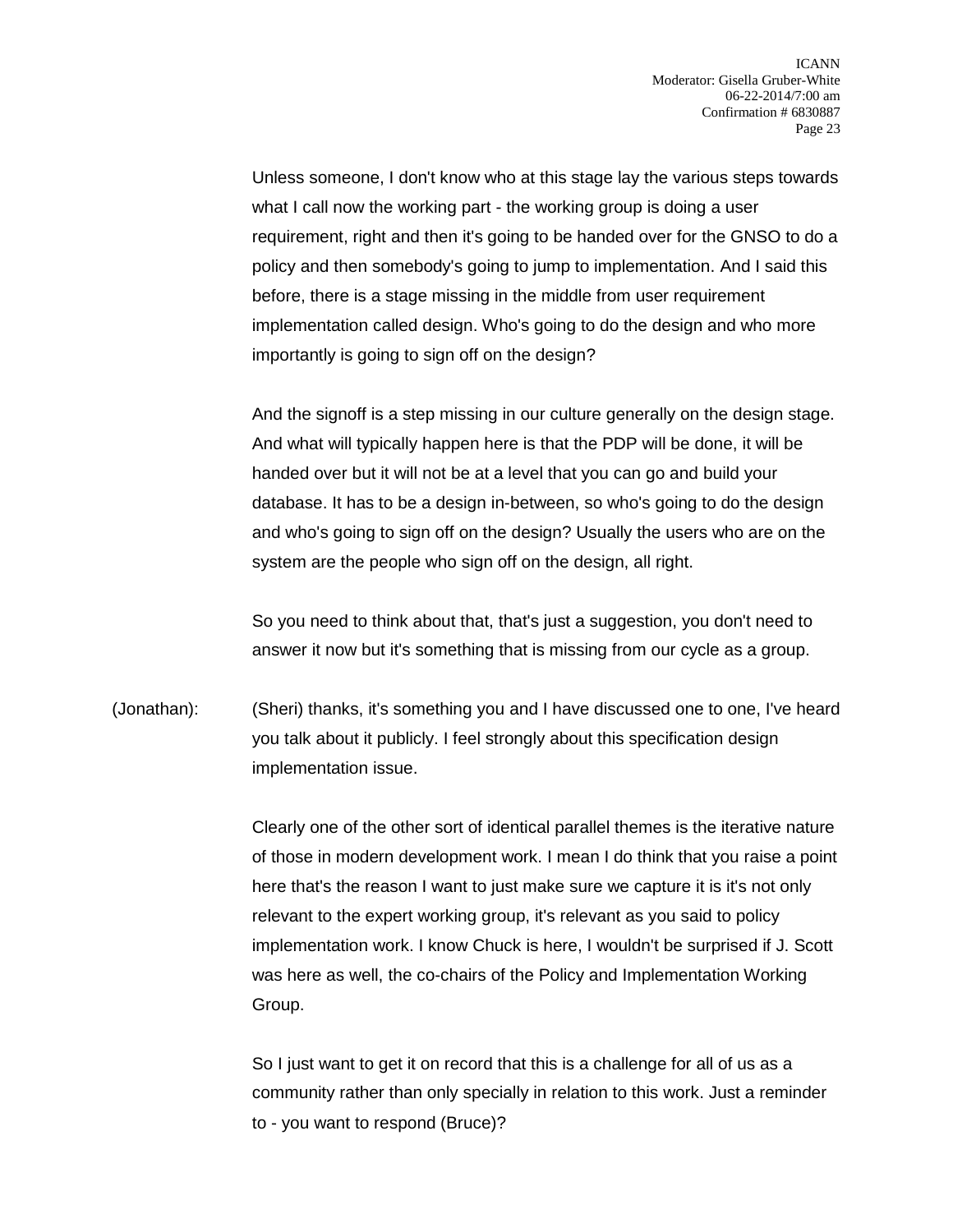ICANN Moderator: Gisella Gruber-White 06-22-2014/7:00 am Confirmation # 6830887 Page 24

(Bruce): I just want to raise I guess (Sheri) has mentioned one development methodology which is often referred to as waterfall style where you have a very clear requirements design build.

> Quite a number of other things that we do probably follows more of an agile front which is develop something, get feedback, improve it. And I think we need to understand both of those aspects because in either case someone's going to be signing off on the changes, you know.

(Jonathan): And I meant - that's what I meant when I said iterative. So just to remind for Board members, counselors and anyone else announce yourself before you speak.

(Chris Gorsillis): Thank you Chair, my name is (Chris Gorsillis) for somewhat multi-stakeholder model because those are (NGL) also from academia and business.

> I just wanted to raise the concern of I'm sure that you have somehow addressed this issue in the report and that is the question when you have introduced a model of dated kind of pre-released access to the Whois database. So have you considered and have you solved the issue of defining the for example law enforcement actors globally? Because as you know you have a lot of institutions which might be considered law and enforcement agencies which are actually not and otherwise we ask. So who would we actually (integral) in your proposal to (cramp) and revoke those permissions, thank you.

(Jonathan): Thank you (Mike), would anyone like to respond to that or should we go right - so that's very useful it seems perhaps these add the issue in and around the output of the Expert Working Group to the extent that any of us have had the chance to digest it properly or even preliminarily.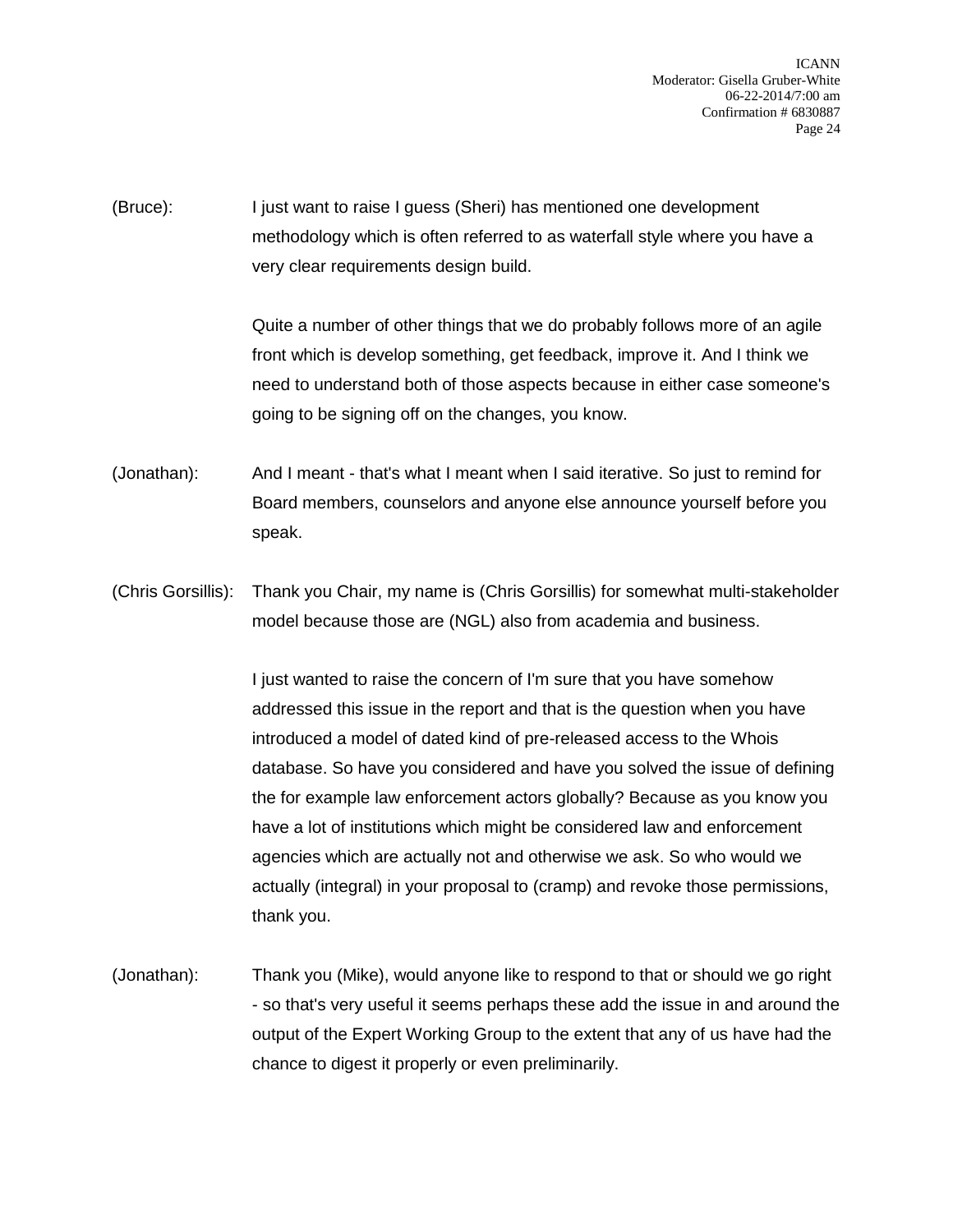So I hope that's been useful (Steve) and (Chris) and Board colleagues to - for a preliminary pass on how we might deal with the work fairly correct. So we had a couple of other topics in here we - there really are three others that we could touch on, I'm going to suggest that we focus on one first and perhaps skip one entirely. So it seems to me that Board engagement and involvement and also the interrelationship with GNSO Board (seats) is something we could usefully discuss.

I don't think this is unduly contentious, I think it's just useful to share our perspectives on this whatever they may be so that we have as close to a common understanding, that is the nature of this topic to me. But there are some points in here. I personally - Point 4 which is all about volume, workload, demand and bottom-up, I think we've had a good airing of those issues through the course of today and over the weekend. So my temptation is to leave that and make sure that we do cover the IDN development and adoption point.

So, but first before we get onto IDN development adoption and if anyone has a problem with that sort of tweaking of the agenda please let us know. Let's go into this issue of Board engagement and involvement of the community and talk through and around any of those issues. And like I say I don't want to focus simply on the interrelationship between the (findings we do to) director and the appointment from the GNSO.

I think that teases out an underlying theme which is what we can reasonably what the community can expect the Board member involvement in the community, how community interests are represented at Board level and to try and discuss some of those issues for which there are a series of questions. So I'm open minded as to how we discuss that. You know, for example (Bruce) is - I think you chair the Governor's Committee do you? I mean you may want to make some remarks.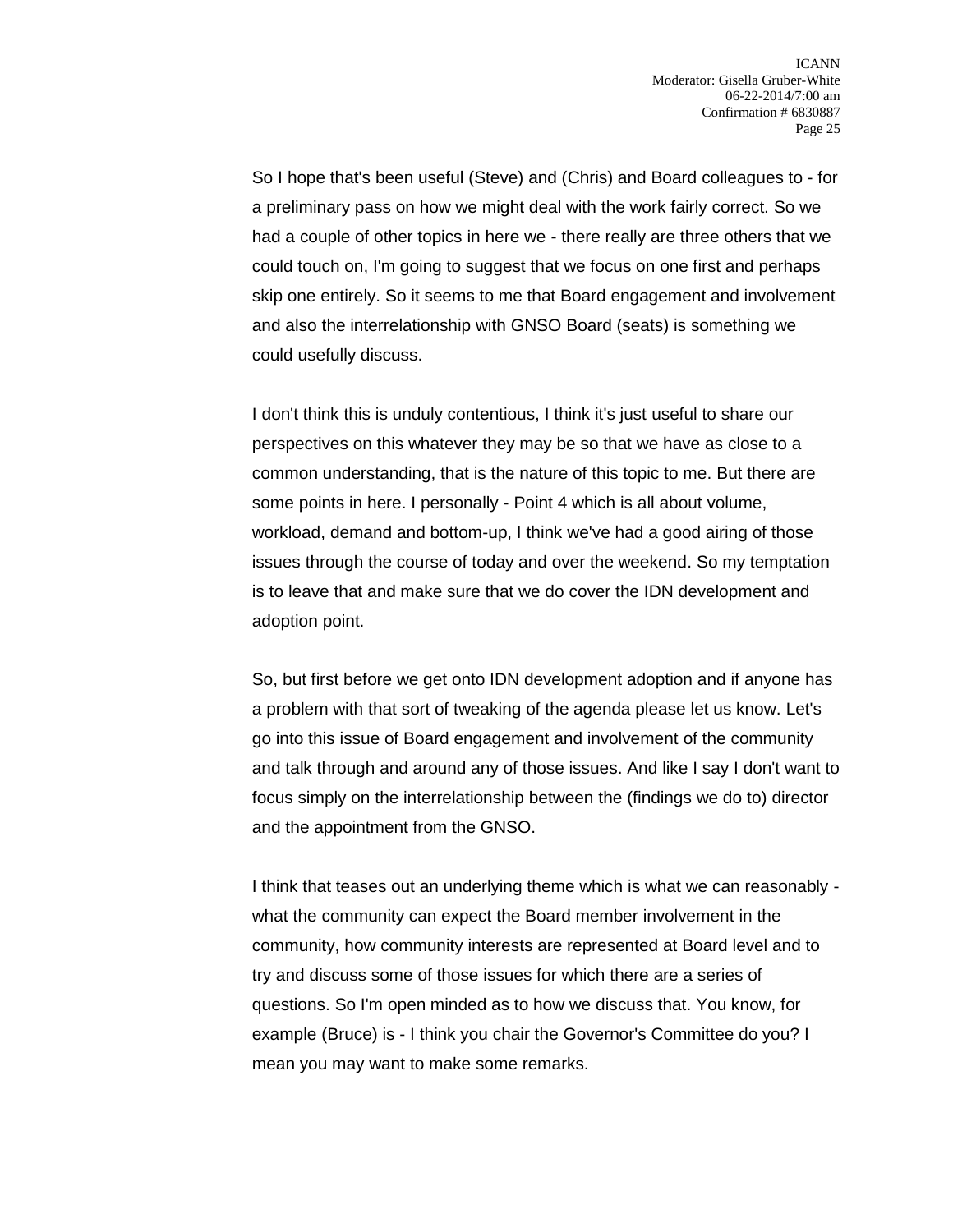Others within the GNSO may want to come up with questions or statements in or around this. I don't want to prescribe the course of this discussion, it's an opportunity to have what I think is a relatively uncontentious discussion but certainly might tease out a couple of either sensitive or interesting points. Anyone want to lead on this?

(Paul): I'd like to - I don't know if I want to lead but I want to make a couple of remarks. The - there is a long-running dichotomy of points of view about the Board.

> It's quite obvious that the Board is structured as a someone large group compared to ordinary boards and draws people from - specifically from different parts of the community. That's beneficial in terms of bringing expertise in but it also raises as I say a kind of dichotomy, is the Board a traditional board that oversees the financial and managerial health of the organization?

Or is the Board a representative body that is bringing the cross occurrence of the different constituencies in for thrashing out from a policy point of view? The answer - my answer and we can have a full discussion on that, is that it is only the first. The policy resolution issues should take place in the policy bodies of which the GNSO is clearly one of the major ones. The role of the Board is to oversee the processes, oversee the - that things are going well.

To help set strategic direction and to hold the management accountable in a number of different ways. And that with that point of view every single person who joins the Board, you know, even including liaisons in my view who don't have a vote, everybody who sits in that room has a responsibility to act on behalf of what's good for the ICANN community as a whole and the ICANN corporation as a business.

And the idea that we're more like a parliament or that you bring the interest of a particular group into that room is in my view not consistent with the official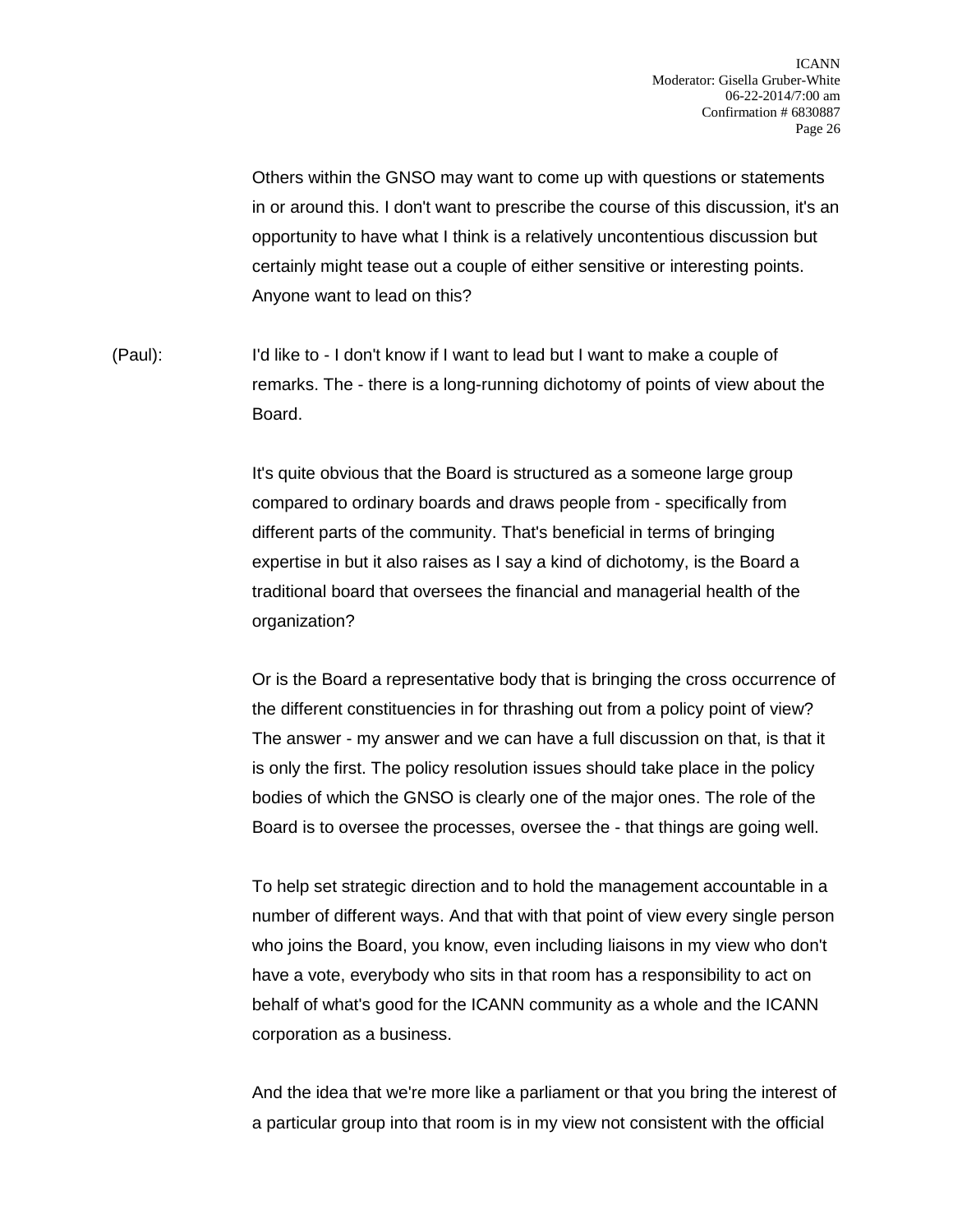duties. It's certainly valuable - it's enormously valuable to have the experience of coming from different communities. We have people who have legal experience, we have people who have policy experience, we have people who have government experience, we have people even a few of us who have some technical experience.

All of that is very helpful but having that experience is not the same as being the spokesperson for that community in competition if you will with other things. So the kind of people that we need on the Board are people who have the maturity, the experience level and the point of view and the skillsets to operate in that mode.

And what we ask of every single group that brings people onto the Board, whether it's the NomCom or whether it's a supporting organization or ALAC or any of the advisory committee's that are appointing ongoing liaisons is to send people who come with the maturity level and skills and the commitment to operate that mode. And we ask equally of each of the appointing organizations to hold - to keep in mind that that's the role and the job that the person is doing as opposed to being their lobbyist if you will or their spokesperson.

And there are many other avenues for communicating your points of view formal and informal alike. So that's my opening ensemble and I will step back from this and (Bruce) you will bring a calmer point of view here.

(Bruce): Well certainly I think right (Paul)'s ex- use of terminology here that when you're coming from the GNSO or the ISO or the ccNSO what you bring to the Board is a perspective from that group but you're not representing the group.

> And that's because the Board's not a parliament, it's actually a corporate Board. And the Board's responsibility, you know, I'd say that and the corporation is more of a law of the way the organization is structured. But having said that, you know, just to sort of give you a feel for how practically it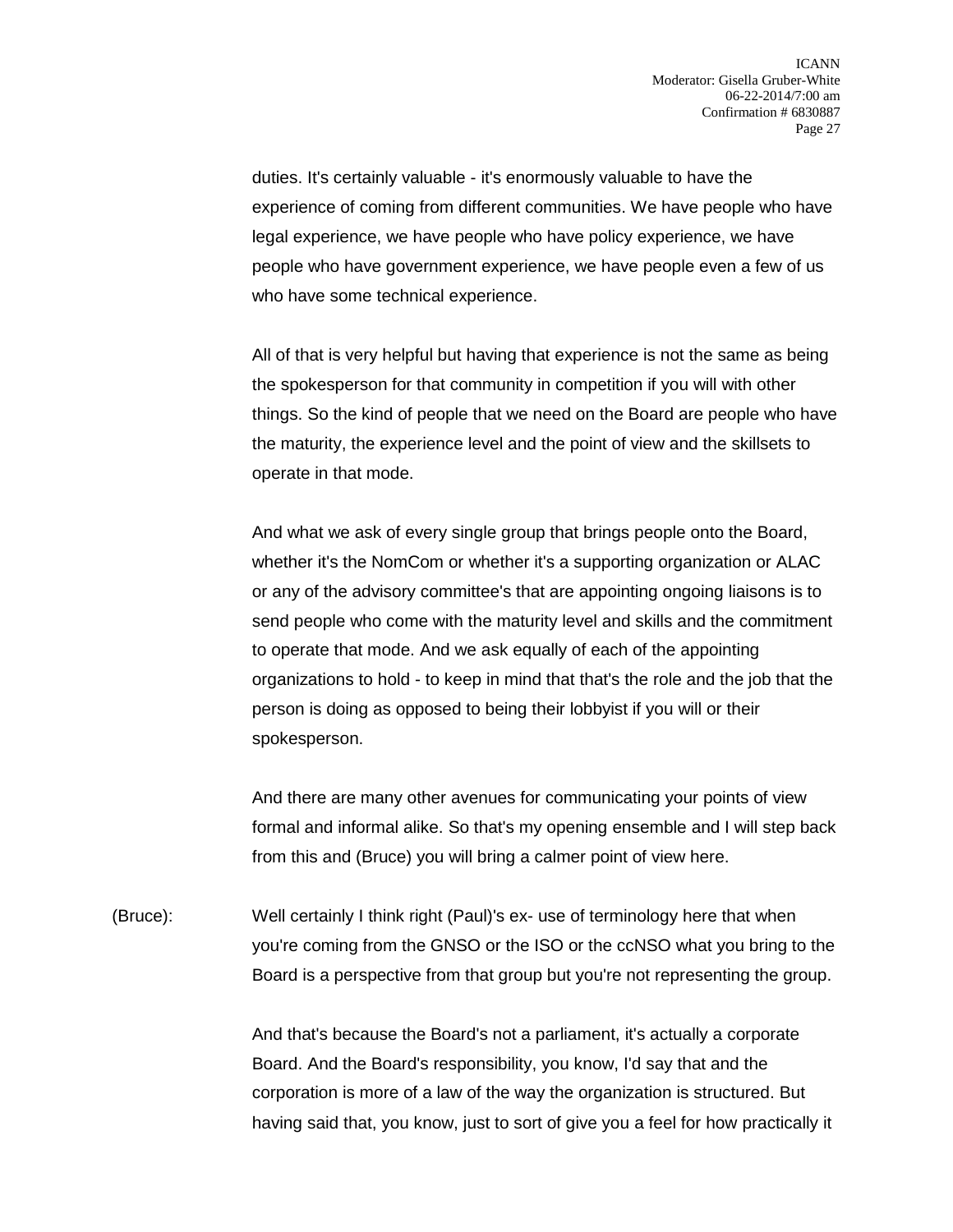works, I have been led by the GNSO, in fact I think on the longest voting Board director currently. My approach to this has been that I follow the activities of the GNSO, I'm on the GNSO Council manning this by regular postings.

And typically when a matter comes before the Board the way the Board structures it's process is it appoints what we call shepherds to actually take that issue, help out the questions from other Board directors, help (liaise) with staff on that particular issue. So when - so for example the output of the PDP comes from the GNSO to the Board it's typically me or Bill Sheppard that takes on and shepherd's that issue.

When I've read the PDP report if any Board directors have any questions we will attempt to answer them from our own personal knowledge of the topic. If we can't answer them, you know, we would help engage the staff to help answer the Board's questions or even suggest people in the community that Board directors could speak to if they wanted to try to understand something further, so that's certainly how we look at those issues.

ICANN there is direct meetings of stakeholder groups, I've met with the Commercial Stakeholder Group this morning with (Bill Grey). Also I was on a call a few weeks ago with the Registry Stakeholder Group, in each case I listened to what those groups had to say. I summarized their comments, I sent those comments to the Board (manning) for all Board directors to read. So just sort of giving you a bit of a feel for this is how it works in practice.

So I'm not saying there's an issue, it's, you know, I'd be interested to hear why you think it's a problem. But I think the GNSO Council members - sorry the GNSO elected members of the Board do keep in close touch with the GNSO community. And fundamentally (I rally this) to make sure that we fully understand the issues and the policies that are being brought forward to the Board.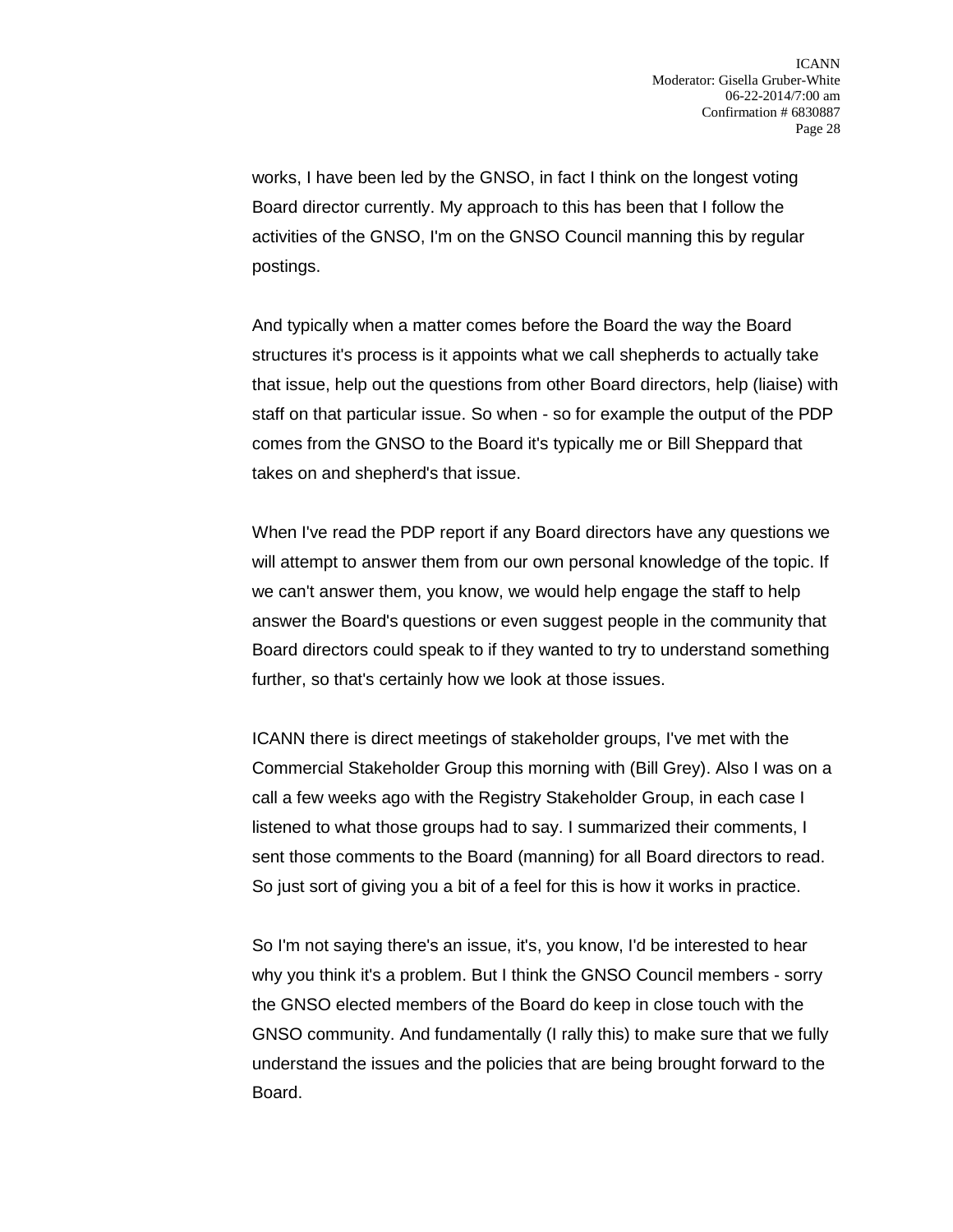But the Board as a whole needs some votes on this and we work through those documents that you provide us. If that helps any but I'm not really seeing any real conflicts in this area personally.

(Jonathan): So we have a hand up from Olga, let's hear from you Olga.

Olga Cavalli: Thanks and thank you for putting this on the agenda because it really - it's a way for us to be able to discuss how it is that the Board comes to consensus on things.

> One of the most important jobs of the Board members is to try to reach consensus on things that sometimes represent very different views among the different communities. If they character of an obligation of the Board member were to change from one where you primarily must take into account the good of the entire organization then what you would have instead is the type of board where each board member would represent the viewpoints of let's say their particular community or let's say shareholders.

> In that kind of a board then what you would have is a lesser ability to resolve between differing viewpoints. You would simply have a restatement at the Board's level of views that have differed within the community. So I think right now it has a very traditional structure in terms of a nonprofit organization with an obligation of every Board member to the entire organization and that's actually serving us quite well.

(Jonathan): Thanks Olga, I've (Ray) and then possibly James - I wouldn't mind making some remarks as well, so go ahead (Ray).

(Ray): Thank you (Jonathan), I'd like to echo comments that (Bruce) has made, Olga has made.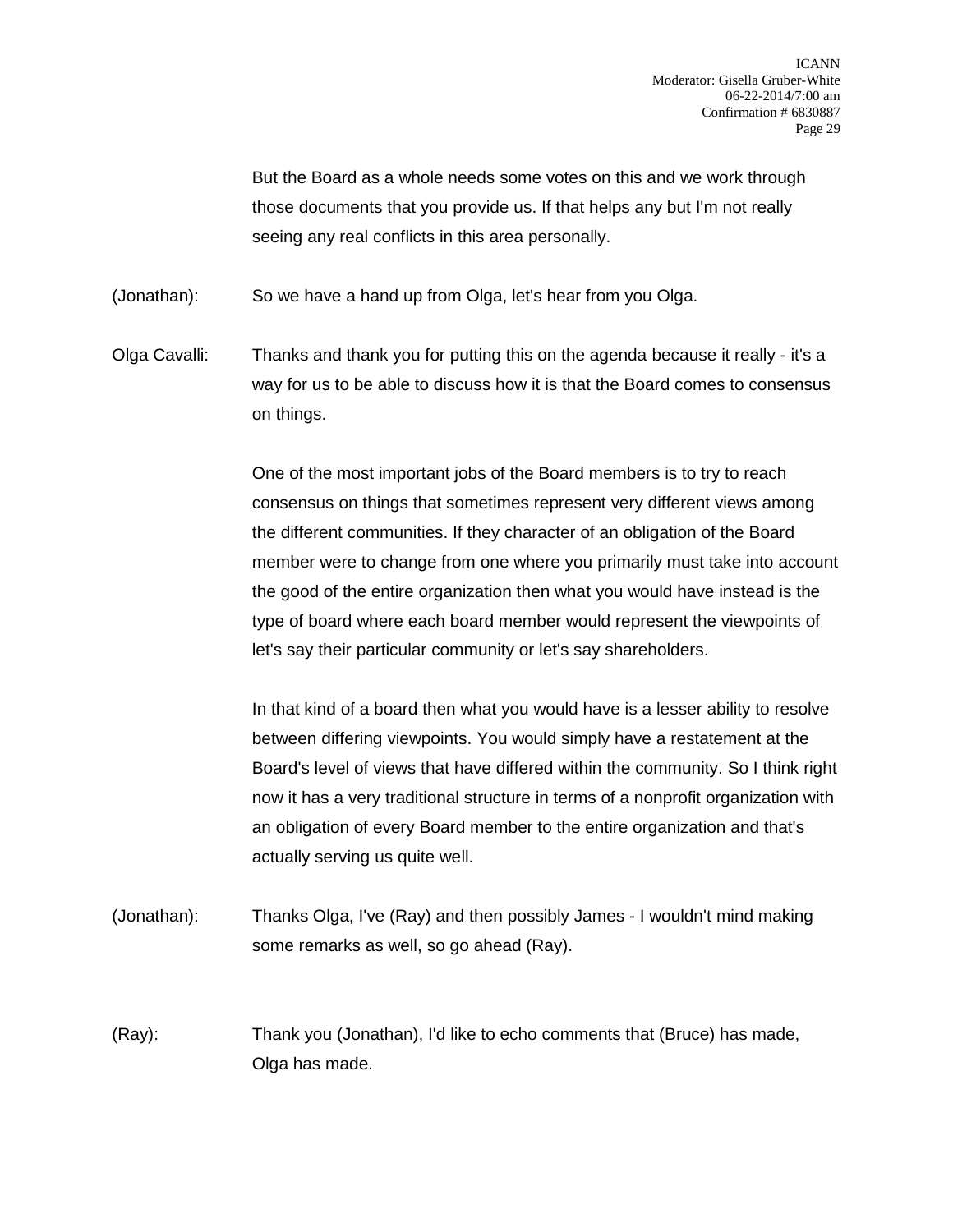From a perspective of an SO-appointed Board member I do keep myself aware of what goes on in the regional registries. I subscribe to all five of those registry's policy list and so forth. I regularly attend the Council meetings - the Address Council as does (Carl Wave), we both do that. We periodically attend RAR policy meetings, which by the way are in every sense of the word and ICANN meeting and in fact that that's where the policy development work takes place in those part in that community.

So - but I never really argue the perspective of ASO unless I think it is probably the perspective that's best for the entire organization. More often than not I will be arguing from the perspective of some other part of the community in what I think is best for the entire organization. Olga makes a very good point with regards to types of Board. If we were to be viewed and they expected to act as representatives you are sitting the Board up for failure, because we would never reach consensus.

We would always be involved in protecting the special interests of the group that sent us there and we would have to negotiate. We would probably have to get some kind of an arbitral at times to settle matters. So it is much better for us to do what we do which is look at the organization as a whole, look at the corporate organization as a whole and work to reach consensus in what we as a collective body think is best for the organization.

That's why I hope you put us there and that's why I hope you continue to support us in that endeavor.

- (Jonathan): It makes me think you'll jump in easier than that of a GNSO Counselor, I think this job is to represent their groups. But I see we've got James, are you still in...
- James Bladel: So thanks and I think it's helpful to hear this feedback, these perspectives on how the individual Board members view their role and their responsibility to the greater community and not just the constituencies that send them.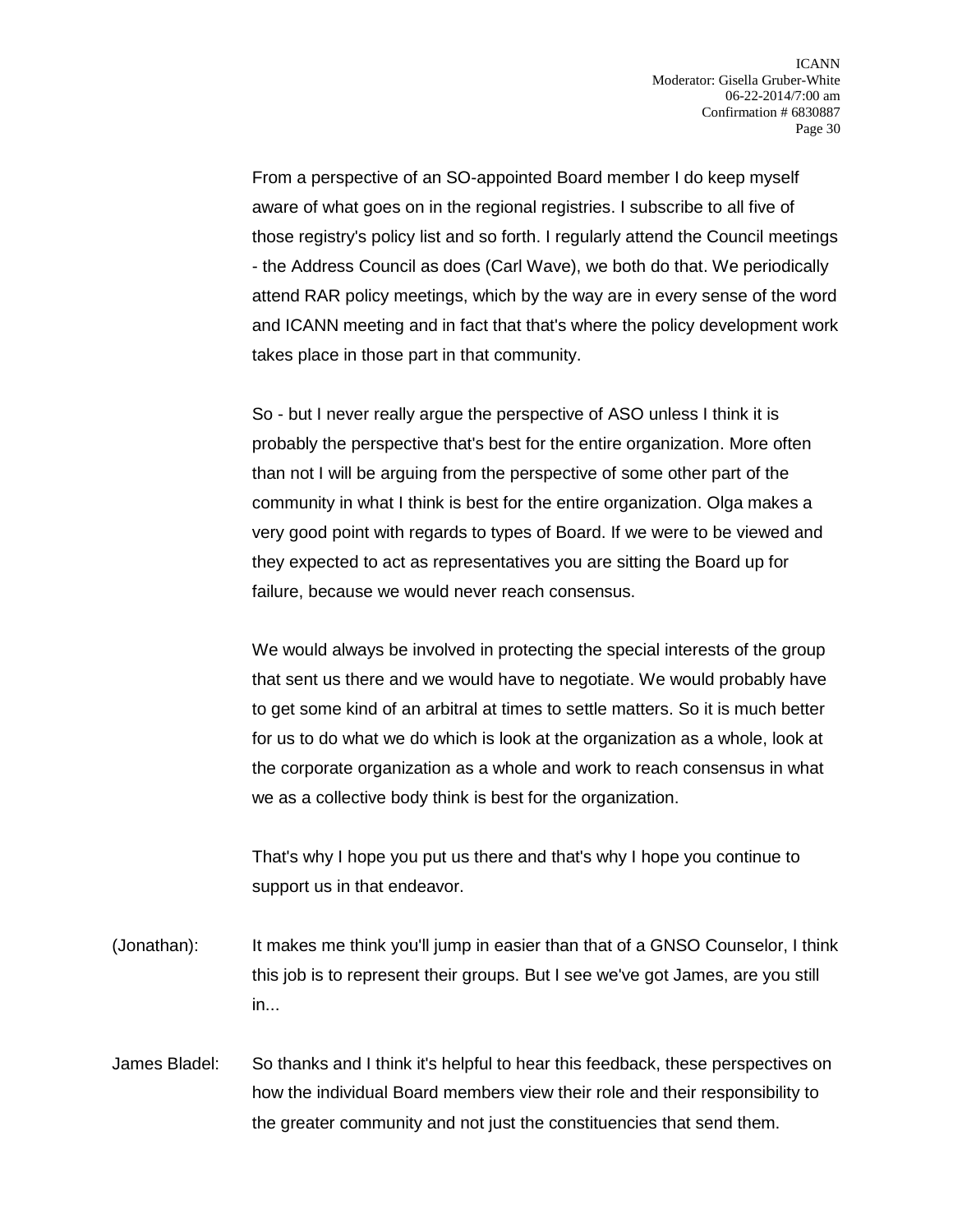I have a question as a non-Board member in this vein and perhaps this is a little out of date. But I do recall at some point there was some discussions about certain Board members then being asked to recuse themselves from certain issues that might affect their stakeholder group. Now I'm trying to reconcile the earlier part of this conversation with the idea that just in case a Board member might want to represent a stakeholder group they have to be, you know, side lined from voting on certain issues.

Is that still an occurrence and then if so can you help me understand how they match with the idea that Board members serve the entire community?

- (Jonathan): Thanks James I'm glad you said that point and just for the clarity to everyone that is what Point B on this slide means, it's understanding that relationship where you sufficiently remove from that because you're acting wholly in the interest of the corporation then how to understand why any kind of conflict of interest might persevere.
- James Bladel: Right and if I can be just provocative for a minute, if that is truly a concern sufficient of a concern that someone would have to be recused then is that person suitable for the Board hypothetically? It seems like those two principles are not.
- (Steve): So I think it would be helpful for (Bruce) and I both to respond and maybe others. My - I'll make mine very short.

We recuse ourselves when we have a personal conflict that is focused on the appearance or sometimes even the fact of financial or quite similar. But it's much narrower than I'm from this community and this is of interest to the community and therefor I shouldn't have anything to say about it - not that at all. But I think it would be helpful to hear multiple voices on this.

(Mike): Well we've got (a bunch).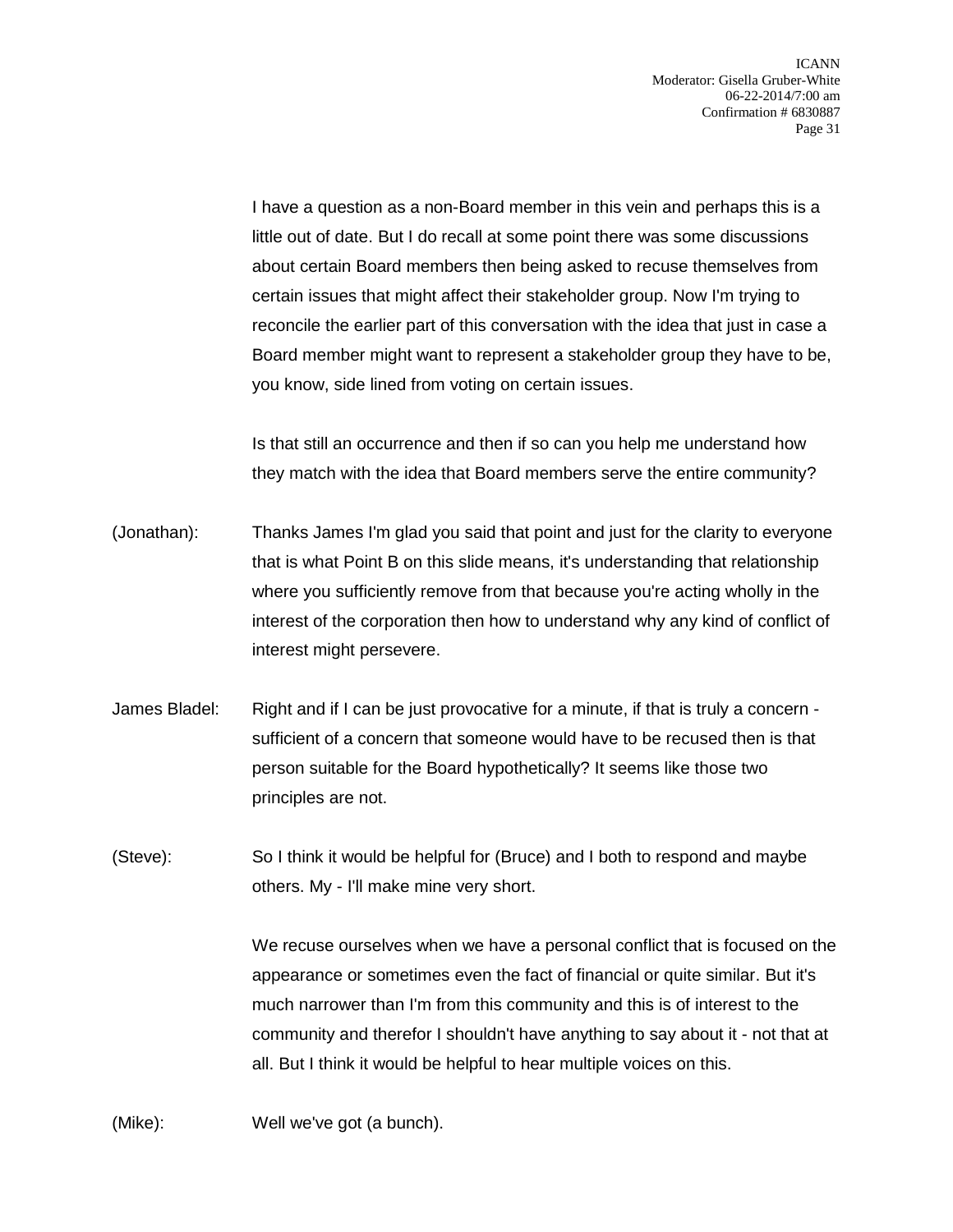ICANN Moderator: Gisella Gruber-White 06-22-2014/7:00 am Confirmation # 6830887 Page 32

(Jonathan): Great (Mike), I've got a queue here but - of responses but (Sheri) you were on this topic as well, perhaps we should defer to your first.

(Sheri): Okay the role of a director is to act in the collective interest of all stakeholders, not a single stakeholder.

> And the test is at the time you make a decision because it's all in your head. At the time you make a decision are you able to make a decision in the collective interest of all the stakeholders, not a single one? My observation on the Board that this is happening - I come from the NomCom so I don't represent this is happening. My observation is I've not seen people recusing themselves because they feel a conflict with a particular and so (HE) organization.

> The recuse as (Steve) has said is usually on a personal level. So for example we're making a decision about an application for a new gTLD and someone has a commercial interest so they - this is right, it's a personal conflict not an organizational conflict, thank you.

James Bladel: Can I respond very quickly (Jonathan)?

(Jonathan): Sure.

James Bladel: Sorry, this was very helpful the distinction between a personal conflict. And I would point out that if this is the case where the Board member is refusing themselves than, you know, I think that that is, you know, responsible and a respectful thing to do for the integrity of the institution.

> But my concern would be if they were the vote where the rest of the Board or some outside structure or some other organization would ask a Board member to recuse themselves, is that something that's ever occurred?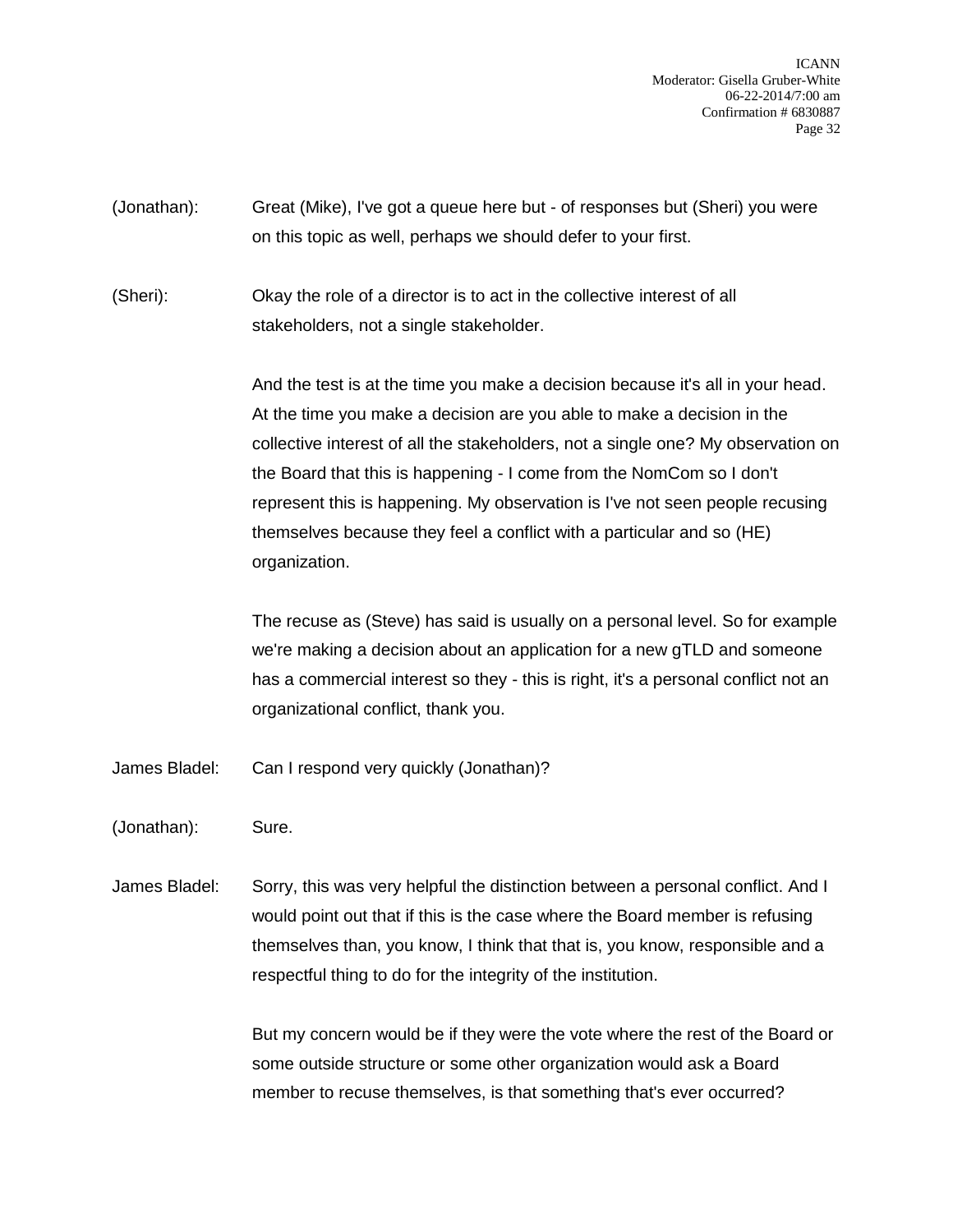- (Jonathan): Let's leave the response of that in the queue, we've got (as much) as (Bruce), (Chris) and (Mike) and if it's not satisfactorily answered come up with.
- (Bruce): Yes I mean generally James it is standard practice on the Board that you have a board of conflict of interest policy which is published and as (Sheri) said you look at that on each decision and whether you have a personal interest.

So that could be direct financial or it could be indirect and that, you know, maybe your wife or someone like that that's directly involved, or it could be perceived. And we actually have conflicts in interest subcommittee that looks at that in each case and makes a determination. Where we move beyond just doing it on a case-by-case basis was for new gTLDs.

And the view was that really from a Board efficiency point of view the feeling was that there were - there was a pretty heavy workload for a couple of years really now that's been on new gTLDs generally. And there were Board directors including myself that do have commercial interest in the new gTLD area. I work for registrars, you know, I - now that's not in the case of all gTLDs and in fact in many cases I'm involved in looking at reconsideration requests.

And the vast majority of those have absolutely nothing to do with that company, they're completely immaterial. When they do I individually recognize those and I recuse myself from that specific instance. So the fact that we did that in the new gTLD committee was really an efficiency thing because otherwise every single meeting we'd have to do an analysis of 20 odd Board members to decide which TLD's could they be affected by and not.

And, you know, making some specific ruling for Brand TLD's for example, which Board directors have involvements in Brand TLD's and which don't. So it was predominantly done for efficiently reasons, but the standard conflicts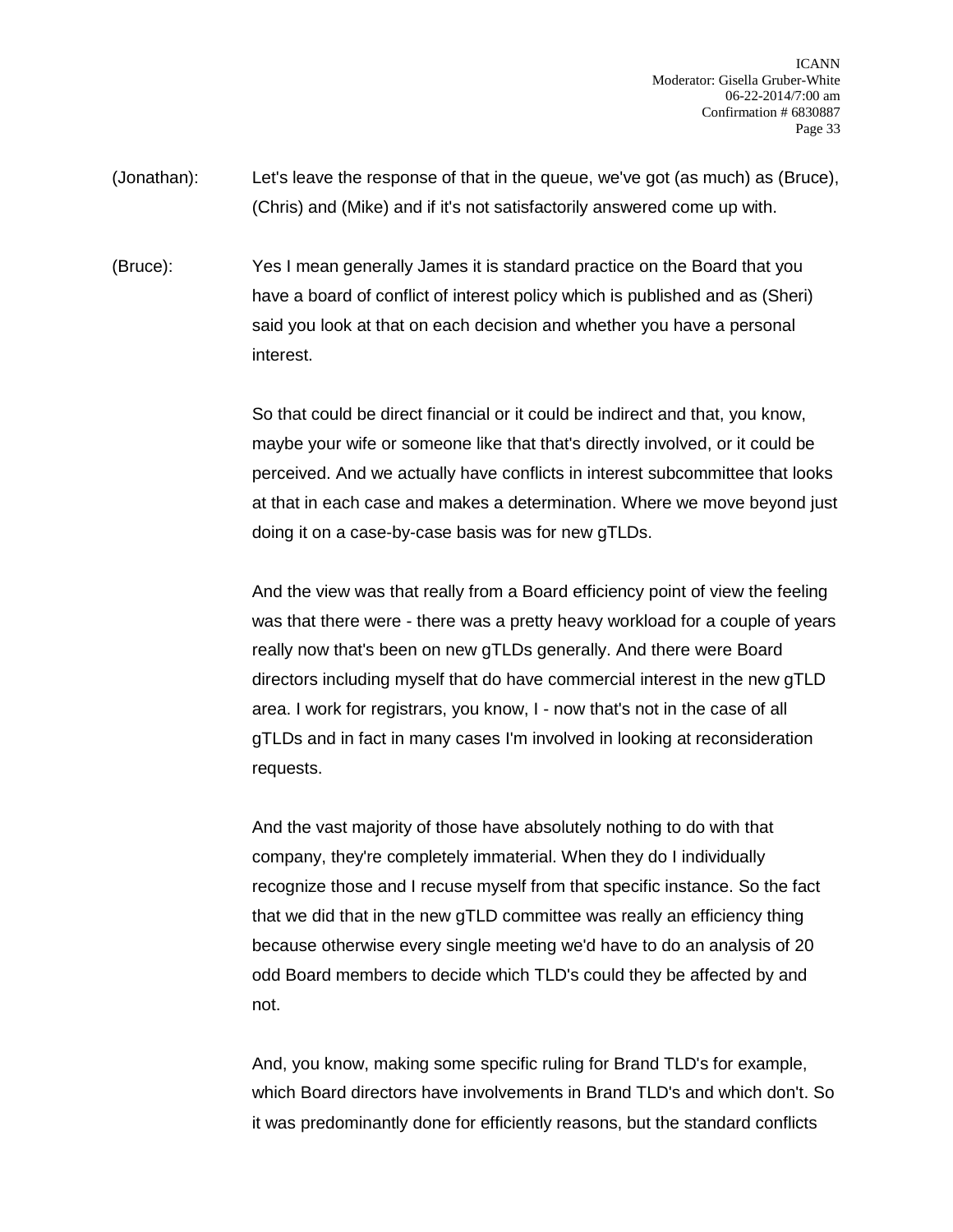policy is on each case we look to see if there is a direct conflict of interest with that particular TLD or that particular office lease that we might be signing or a particular employee that's been hired. You know, all of those things we look at those individually if that makes sense.

But for me myself the vast majority of stuff that's come through has been the GNSO I haven't recused myself, it's the only when it's been something that I can directly identify. I did in in the case of the (Triple-X) that came to the Board for a decision. And I might recall that that probably was going to make a material difference to the income of (revenue team) of my employer. It didn't have a direct influence on me, I think it paid more or less but the perception would be that I get some benefit from that, so I recuse myself on the decision of (Triple-X).

(Jonathan): Thank (Bruce),we've got responses from (Chris) and (Mike) as well. Okay (Chris) thanks - (Mike) (are we good)?

(Mike): Thanks I think it's a very useful discussion and one that we have repeated on the Board, so I'm glad to see it's happening over here.

> And I think the critical thing is that we need to be more transparent because we often desperately need the input of people coming from ACs and SOs to guide us on some of these issues because we maybe do not understand annoyance. We can get a soft paper but the ten year history - and (Bruce) is the most brilliant historian on (Genesis) issues. But we often need a deeper understanding than can be conveyed in the staff briefing paper.

> And that's when our colleagues are absolutely essential and we shouldn't lose that. As we look through our changes in accountability structures we shouldn't look at that. What will often happen and there are three elements or there are three opportunities for recusal. So the first and let's say it starts in our conference policy, the first is that you indicate where you're coming from and in the voting everybody knows for example it's about re-delegation.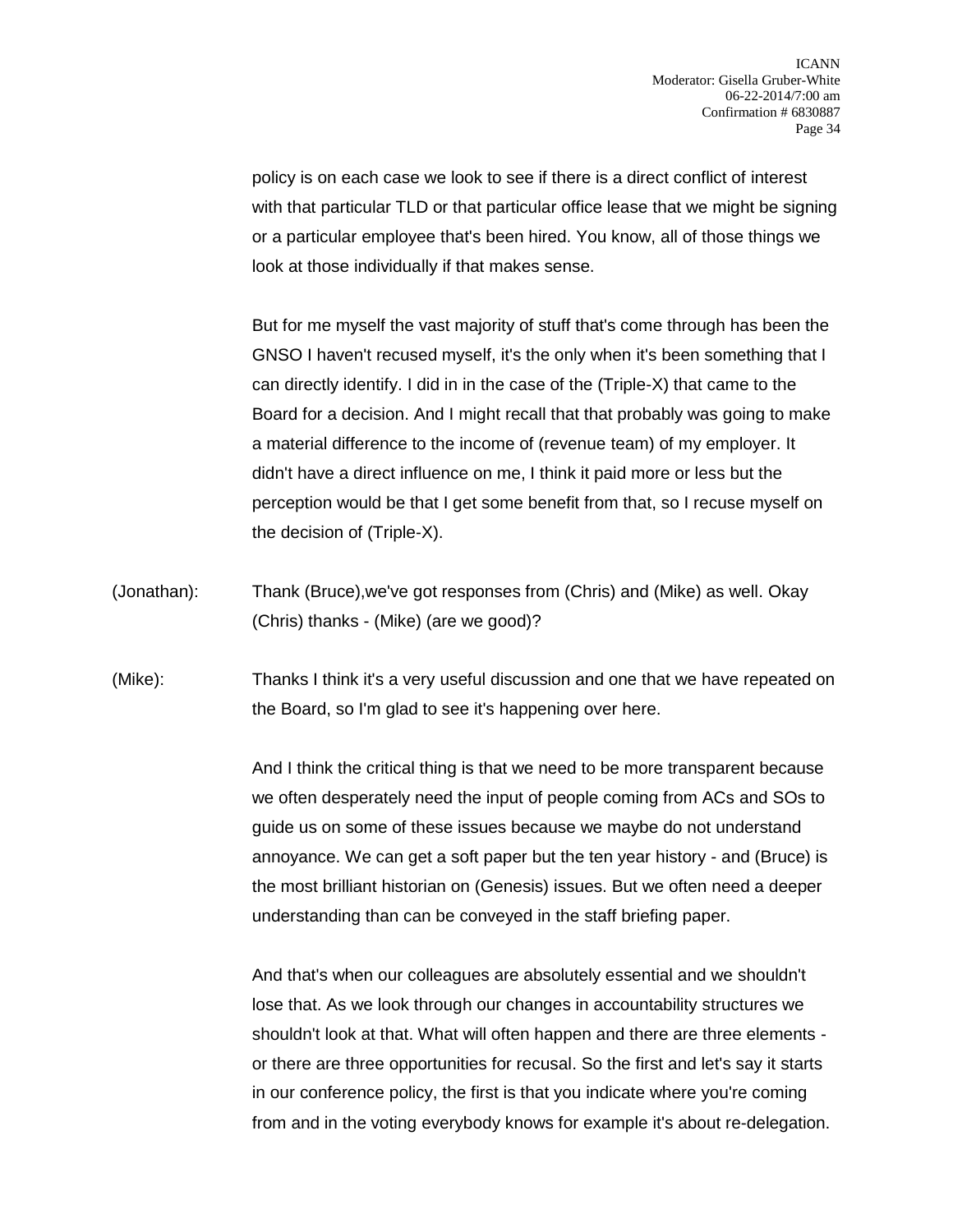(Chris) and I are appointed by the ccNSO, it's obvious that we have an interest in the area and that's adequate and simply by putting in your statement of interest and updating annually that is generally qualified, if people may have missed an issue about it, you might choose to disclose it. The second issue is where you have a conflict which would lead you to prefer either to not vote or to obtain, but for you to participate in the discussion because you can add value.

However either we or you yourself personally or in discussion with General Council and the Board Governance Committee might choose not to cast a vote on an issue or abstain on an issue. But you make your voice known, you give the Board assistance by giving history and then obviously the most complex is where you step out of the room because the conflict is so clear and precise.

So the question is do the SOs and ACs then present us with people who have no conflict, no interest in anything that's going on in our camp? And potentially we then have people who are so vanilla that you may as well another point give everybody to the NomCom. And as we've seen in the round group table there are some superb directors who have come through the Nominating Committee but they lack the history and they lack the knowledge in most cases.

And we try to balance that on the Board, the Governance Committee tries to achieve that balance, but it's something that does need to be looked at. One of my colleagues will talk about the German model where you separate an oversight board and a policy board or an operational board. There are dozens of ways of doing it. But what I'm saying is please don't take the expertise away from us - really please because without it we're at the mercy of very one dimensional documentation that we then have to rely on for decision.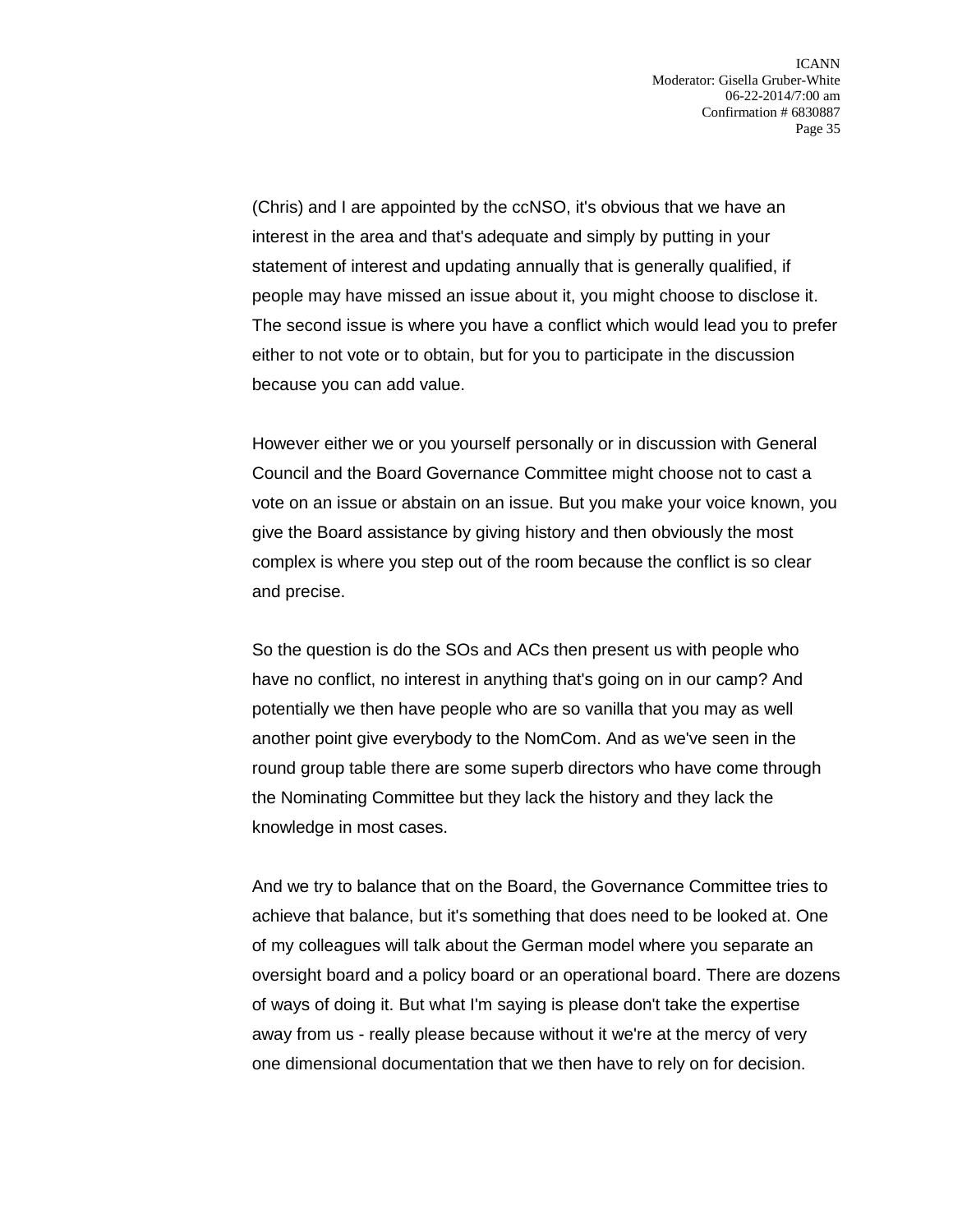ICANN Moderator: Gisella Gruber-White 06-22-2014/7:00 am Confirmation # 6830887 Page 36

(Jonathan): Thanks (Mike) and if I - I mean I've spoken publicly on this as we're thinking from a contracted party's point of view, I mean we need the expertise practical operational expertise at Board level as well.

> Personally I've had experience of this issue via for (John Puliair) on the Board at (nominate) where member elected directors have to deal with a very similar position. But I'm not sure all of us have a chance to, A, experience this, and B, none of us are as aware as you are of the time you spend discussing this, figuring this out, work it out. So from my point of view it was critical to have this discussion and kind of air it.

> And there's one thing we haven't touched on and we've just coming up for ten minutes but we do want to go to the final issue, but it's a perception that the Board used to be in some way more engaged with the community. I think we've touched on that peripherally in talking about these issues and how for example (Bruce) talked about tracking issues yourself, (Ray) and others. So I think - but I just - whether or not we spend a couple of minutes discussing that, that was one of the final threads.

Nevertheless I think there's been a very, very constructive discussion and personally feel that it's very useful to be able to have got some of this out to simply understand better and hear what - where the challenges and perception might be. Does anyone feel that an issue either than we've highlighted on the agenda and/or from the Board that needs a final item of clarification or point? Or are we satisfied that we've aired this thoroughly?

Wonderful, well we're on track then, we've ten minutes to go and we aim to finish respectful of your busy agenda. But there is a final point we wanted to raise on the issue and I'll lead on that Ching on the issue of IDN development and adoption, so please go ahead.

Ching Chiao: Thank you (Jonathan) and my name is Ching Chiao from the Registry Stakeholder Group.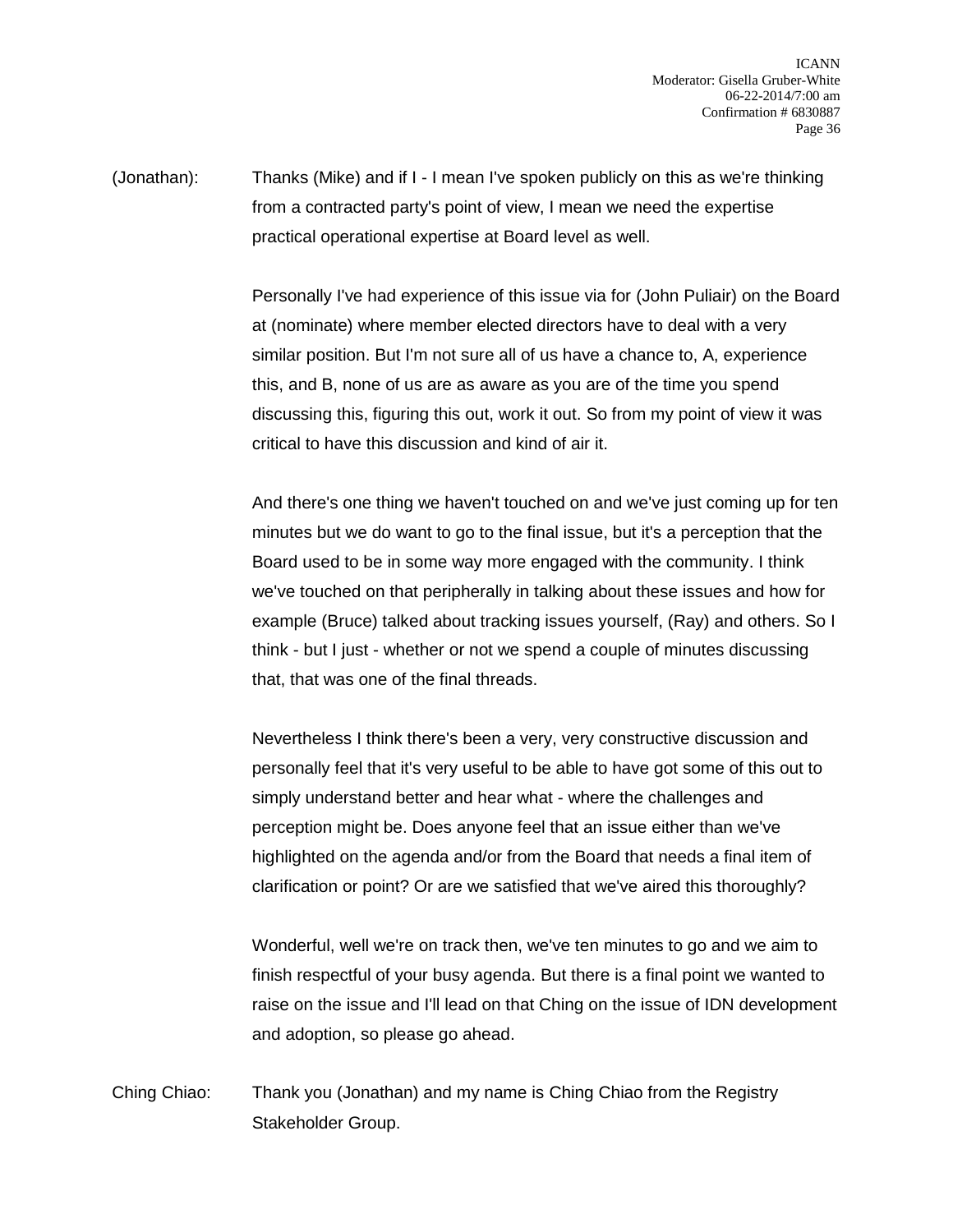I mean although the topic, I mean the title is the development of the adoption, for the sake of time we'll focus on the development part which is the IDN VIP projects. And just let me start by saying that the GNSO welcomes and appreciates the progress that has been made on the VIP project. I mean there's barely an issue has historical just like the Whois one which we just talked about.

It seems to me at the personal level and some may share the concern is that the urgency and the priority is kind of a bit lower than the AWG which under the spotlight. But nevertheless with the slowdown of the - I mean the slowdown stage of the IDN ccTLD or the Fast Track, I think our works on the IDN gTLD. Some launched on the operation already needs to be speed up kind of more. So actually during the hour weekend session the Council and the staff have a very productive discussion on the IDN and VIP project.

We particularly interest in the progress on the Project 2.2 which is the Label Generation rules which a certain milestone which we're very proud to know. But somehow Project 7 which is more policy implementation and delegation - I mean which is kind of bit on lone to us but those are critically important to not to us and not only to us but also for the gTLD operators.

So perhaps the Board like what you have done for the EWG maybe can give us a head's up on how we as a Council or the community should be prepared for the policy-related works as it is - the VIP project is more designated one and which potentially we requires the policy change on the IDN delegation also operation. And furthermore on the bigger scope as the Council also interested in how the ICANN right now coordinates the work on the top level and those on the second level which now follows the IDN current guidelines to help ensure industries continue to engage and to protect the users from the security risks. So let me stop here and let...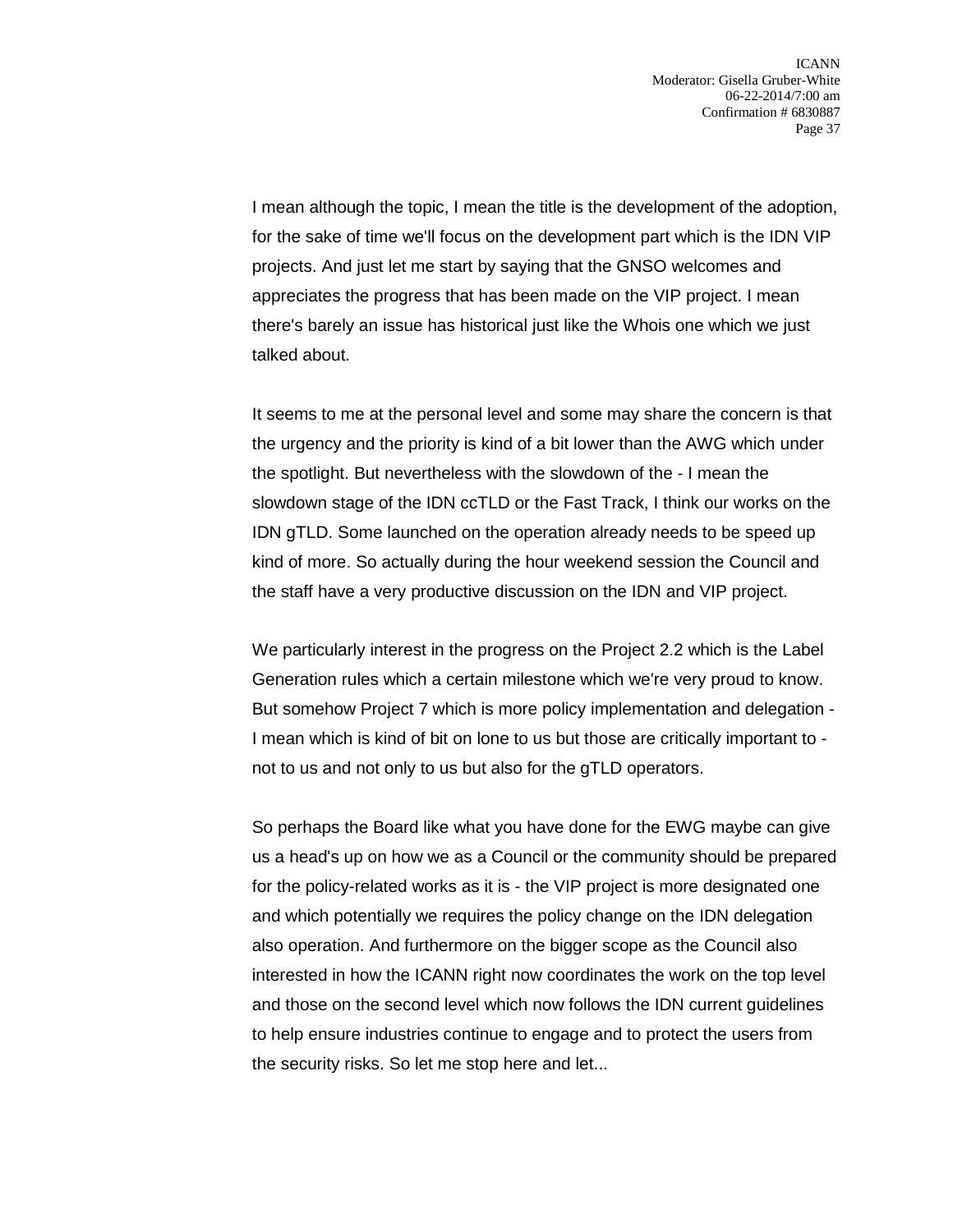(Jonathan): So Ching thanks, I've got Mike - Mike Silber and Ram - anyone else? And take it away.

Mike Silber: Thanks for raising I think a very important issue. It's one at the moment an Ram and (Cohae) will talk more about it in terms of the Board IDN Variant Working Group.

> What we've is a section that there wasn't enough attention being paid to universal acceptance. And I think the two issues go hand-in-hand is the one is technical, the second is the policy and then the third is taking it up. So you would have seen I think a really good piece of staff work in terms of the universal acceptance paper that came out last week. It's a good paper but I think it's a little short on details.

And part of the reason why it's short on detail is because we need people to start filling in and coloring in some of the detail. Again it's not attempting to be attempting to be instructive but it's also indicating that steps need to be taken. Given that the working group is a highly technical working group and I'm a complete incompetent when it comes to technical issues, the risk taking on acceptance while we are looking for a hunt for it, it might be a more appropriate hunt but for now we are holding onto it.

And we're looking at initiatives opportunities of working with staff around universal acceptance. And then I'm particularly passionate about finding ways to incubate where ICANN can provide a - an opportunity to incubate interested parties, people with skin in the game. Because the problem with ICANN is we don't like many of this all, very little. We need people who can actually take this and exploit it commercially going forward and we need to give them a little push and a nudge to say run.

Take your communities and run with it because if it's commercially viable people will run with it and we need to find ways to help make it viable and increase that adoption. But let me hand it over to the colleagues who are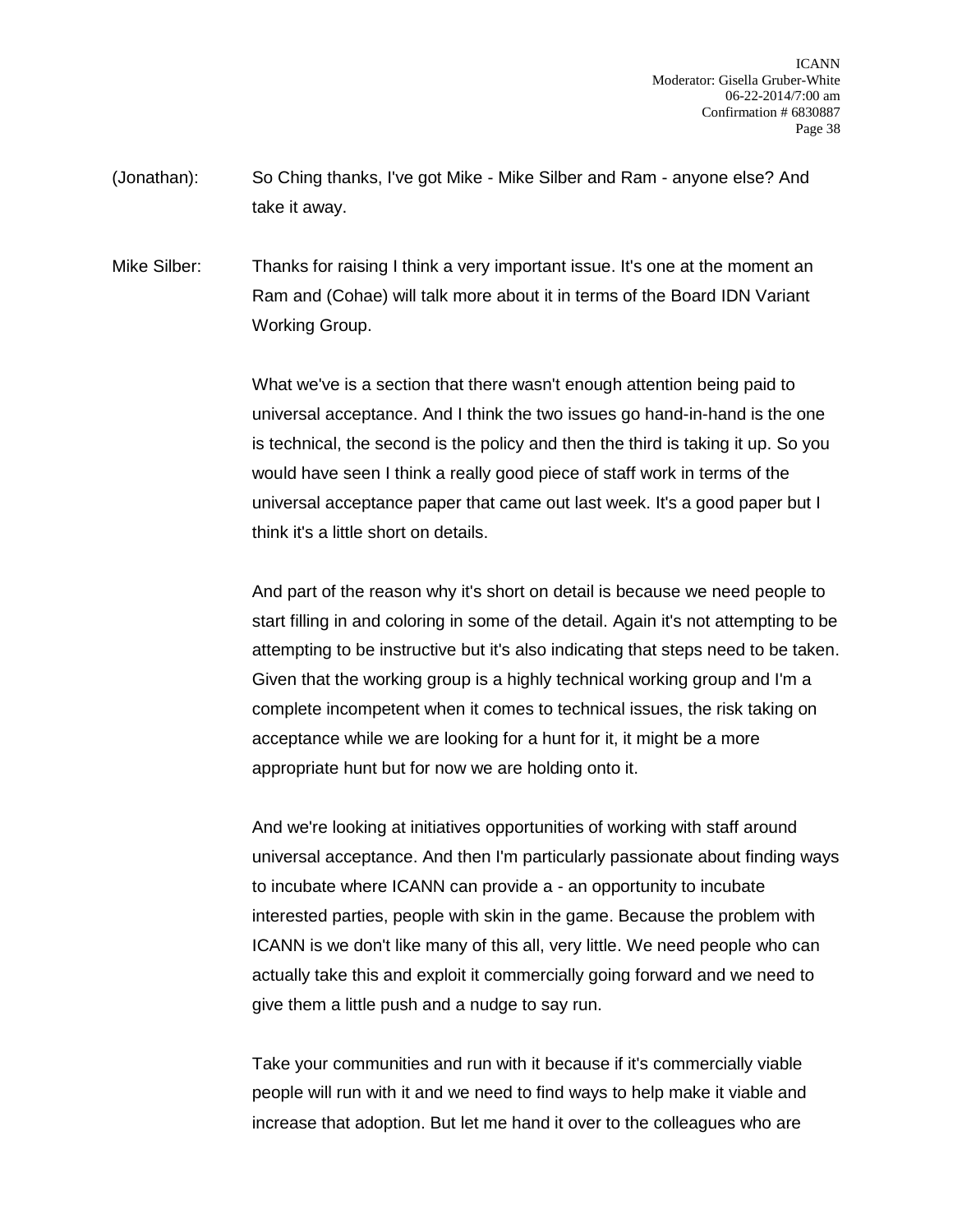actually more technically proficient and that would obviously have a deeper understanding.

(Jonathan): So Ram, (Quway) and Edmon - Ram.

Ram Mohan: Thank you (Jonathan) and Ching thank you very much for bringing these up. Ram Mohan, I chair the Board Variant Working Group.

> Two common historical, first of all the Board views the work on IDNs' and IDN variance to be very important and continues to provide both time as well as resources to ensure that that project and the projects that come up as a result of it are properly funded and get the level of attention that they require. That has been a commitment from the Board for years now and that will continue to be in that same direction.

> The second thing is that it's also important to get it right, so that has been a significant focus and the direction that the Board has been providing to staff. And it's something that in the issue we have to provide to the community as well. The work that's being done here there is a pretty good opportunity to rush the work and to get pieces of it that are not just right. And in these cases there is no opportunity to un-ring the bell.

So the focus is ongoing in a conservative manner and in a very structured disciplined approach to the work that is going on. We have here Sarmad Hussein who is the staff lead on the project. Sarmad could you speak just briefly to the first question which has to do with the implementation of those two project - the 2.2 and the Project 7 and then I'll - between (Cloe) and I will cover the rest of the topics?

Sarmad Hussein: Thank you, so there are two implementation project, the 2.2 which is a generation of label generation rule set and the 7 which is eventually name implementation of radiance.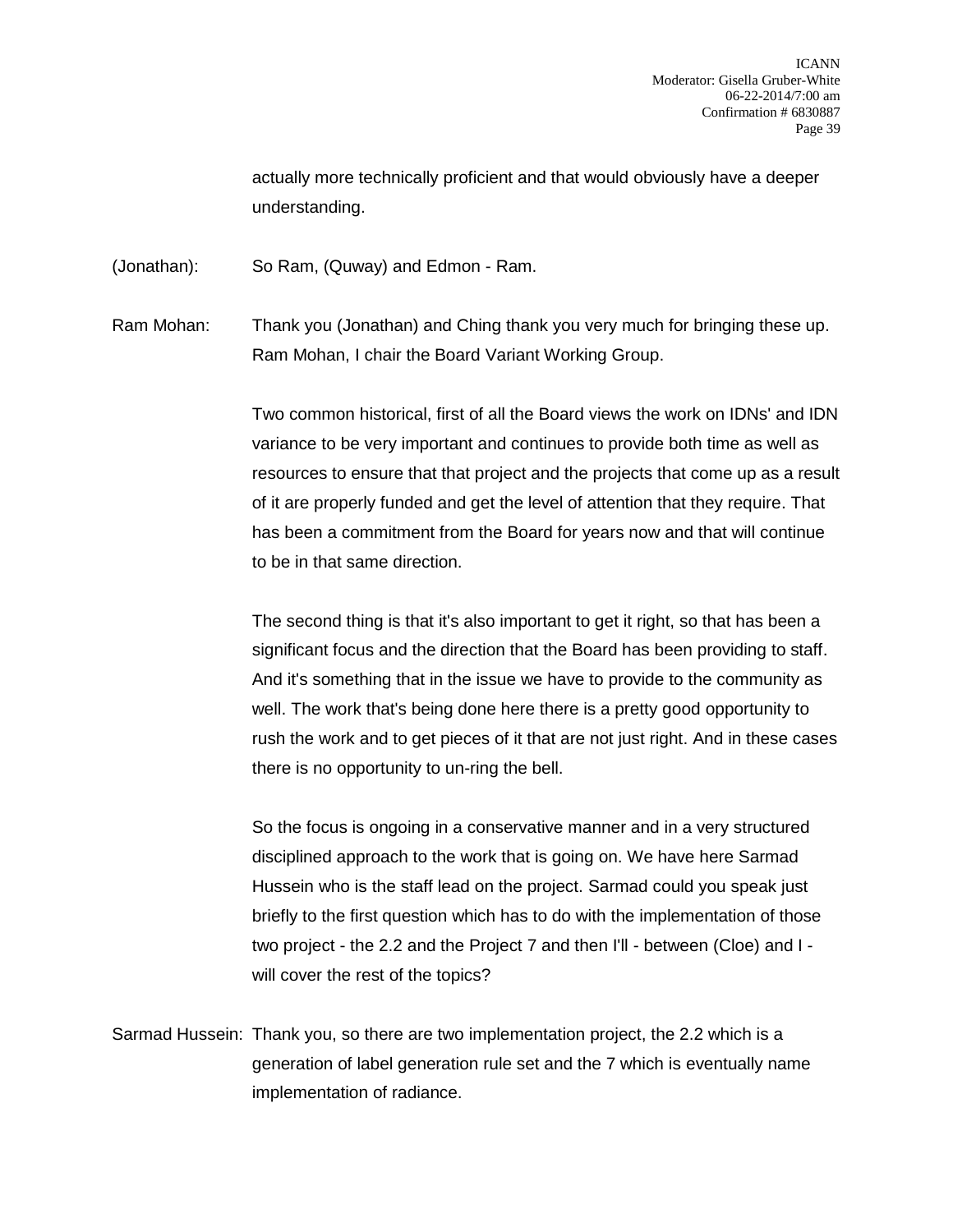So we are actually currently executing Project 2.2, which actually takes the (uncoil) good points that side of (uncoil) good points which are P-valid protocol valid and selects a subset of those points which again actually go at whichever level in the route. The process for developing this label generation developed and is now being followed through. So as steps for this process, Step 1 was developing a maximal starting repertoire which was released on 20 June, so about two days ago.

That work actually has taken about almost a year in making. It analyzed 97,973 code points which are P-valid or contact (OA& or J) and short list 32,790 quote points and covered 22 scripts. There still about six scripts left which will be covered in the second phase of MSR, towards the end of this year. And now this MSR is a starting point and this has been handed over to the communities.

The communities are actually developing their generation talents. So currently we have an Arabic generation panel, a Chinese generation panel is being formed and then we have (Accordion) and Japanese generation panels and (unintelligible) generation panel in the process. And as soon as these generation panels are formed and they give more concrete to the accommodation on which part of this MSR is actually going to go into LGR.

And those are in corporate into the LGR, we go into the next phase which is Project 7 which is implementation of the LGR. So that's what the status is right now, thank you.

Ram Mohan: Thank you so much.

(Jonathan): Just a time check for you, I'm just noting that we're getting close to time.

Ram Mohan: Understood, so I think the short form of the answer to Question 1 is Project 7 is in many ways dependent upon the prior project getting to a good state.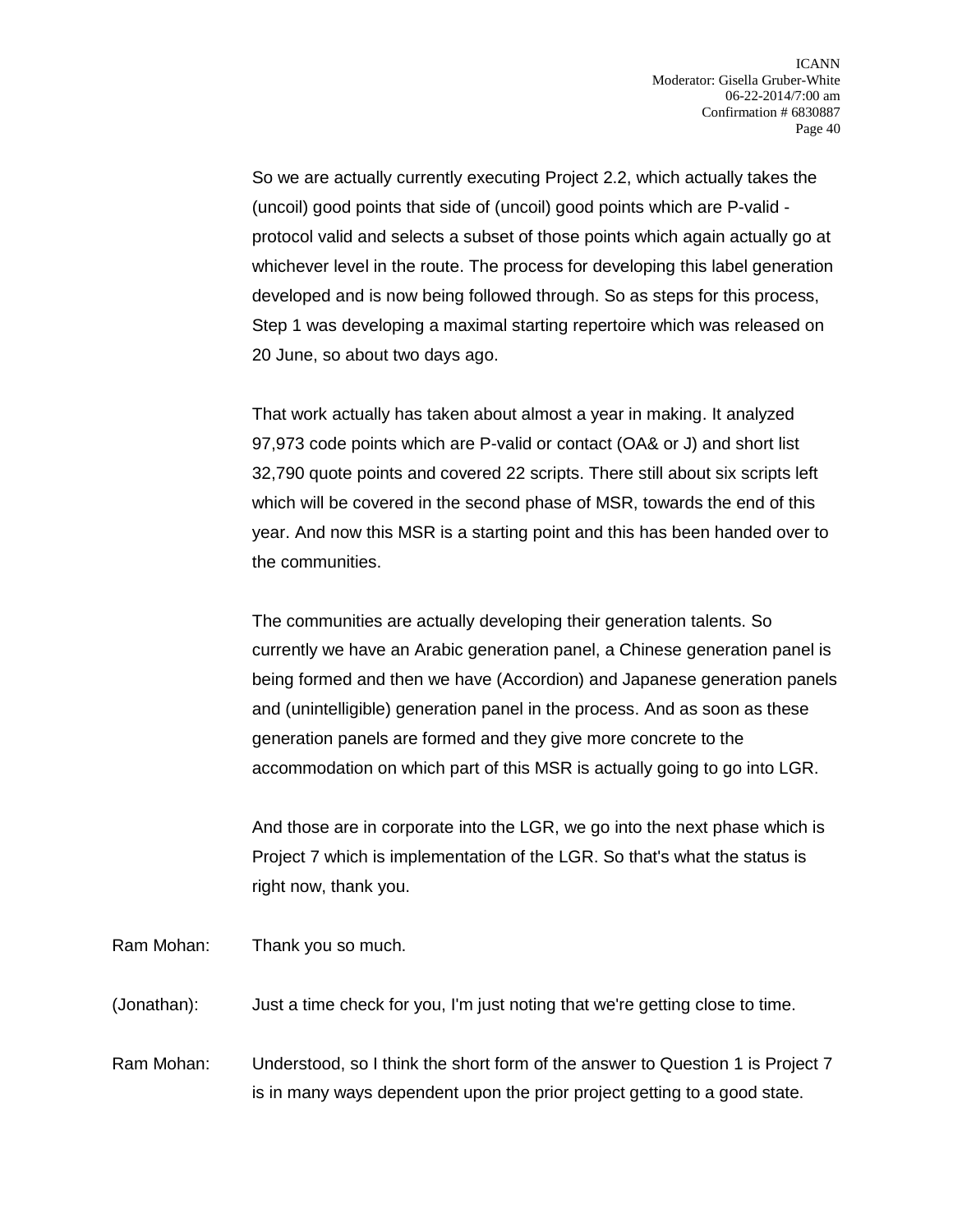We're not there yet, when we get there I think we'll have much better answers for what we do with Project 7. Now to the second question, the answer is yes the Council should get prepared for work, it's going to come. But in terms of rough guidelines I'd say probably first quarter of 2015 is what it feels like might be about the right time when this kind of work would start to come through your way.

And to the third question, I think it's a great question that you've raised, the IDN guidelines of the second level, that work was done a while ago but it has not been touched up if you will or looked at in recent times. I think it's entirely appropriate to start to look at how to streamline and coordinate the work between what's being done at the top level and at the second level. So that's a great suggestion, it's something that we should work together on.

- (Jonathan): Good, (Quway) and Edmon and then we'll draw because we've come to the end of our time, so just bear that in mind.
- (Quaway): I think a lot of GNSO people you might just note IDN Variant but you are not really kept really detail to look at the problem and complexity of the IDN Variant.

Particularly you just one week before I fly into London the trademark lawyer come to me to complain what they worry about the policy will impact to them. So in here in the GNSO I know you have a lawyer here, you have a (commission constituency) people here. I like you to aware what the IDN and what the impact to your company or your clients.

Let's check an example like a Chinese characters. Every - many Chinese company in Taiwan, Hong Kong, Macao, Singapore even in China, before they choose for a company in Chinese character they always go to the fortune teller to perpetuate the numbers of the stock of their Chinese characters. Because the numbers of the (struck) in that Chinese character for their company's name can be mean very fortune or very bad.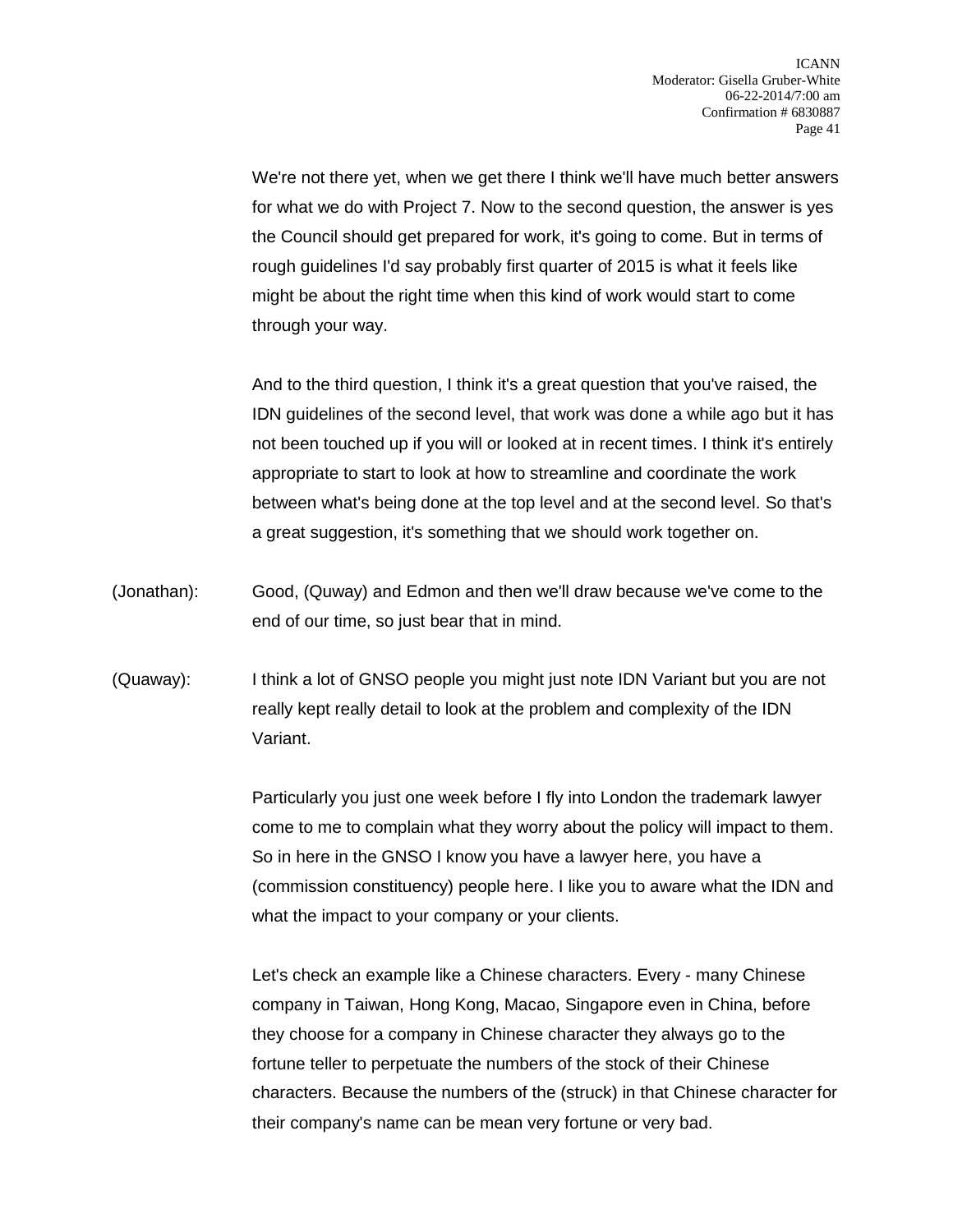Let's take one example like the combination of the number of the stock 32 it's good but if you go to a 34 it's very bad. And that's not only for the company name, if you are choosing the Chinese characters or you have a company registered in Hong Kong, Taiwan, whatever you will face that problem, like Coca-Cola. The second problem is not only the company name including the family names.

Every Chinese family when they choose their name for their kids they always go to the fortune teller to calculate that number of the stock. The same as the company name. Now for IDN Variant because they try to match the traditional character and simplify characters. So what I did is one proposal of course it's not final yet, but I saw one of the (oppose) say you can - the variant name list is only you can choose one character from the whole traditional characters.

For example like a, you know, the flower or something like that, you know. In Chinese you have a five or six ways to write the characters, but the problem is the stroke - the number of the stroke is different. And so if my company choose this character for my company name or my family names it's not be chosen based on the panel generation that is recommended. It's not in the list. If you are not in the list that means it's abandoned, okay.

Then originally your company name is at least two characters combined, it's a good fortune. Unfortunately one of the characters is not in the list, you are not choice. You have to choose what panel generation developer for you and not a characters. Then you combine these character, your company go into bankrupt. And I don't know how you can resolve it, this is a very big part of issue in the company name, family name you think I Chinese community all over the world.

So I really urge for GNSO peoples don't think about IDN Variant as not an impact to you, it is - it's very critical. And so it's very difficult I that we need to look carefully to work it out all kinds of possibilities. An important thing is in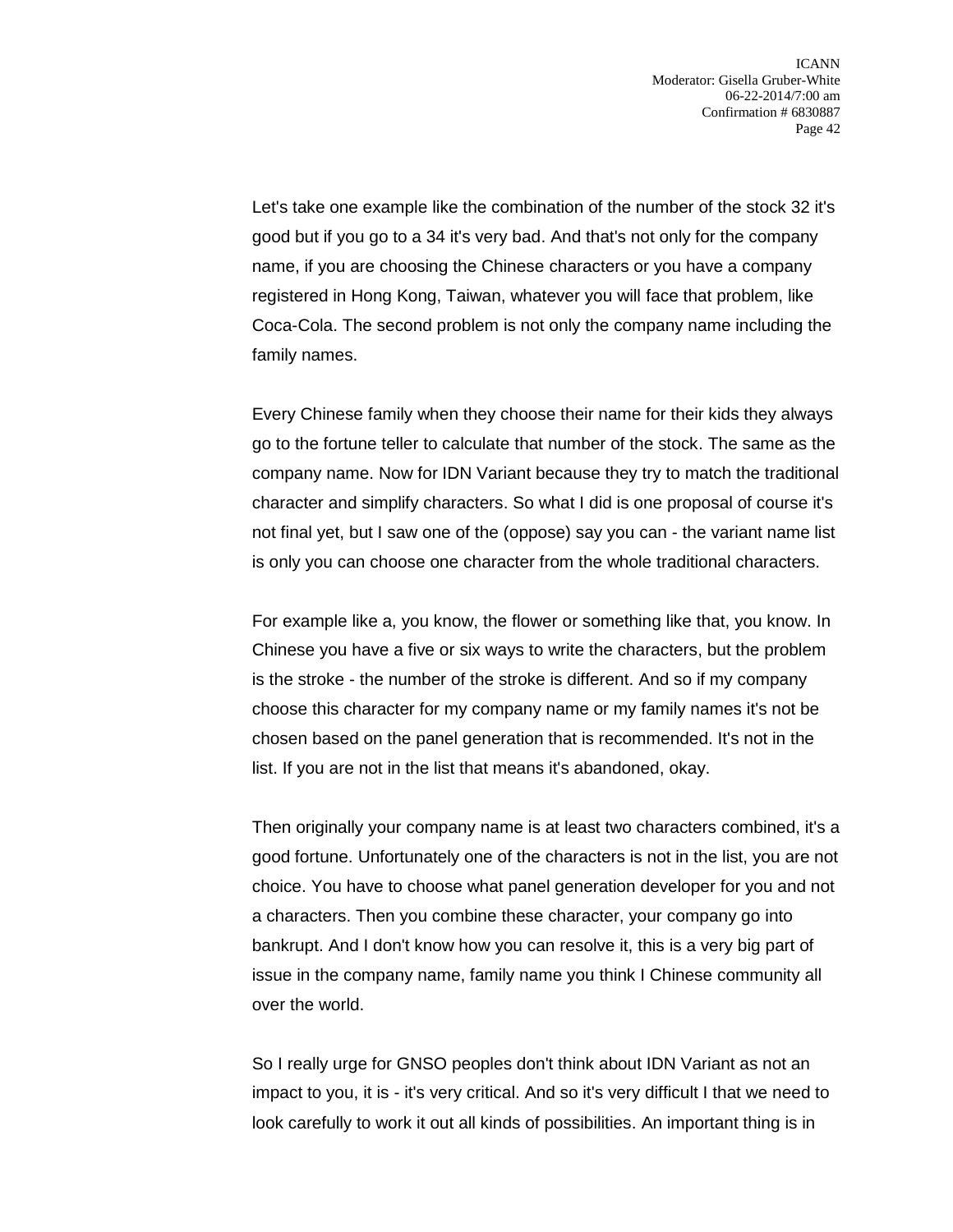the panel generation it - worse developer that I know very few of the lawyer, very few of the registrar or registrant or user participate in the panel generation - it only came from the registries.

Fortunately by early in May we have a workshop in Japan, I think that JPI's and Japanese do very wonderful job. They invite 40-some people, including the registry, JPI's, (JP-Nick) and the company and the government and the registrant to join in together to understand the (stew) situation. So I like to raise this issue for you to understand we take the IDN Variant very seriously, just like Ram say it's critical and it's important, but we need to do it right.

If we met the part of the (invent) to your company original (in the) Chinese character is a very fortune to be (a pin) in there and certainly after the IDN Variant decision part of the (defining) you are going to bankruptcy - I think your company go into (sewer). And I think that is not a good part of things.

- (Jonathan): Thanks (Quaway), I'm going to give Edmon a last word and then we really must wrap this up for the - I mean we are on a very tight schedule, we've overrun - yes Edmon.
- Edmon Chung: Yes Edmon Chung here, I'll try and be very concise. Three point on actually building on what (Quaway) motioned and what Ram mentioned in terms of making it - making sure we do it right. And also the implications on policy. and I think (Thomas) mentioned that earlier in the week as well.

One of the things I want to raise is to the Board's attention is that currently the generation panel, especially the integration panel actually I should say the integration panel and the LGR procedure's document that the Board resolved and that the Board passed, it specifically asked for expertise on policy to be included as advisors in the integration panel.

Currently the implementation by staff does not include that at this time, so we want to raise the issue precisely what (Quaway) mentioned and precisely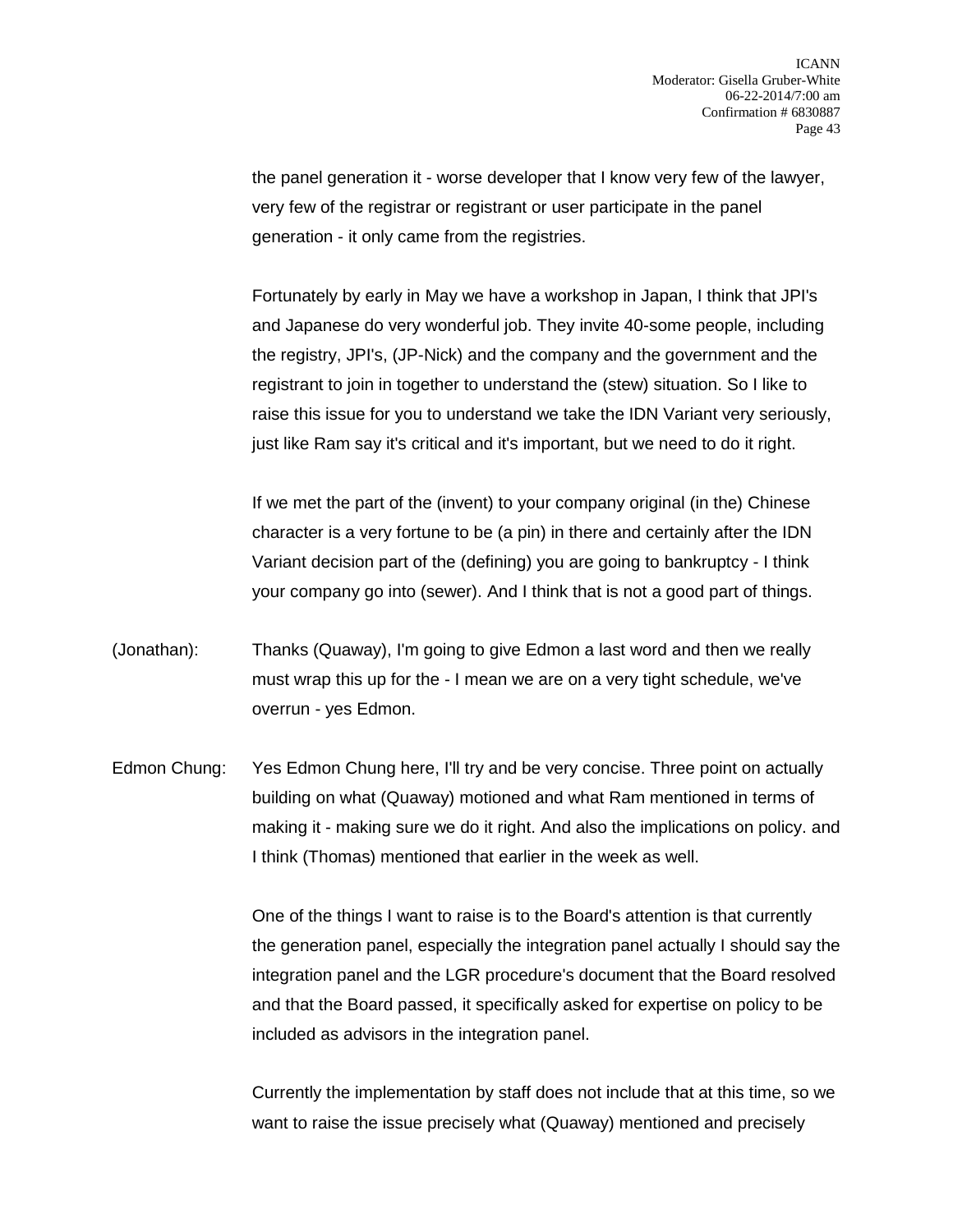what others have mentioned. We - I won't rehash all the arguments that were put in to add that into the LGR process document, but it is in there and right now I'm bringing up to people's attention that the roster right now that we have does not include it. So we want to make sure that that's included. Second point...

Man: Edmon just very briefly on that, as far as I understand inclusion of advisors is discretionary and optional, it's not a requirement for the panel. So I just want to make sure that the record is clear that there is not a requirement for these panels to have advisors.

Edmon Chung: Agree, but I think that that's part of what was raised just now, both from (Quaway) and I think (Thomas) earlier in the week. There is an importance on having some policy expertise on the panel, so that's the point that I want to make across. And it is part of the design of the original LGR policy.

> So the second point that I want to bring up - I'll bring up is I think the - what (Mike) had mentioned about the universal acceptance, I think that's very important. I want to bring your attention to again the JIG report - the Joint IDN Group between the ccNSO and GNSO report, it was passed on from the two Councils to the Board. The Board hasn't really - it doesn't seem like the Board has made any decisions on it or accept it or not.

I know the latest document refer, you know, references it but the question is whether the Board will consider that report and whether it will accept those recommendations. The third point I want to go back to I guess is what Ram mentioned, I very much encourage to revisit the - it's time to revisit the IDN guidelines and part of the JIG report points to that as well.

And also the Project 7 is extremely important because if that's - for those who don't know, that's the project where we talk about how the variant if there is a variant, how it's put into the zone and, you know, in the roots and what the process is in terms of delegation. And that has potential implications on the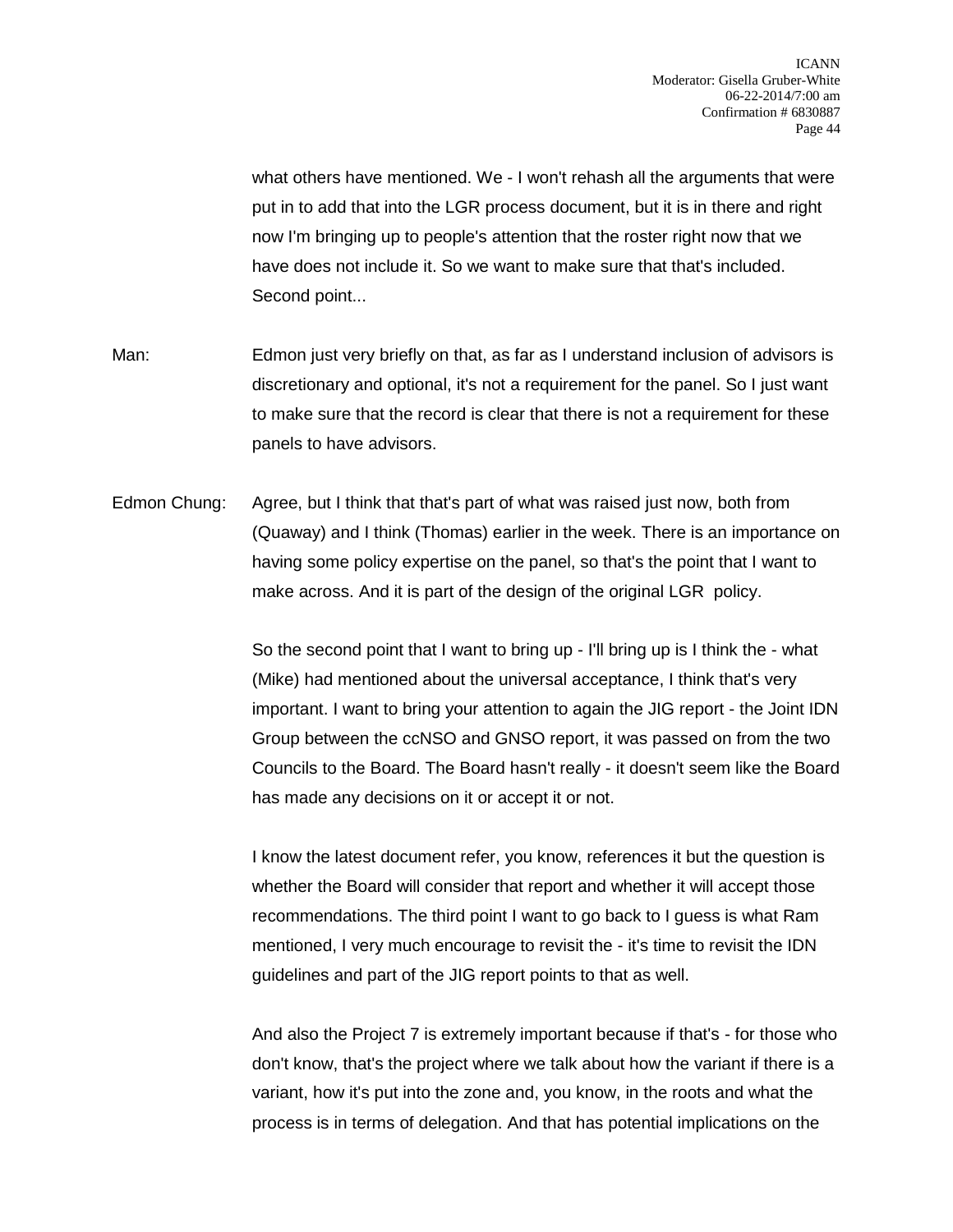applicant guidebook, maybe addendum or, you know, some kind of changes to that as well as the ccTLD Fast Track and the ccTLD general IDN process.

So that - I understand that's some dependency but, you know, I think we're past the point that there will be - very likely will be variance so let's get that work started sooner

(John): (Jonathan) very briefly may I - this is really a substantive set of discussions and perhaps needs much broader discussion.

> May I invite the GNSO Council and your representatives to come and engage with the staff as well as the (BBWG) - the (Board We're In Working Group). Let's set up a session and let's get through all of these topics and let's drive this to something that's useful for the entire community.

- (Jonathan): Thanks (John), we'll take that on as an action to move that forward, that's great.
- Man: I think I can add a very short one, I if I know that IDN (Warsaw) would be happening in I think the day after tomorrow, if in the GNSO you are (trailer) lawyer or you're a commercial company, I really encourage you to go there to (express) because it's critical for your companies.
- (Steve): You're looking at me (Jonathan) so I guess I get to wrap up, thank you. Two things (Betheon) let me introduce you - will you stand up for just a second?

We have a new addition to our Board Support Resources Group, (Betheon Conusell) has joined us and we now have a - and Wendy Profit moved over from another part of the organization. So we now have a much fuller group that's working with the Board. And echoing what was said earlier about the staff that supports the GNSO, we too at the Board are extremely impressed with the quality of the staff.